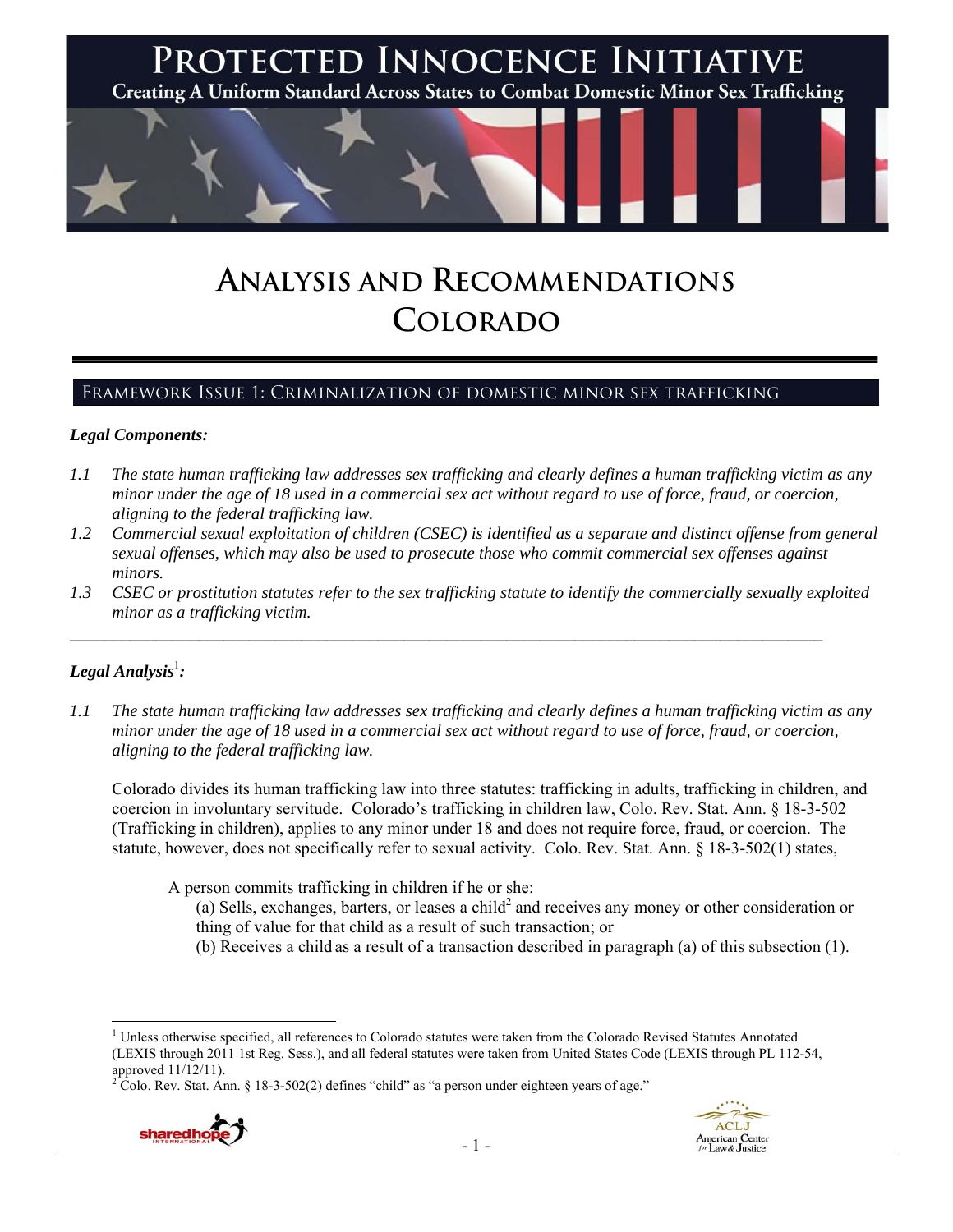A conviction under Colo. Rev. Stat. Ann. § 18-3-502(1) is punishable as a Class 2 felony by imprisonment for 8–24 years,<sup>3</sup> a fine of \$5,000–\$1,000,000,<sup>4</sup> or both. Colo. Rev. Stat. Ann. §§ 18-3-502(3), 18-1.3- $401(1)(a)(III)(A)$ ,  $(1)(a)(V)(A)$ . Trafficking in children is an "unlawful sex offense"<sup>5</sup> pursuant to Colo. Rev. Stat. Ann. § 18-3-411(1) (Sex offenses against children), and is a "crime of violence," pursuant to Colo. Rev. Stat. Ann. § 18-1.3-406(2)(b)(I) (Mandatory sentences for violent crimes), when the "defendant caused bodily injury<sup>7</sup> to the victim or in which the defendant used threat, intimidation, or force against the victim."

- 1.1.1 Recommendation: Amend Colo. Rev. Stat. Ann. § 18-3-502 (Trafficking in children) to expressly include a definition of trafficking in children that includes the use of a minor under 18 in a commercial sex act without regard to use of force, fraud, or coercion to better protect children and align Colorado's statutes with federal law.<sup>8</sup>
- *1.2 Commercial sexual exploitation of children (CSEC) is identified as a separate and distinct offense from general sexual offenses, which may also be used to prosecute those who commit commercial sex offenses against minors.*

The following laws<sup>9</sup> make CSEC a distinct crime in Colorado<sup>10</sup>:

 $5$  An "unlawful sex offense," as defined in Colo. Rev. Stat. Ann. § 18-3-411(1) (Sex offenses against children), includes the following CSEC offenses: Colo. Rev. Stat. Ann. § 18-3-305 (Enticement of a child), § 18-3-405 (Sexual assault on a child), § 18- 3-502 (Trafficking in children), § 18-6-403 (Sexual exploitation of a child), § 18-6-404 (Procurement of a child for sexual exploitation), § 18-7-402 (Soliciting for child prostitution), § 18-7-403 (Pandering of a child), § 18-7-403.5 (Procurement of a child), § 18-7-404 (Keeping a place of child prostitution), § 18-7-405 (Pimping of a child), § 18-7-405.5 (Inducement of child prostitution), § 18-7-406 (Patronizing a prostituted child), § 18-3-306(3) (Internet luring of a child) (when a Class 4 felony), § 18- 3-405.4 (Internet sexual exploitation of a child), or "criminal attempt, conspiracy, or solicitation to commit" any of these crimes.<br><sup>6</sup> A "crime of violence" is an aggravating factor pursuant to Colo. Rev. Stat. Ann. § 1 unlawful sex offenses as defined in Colo. Rev. Stat. Ann. § 18-3-411(1) (Sex offenses against children) "in which the defendant caused bodily injury to the victim or in which the defendant used threat, intimidation, or force against the victim." Colo. Rev. Stat. Ann. § 18-1.3-406(2)(b)(I). A defendant convicted of a crime of violence must be sentenced "for a term of incarceration of at least the midpoint in, but not more than twice the maximum of, the presumptive range" for the offense. Colo. Rev. Stat. Ann. § 18-1.3-406(1)(a). However, where an "unlawful sex offense," as defined in Colo. Rev. Stat. Ann. § 18-3-411(1) is also a "sex offense," as defined in Colo. Rev. Stat. Ann. § 18-1.3-1003(5)(a), and "the defendant caused bodily injury to the victim or . . . used threat, intimidation, or force against the victim," the offense becomes a sex offense constituting a crime of violence and the defendant "shall be sentenced to the department of corrections for an indeterminate term of incarceration of at least the midpoint in the presumptive range specified in section 18-1.3-401(1)(a)(V)(A) up to a maximum of the person's natural life, as provided in section 18-1.3-1004 (1)." Colo. Rev. Stat. Ann. §§ 18-1.3-406(1)(b), (2)(b)(I), 18-1.3-1004(1)(b). Pursuant to Colo. Rev. Stat. Ann. § 18-1.3-401(1)(b)(III), a defendant convicted of a crime of violence may not be sentenced to pay a fine in lieu of imprisonment. Additionally, "A person convicted of two or more separate crimes of violence arising out of the same incident shall be sentenced for such crimes so that sentences are served consecutively rather than concurrently." Colo. Rev. Stat. Ann.  $\S$  18-1.3-406(1)(a).

All crimes laid out in Section 1.2 are unlawful sexual offenses pursuant to Colo. Rev. Stat. Ann. § 18-3-411(1) (Sex offenses against children). As such, they are also crimes of violence pursuant to Colo. Rev. Stat. Ann. § 18-1.3-406(2)(b)(I) (Mandatory sentences for violent crimes) if "the defendant caused bodily injury to the victim or [if] the defendant used threat, intimidation, or force against the victim." *See supra* note 5 for details about unlawful sex offenses and *supra* note 6 for details about crimes of violence.





  $3$  Unless otherwise specified, the sentences of imprisonment for all felonies provided throughout this report are based on the assumption that the defendant has no prior felony convictions and that none of the aggravating factors listed in Colo. Rev. Stat. Ann. § 18-1.3-401(8) or (9) (Felonies classified—presumptive penalties) are present. "The court may consider aggravating circumstances such as serious bodily injury caused to the victim or the use of a weapon in the commission of a crime, notwithstanding the fact that such factors constitute elements of the offense." Colo. Rev. Stat. Ann. § 18-1.3-401(8)(f). If a defendant has 2 prior felony convictions, the defendant "shall not be eligible to receive a fine in lieu of any sentence to imprisonment . . . but shall be sentenced to at least the minimum sentence specified." Colo. Rev. Stat. Ann. § 18-1.3-  $401(1)(a)(III)(E)$ .

 $4$ <sup>4</sup> The fines cited in this report are applicable to felonies committed on or after July 1, 1985, while the sentences of imprisonment apply to felonies committed after July 1, 1993. Sentencing ranges for felonies committed before July 1, 1993 are laid out in Colo. Rev. Stat. Ann. § 18-1.3-401(1)(a)(I), (II), and (IV).

<sup>&</sup>quot;Bodily injury" is defined in Colo. Rev. Stat. Ann.  $\S$  18-1.3-406(2)(b)(I) by referring to Colo. Rev. Stat. Ann.  $\S$  18-1-901(3)(c), which defines the term as "physical pain, illness, or any impairment of physical or mental condition."

 $\delta$  Subsequent recommendations in this report referring to the state human trafficking law(s) are predicated upon the recommendations contained in Section 1.1 being previously or simultaneously implemented.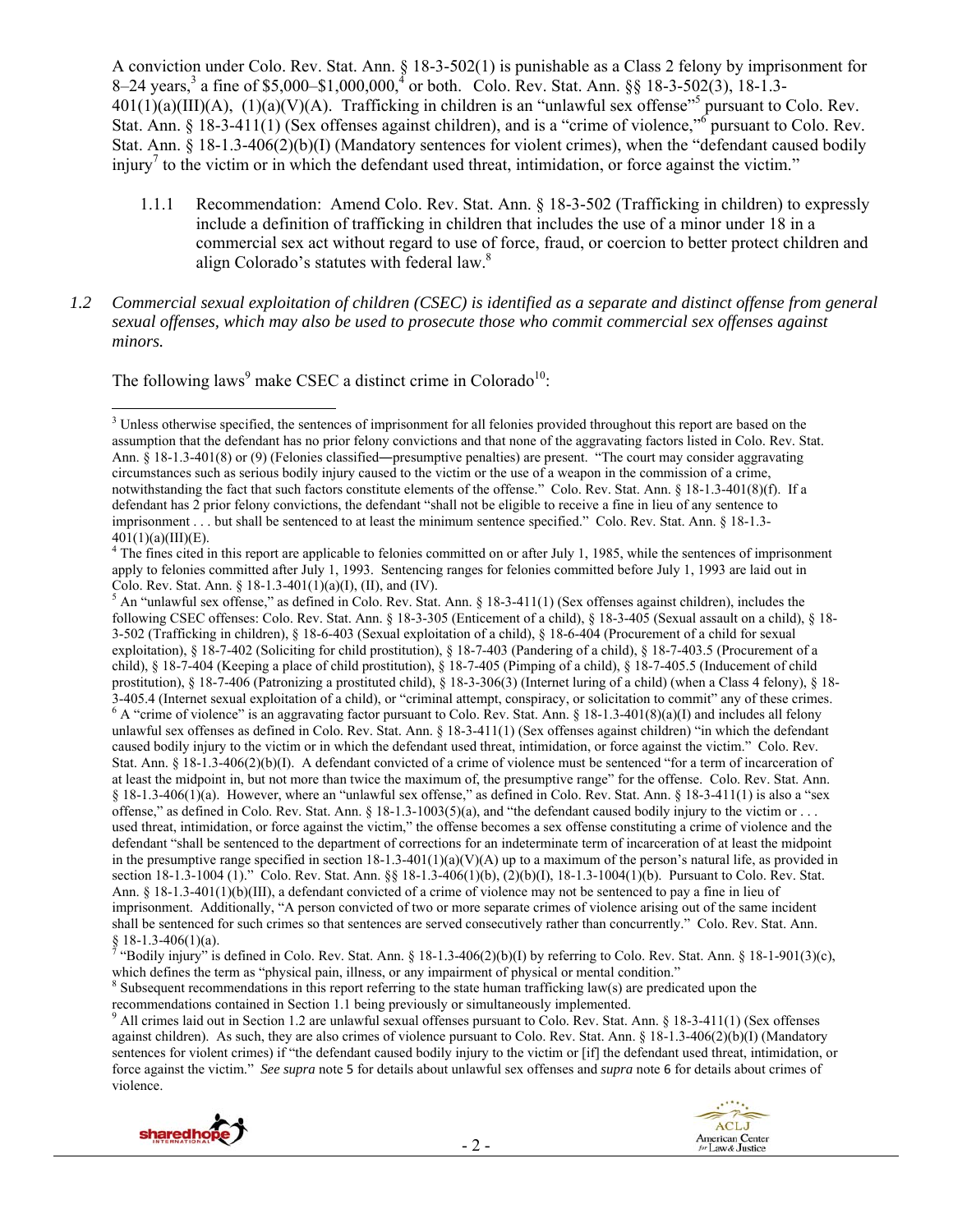1. Colo. Rev. Stat. Ann. § 18-6-403(3) (Sexual exploitation of a child) states,

. . .

A person commits sexual exploitation of a child if, for any purpose, he or she knowingly: (a) Causes, induces, entices, or permits a child to engage in, or be used for, any explicit sexual conduct<sup>11</sup> for the making of any sexually exploitative material;<sup>12</sup> or

(d) Causes, induces, entices, or permits a child to engage in, or be used for, any explicit sexual conduct for the purpose of producing a performance.

A conviction under Colo. Rev. Stat. Ann. § 18-6-403(3)(a), (d) is punishable as a Class 3 felony by imprisonment for 4–12 years, a fine of \$3,000–\$750,000, or both. Colo. Rev. Stat. Ann. §§ 18-6-403(5)(a),  $18-1.3-401(1)(a)(III)(A), (1)(a)(V)(A).$ 

- 2. Colo. Rev. Stat. Ann. § 18-6-404 (Procurement of a child for sexual exploitation) provides, "Any person who intentionally gives, transports, provides, or makes available, or who offers to give, transport, provide, or make available, to another person a child for the purpose of sexual exploitation of a child commits procurement of a child for sexual exploitation, which is a class 3 felony." A Class 3 felony is punishable by imprisonment for 4–12 years, a fine of \$3,000–\$750,000, or both. Colo. Rev. Stat. Ann. § 18-1.3-401(1)(a)(III)(A), (1)(a)(V)(A).
- 3. Colo. Rev. Stat. Ann. § 18-7-402(1) (Soliciting for child prostitution) makes it a crime when any person

(a) Solicits another for the purpose of prostitution of a child<sup>13</sup> or by a child:<sup>14</sup>

 $^{13}$  Colo. Rev. Stat. Ann. § 18-7-401(7) (Definitions) defines "prostitution of a child" as



<sup>&</sup>lt;sup>10</sup> The penalty enhancements provided in the Colorado Sex Offender Lifetime Supervision Act of 1998, Colo. Rev. Stat. Ann. §§ 18-1.3-1001 to -1012, apply to all offenses listed in Section 1.2. These penalty enhancements are either mandatory or discretionary, depending on the offense. Under Colo. Rev. Stat. Ann. § 18-1.3-1004(1)(a), "Except as otherwise provided in this subsection (1) and in subsection (2) of this section, the district court . . . shall sentence a sex offender . . . for an indeterminate term of at least the minimum of the presumptive range . . . for the level of offense committed and a maximum of the sex offender's natural life." Colorado has two definitions of "sex offender." First, Colo. Rev. Stat. Ann. § 18-1.3-1003(4) defines "sex offender" as "a person who is convicted of or pleads guilty or nolo contendere to a sex offense." A "sex offense" is defined in Colo. Rev. Stat. Ann. § 18-1.3-1003(4), (5) to include the following: Colo. Rev. Stat. Ann. § 18-3-405 (Sexual assault on a child), § 18-3-305 (Enticement of a child), § 18-7-406 (Patronizing a prostituted child), § 18-3-306(3) (Internet luring of a child), if it is a Class 4 felony, or § 18-3-405.4 (Internet sexual exploitation of a child). These offenses are subject to mandatory penalty enhancement provided in Colo. Rev. Stat. Ann. § 18-1.3-1004(1)(a). *See* People v. Harrison, 165 P.3d 859, 860 (Colo. App. 2007) (stating that "indeterminate sentencing [under Colo. Rev. Stat. Ann. § 18-1.3-1004(1)(a)] is (1) mandatory for the fourteen types of inchoate or completed [sex] offenses enumerated in § 18-1.3-1003(5), and (2) also appropriate, but only under certain circumstances (including the need for a sexually violent predator assessment), for nine other types of offenses specified in § 18- 1.3-1004(4)"). In addition, Colo. Rev. Stat. Ann. § 18-1.3-401(1)(b)(II.5) provides that a defendant convicted of a sex offense, as defined in Colo. Rev. Stat. Ann. § 18-1.3-1003(5), may not be sentenced to pay a fine in lieu of imprisonment. Secondly, "sex offender" is defined in Colo. Rev. Stat. Ann. § 18-1.3-1003(4) as "any person sentenced as a sex offender pursuant to section 18- 1.3-1004 (4)." Pursuant to Colo. Rev. Stat. Ann. § 18-1.3-1004(4), if a defendant is convicted of or pleads guilty or nolo contendere to Colo. Rev. Stat. Ann. § 18-3-502 (Trafficking in children), § 18-6-403 (Sexual exploitation of children), § 18-6- 404 (Procurement of a child for sexual exploitation), § 18-7-402 (Soliciting for child prostitution), § 18-7-403 (Pandering of a child), § 18-7-403.5 (Procurement of a child), § 18-7-404 (Keeping a place of child prostitution), § 18-7-405 (Pimping of a child), or § 18-7-405.5 (Inducement of child prostitution) and "[a]n assessment of the person pursuant to section 16-11.7-104, C.R.S., determines that the person is likely to commit one or more of the offenses specified in section  $18-3-414.5(1)(a)(II)$ , under the circumstances described in section 18-3-414.5(1)(a)(III)," the defendant may be sentenced to "an indeterminate term of at least the minimum of the presumptive range specified in section 18-1.3-401 for the level of offense committed and a maximum of

the sex offender's natural life." Colo. Rev. Stat. Ann. § 18-1.3-1004(1)(a), (4)(a), (4)(b).<br><sup>11</sup> Colo. Rev. Stat. Ann. § 18-6-403(2)(e) defines "explicit sexual conduct" as "sexual intercourse, erotic fondling, erotic nu

<sup>&</sup>lt;sup>12</sup> Colo. Rev. Stat. Ann. § 18-6-403(2)(j) defines "sexually exploitative material" as "any photograph, motion picture, video, video tape, print, negative, slide, or other mechanically, electronically, chemically, or digitally reproduced visual material that depicts a child engaged in, participating in, observing, or being used for explicit sexual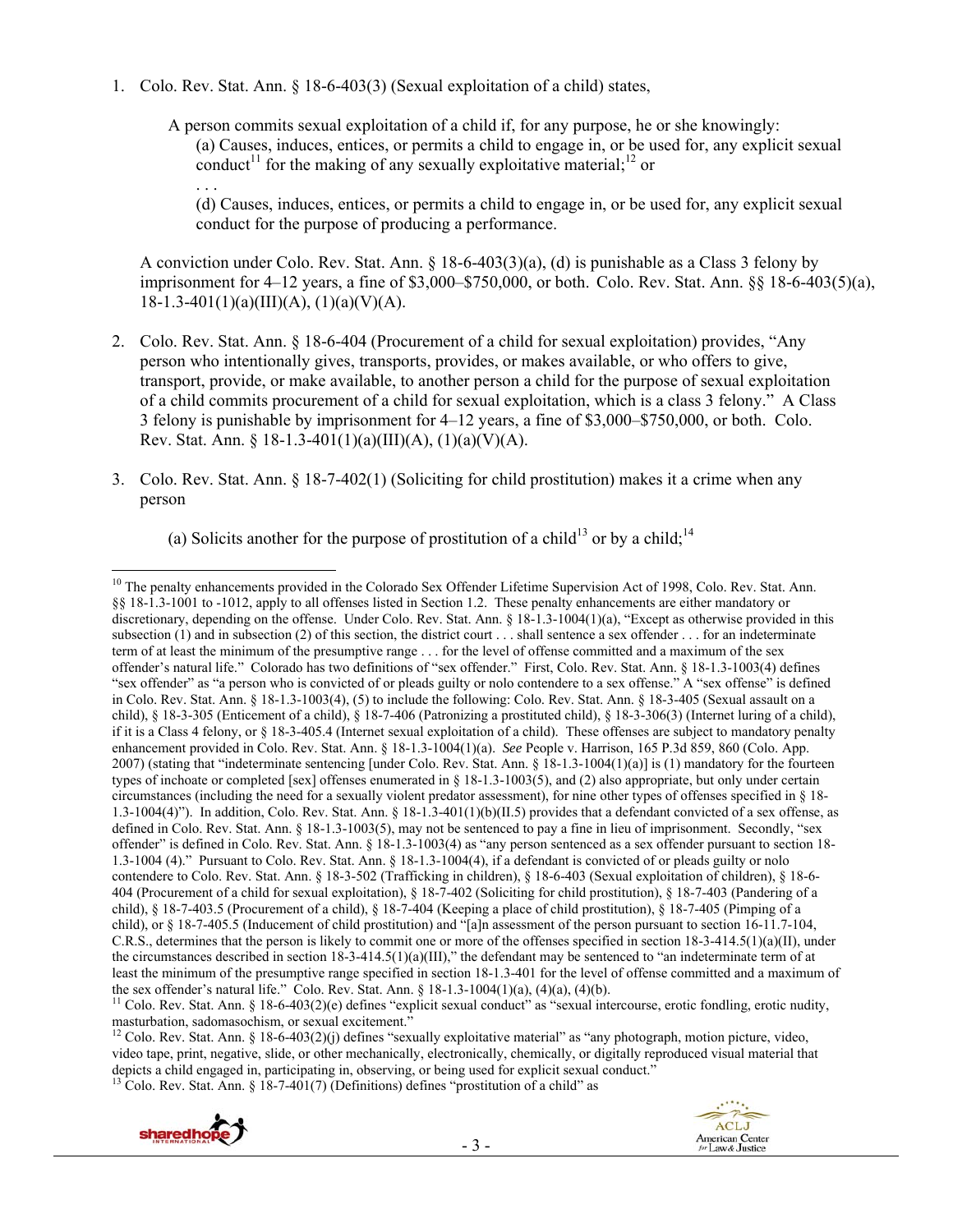(b) Arranges or offers to arrange a meeting of persons for the purpose of prostitution of a child or by a child; or

(c) Directs another to a place knowing such direction is for the purpose of prostitution of a child or by a child

A conviction under Colo. Rev. Stat. Ann. § 18-7-402(1) is punishable as a Class 3 felony by a imprisonment for 4–12 years, a fine of \$3,000–\$750,000, or both. Colo. Rev. Stat. Ann. §§ 18-7- 402(2), 18-1.3-401(1)(a)(III)(A), (1)(a)(V)(A).

4. Colo. Rev. Stat. Ann. § 18-7-403(1) (Pandering of a child) provides,

Any person who does any of the following for money or other thing of value commits pandering of a child:

(a) Inducing a child by menacing or criminal intimidation to commit prostitution; or (b) Knowingly arranging or offering to arrange a situation in which a child may practice prostitution.

A conviction under Colo. Rev. Stat. Ann. § 18-7-403(1)(a) is punishable as a Class 2 felony by imprisonment for 8–24 years, a fine of \$5,000–\$1,000,000, or both, while a conviction under Colo. Rev. Stat. Ann. § 18-7-403(1)(b) is punishable as a Class 3 felony by imprisonment for 4–12 years, a fine of \$3,000–\$750,000, or both. Colo. Rev. Stat. Ann. §§ 18-7-403(2), 18-1.3-401(1)(a)(III)(A),  $(1)(a)(V)(A)$ .

5. Colo. Rev. Stat. Ann. § 18-7-403.5 (Procurement of a child) provides, "Any person who intentionally gives, transports, provides, or makes available, or who offers to give, transport, provide, or make available, to another person a child for the purpose of prostitution of the child commits procurement of a child, which is a class 3 felony."

A Class 3 felony is punishable by imprisonment for 4–12 years, a fine of \$3,000–\$750,000, or both. Colo. Rev. Stat. Ann. § 18-1.3-401(1)(a)(III)(A), (1)(a)(V)(A).

6. Colo. Rev. Stat. Ann. § 18-7-404(1) (Keeping a place of child prostitution) states,

Any person who has or exercises control over the use of any place which offers seclusion or shelter for the practice of prostitution and who performs any one or more of the following commits keeping a place of child prostitution if he:

(a) Knowingly grants or permits the use of such place for the purpose of prostitution of a child or by a child; or

either a child performing or offering or agreeing to perform any act of sexual intercourse, fellatio, cunnilingus, masturbation, or anal intercourse with any person not the child's spouse in exchange for money or other thing of value or any person performing or offering or agreeing to perform any act of sexual intercourse, fellatio, cunnilingus, masturbation, or anal intercourse with any child not the person's spouse in exchange for money or other thing of value.



either inducing a child to perform or offer or agree to perform any act of sexual intercourse, fellatio, cunnilingus, masturbation, or anal intercourse with any person not the child's spouse by coercion or by any threat or intimidation or inducing a child, by coercion or by any threat or intimidation or in exchange for money or other thing of value, to allow any person not the child's spouse to perform or offer or agree to perform any act of sexual intercourse, fellatio, cunnilingus, masturbation, or anal intercourse with or upon such child. Such coercion, threat, or intimidation need not constitute an independent criminal offense and shall be determined solely through its intended or its actual effect upon

the child.<br><sup>14</sup> Colo. Rev. Stat. Ann. § 18-7-401(6) (Definitions) defines "prostitution by a child" as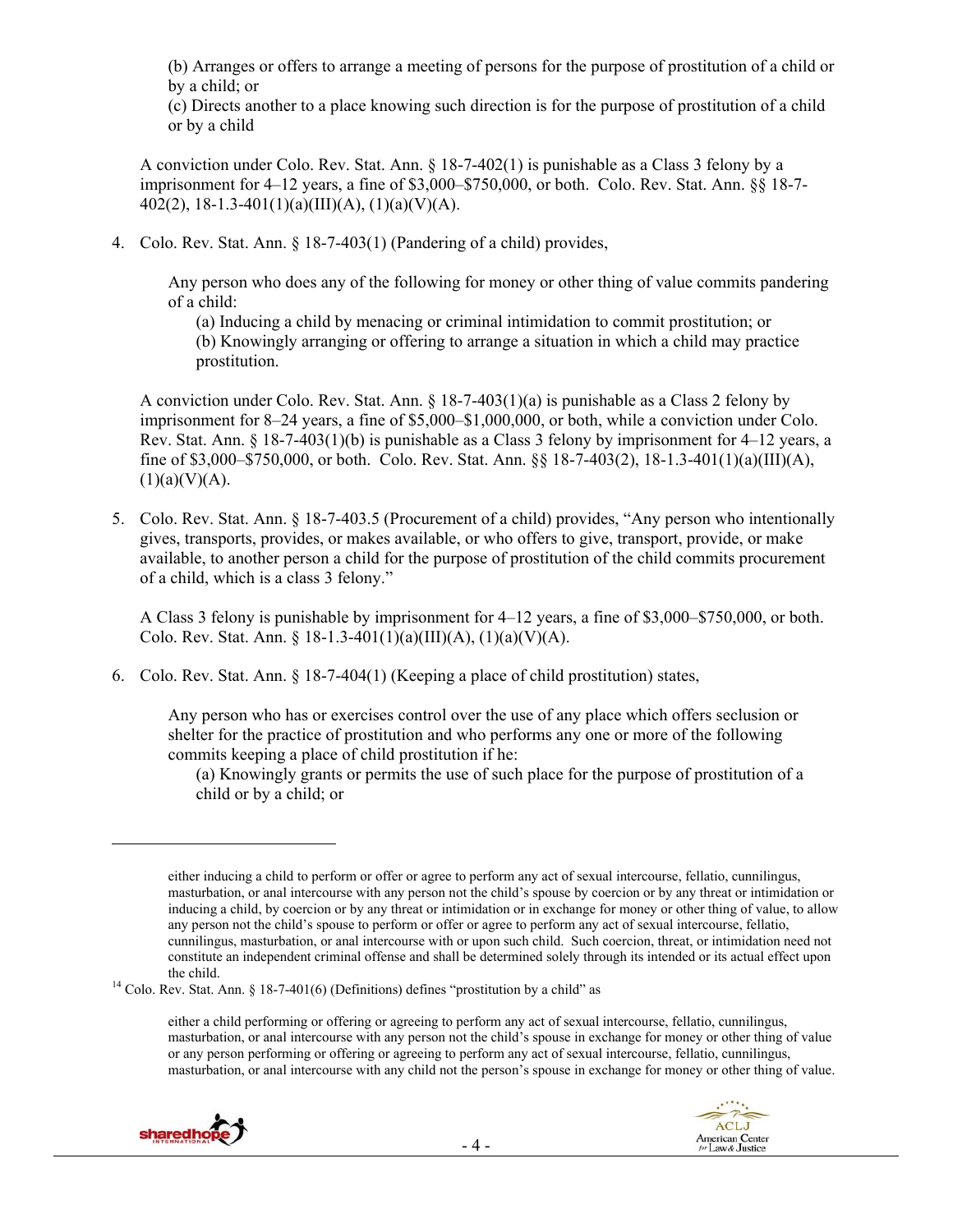(b) Permits the continued use of such place for the purpose of prostitution of a child or by a child after becoming aware of facts or circumstances from which he should reasonably know that the place is being used for purposes of such prostitution.

A conviction under Colo. Rev. Stat. Ann. § 18-7-404(1) is punishable as a Class 3 felony by imprisonment for 4–12 years, a fine of \$3,000–\$750,000, or both. Colo. Rev. Stat. Ann. §§ 18-7- 404(2), 18-1.3-401(1)(a)(III)(A), (1)(a)(V)(A).

- 7. Colo. Rev. Stat. Ann. § 18-7-405 (Pimping of a child) states, "Any person who knowingly lives on or is supported or maintained in whole or in part by money or other thing of value earned, received, procured, or realized by a child through prostitution commits pimping of a child, which is a class 3 felony." A Class 3 felony is punishable by imprisonment for 4–12 years, a fine of \$3,000–\$750,000, or both. Colo. Rev. Stat. Ann.  $\S$  18-1.3-401(1)(a)(III)(A), (1)(a)(V)(A).
- 8. Colo. Rev. Stat. Ann. § 18-7-405.5(1) (Inducement of child prostitution) states, "Any person who by word or action, other than conduct specified in section 18-7-403 (1)(a) [Pandering of a child], induces a child to engage in an act which is prostitution by a child, as defined in section 18-7-401 (6) [Definitions], commits inducement of child prostitution." A conviction under Colo. Rev. Stat. Ann. § 18-7-405.5(1) is punishable as a Class 3 felony by imprisonment for 4–12 years, a fine of \$3,000– \$750,000, or both. Colo. Rev. Stat. Ann.  $\S$  18-7-405.5(2), 18-1.3-401(1)(a)(III)(A), (1)(a)(V)(A).
- 9. Colo. Rev. Stat. Ann. § 18-7-406(1) (Patronizing a prostituted child) provides,

Any person who performs any of the following with a child not his spouse commits patronizing a prostituted child:

(a) Engages in an act which is prostitution of a child or by a child, as defined in section 18-7- 401(6) or (7); or

(b) Enters or remains in a place of prostitution with intent to engage in an act which is prostitution of a child or by a child . . . .

A conviction under Colo. Rev. Stat. Ann. § 18-7-406(1) is punishable as a Class 3 felony by imprisonment for 4–12 years, a fine of \$3,000–\$750,000, or both. Colo. Rev. Stat. Ann. §§ 18-7-  $406(2)$ ,  $18-1.3-401(1)(a)(III)(A)$ ,  $(1)(a)(V)(A)$ . However, as a sex offense under Colo. Rev. Stat. Ann. § 18-1.3-1003(5)(a) (Definitions), the penalty must be enhanced to an indeterminate prison sentence of at least 4 years to life and a possible fine of \$3,000–\$750,000, which may not be imposed in lieu of a prison sentence. Colo. Rev. Stat. Ann. §§ 18-1.3-401(1)(a)(V)(C.5), (1)(b)(II.5), 18-1.3-  $1004(1)(a)$ , 18-1.3-1003(4), (5)(a)(X).<sup>15</sup>

Other crimes against children that are not specifically commercial in nature but may be used in a case of domestic minor sex trafficking include the following:

1. Colo. Rev. Stat. Ann. § 18-3-305(1) (Enticement of a child) states,

A person commits the crime of enticement of a child if he or she invites or persuades, or attempts to invite or persuade, a child under the age of fifteen years to enter any vehicle, building, room, or secluded place with the intent to commit sexual assault or unlawful sexual contact upon said child. It is not necessary to a prosecution for attempt under this subsection (1) that the child have perceived the defendant's act of enticement.

 <sup>15</sup> See supra note 10 for sentencing provisions applicable to defendants convicted of a "sex offense," which includes a violation of Colo. Rev. Stat. Ann. § 18-7-406.



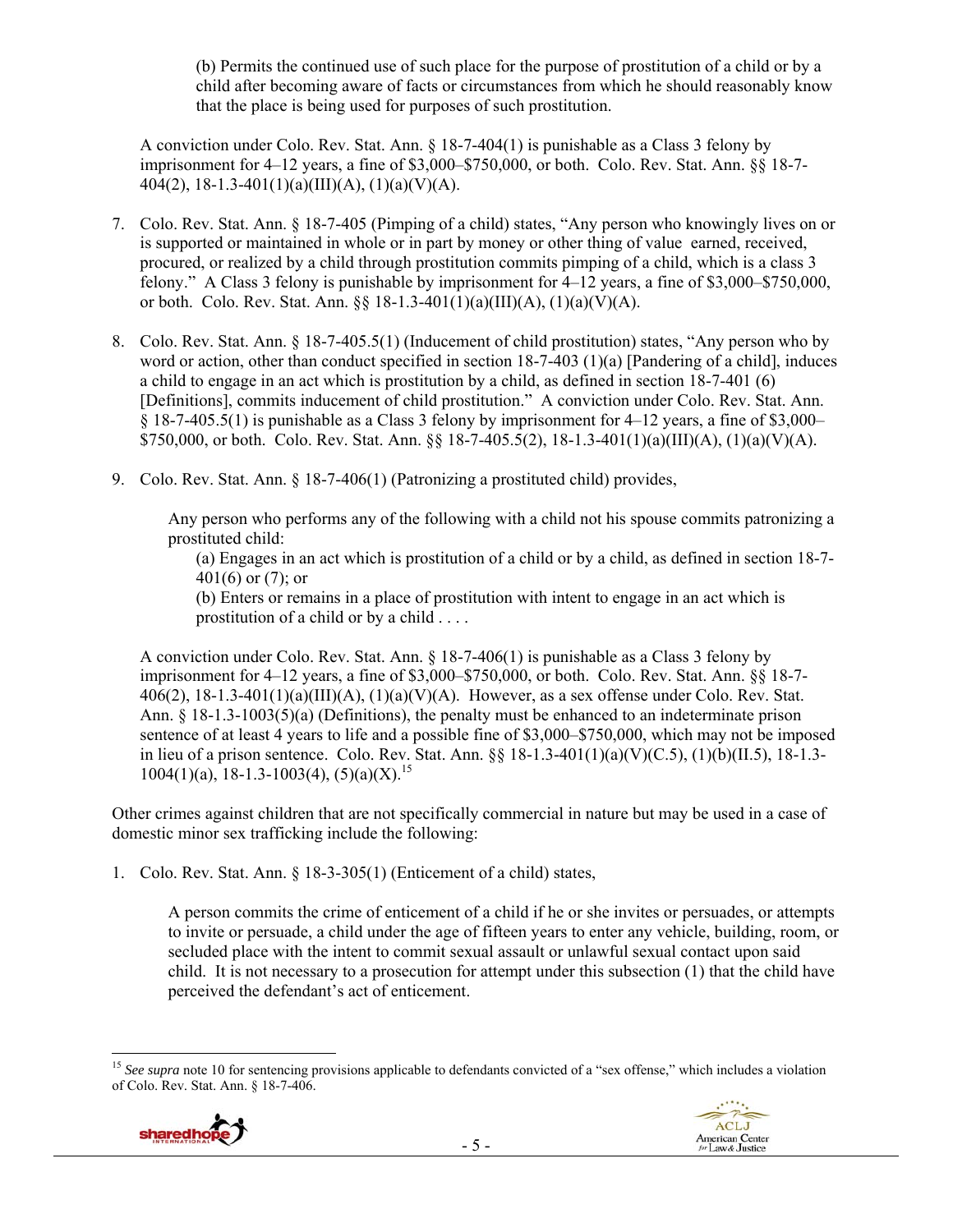A conviction under Colo. Rev. Stat. Ann. § 18-3-305(1) is punishable as a Class 4 felony by imprisonment for 2–6 years, a fine of \$2,000–\$500,000, or both. Colo. Rev. Stat. Ann. §§ 18-3-  $305(2)$ ,  $18-1.3-401(1)(a)(III)(A)$ ,  $(1)(a)(V)(A)$ . If the enticement results in bodily injury to the child or the defendant has a prior conviction for enticement of a child or Colo. Rev. Stat. Ann. § 18-3-405 (Sexual assault on a child), a conviction is punishable as a Class 3 felony by imprisonment for 4–12 years, a fine of \$3,000–\$750,000, or both. Colo. Rev. Stat. Ann. §§ 18-3-305(2), 18-1.3-  $401(1)(a)(III)(A)$ ,  $(1)(a)(V)(A)$ . However, as a sex offense under Colo. Rev. Stat. Ann. § 18-1.3- $1003(5)(a)$  (Definitions), the penalty for the Class 4 felony must be enhanced to an indeterminate prison sentence of at least 2 years to life and a possible fine of \$2,000–\$500,000, which may not be imposed in lieu of a prison sentence, and the Class 3 felony must be enhanced to 4 years to life and a possible fine of \$3,000–\$750,000, which may not be imposed in lieu of a prison sentence. Colo. Rev. Stat. Ann. §§ 18-1.3-401(1)(a)(V)(C.5), (1)(b)(II.5), 18-1.3-1004(1)(a), 18-1.3-1003(4), (5)(a)(VII).<sup>16</sup>

2. Colo. Rev. Stat. Ann. § 18-3-405(1) (Sexual assault on a child) states,

Any actor who knowingly subjects another not his or her spouse to any sexual contact commits sexual assault on a child if the victim is less than fifteen years of age and the actor is at least four years older than the victim.

A conviction under Colo. Rev. Stat. Ann. § 18-3-405(1) generally is punishable as a Class 4 felony by imprisonment for 2–6 years, a fine of \$2,000–\$500,000, or both. Colo. Rev. Stat. Ann. §§ 18-3-405(2), 18-1.3-401(1)(a)(III)(A), (1)(a)(V)(A). However, as a sex offense under Colo. Rev. Stat. Ann. § 18-1.3- 1003(5)(a) (Definitions), the penalty for the Class 4 felony must be enhanced to an indeterminate prison sentence of at least 2 years to life and a possible fine of \$2,000–\$500,000, which may not be imposed in lieu of a prison sentence. Colo. Rev. Stat. Ann. §§ 18-1.3-1004(1)(a), 18-1.3-1003(4), (5)(a)(IV), 18-3- 405(2), 18-1.3-401(1)(a)(III)(A), (1)(a)(V)(A).17 A conviction under Colo. Rev. Stat. Ann. § 18-3-405(1) is punishable as a Class 3 felony under certain circumstances involving a pattern of sexual abuse or the use of force or threats against the victim.<sup>18</sup> To the extent that a defendant is convicted of a Class 3 felony violation of Colo. Rev. Stat. Ann. § 18-3-405, Colo. Rev. Stat. Ann. § 18-3-405(3) requires that the penalty be even further enhanced as a crime of violence pursuant to Colo. Rev. Stat. Ann. § 18-1.3- 406(1)(b) (Mandatory sentences for violent crimes), under which the prison sentence is enhanced to an indeterminate sentence of at least 8 years to life imprisonment and a possible fine.<sup>19</sup> Colo. Rev. Stat. Ann. §§ 18-1.3-406(1)(b), 18-1.3-401(1)(a)(III)(A), (1)(a)(V)(A).

<sup>401 (2.5). 19</sup> *See supra* note 6 for discussion of the "crime of violence" penalty enhancement potentially applicable to this offense.





<sup>&</sup>lt;sup>16</sup> See supra note 10 for sentencing provisions applicable to defendants convicted of a "sex offense," which includes a violation of Colo. Rev. Stat. Ann. § 18-3-305.

<sup>&</sup>lt;sup>17</sup> See supra note 10 for sentencing provisions applicable to defendants convicted of a "sex offense," which includes a violation of Colo. Rev. Stat. Ann. § 18-3-405.

<sup>&</sup>lt;sup>18</sup> Pursuant to Colo. Rev. Stat. Ann. § 18-3-405(2), a conviction under Colo. Rev. Stat. Ann. § 18-3-405(1) is a Class 3 felony when,

<sup>(</sup>a) The actor applies force against the victim in order to accomplish or facilitate sexual contact; or

<sup>(</sup>b) The actor, in order to accomplish or facilitate sexual contact, threatens imminent death, serious bodily injury, extreme pain, or kidnapping against the victim or another person, and the victim believes that the actor has the present ability to execute the threat; or

<sup>(</sup>c) The actor, in order to accomplish or facilitate sexual contact, threatens retaliation by causing in the future the death or serious bodily injury, extreme pain, or kidnapping against the victim or another person, and the victim believes that the actor will execute the threat; or

<sup>(</sup>d) The actor commits the offense as a part of a pattern of sexual abuse as described in subsection (1) of this section. No specific date or time must be alleged for the pattern of sexual abuse; except that the acts constituting the pattern of sexual abuse, whether charged in the information or indictment or committed prior to or at any time after the offense charged in the information or indictment, shall be subject to the provisions of section 16-5-401 (1) (a), C.R.S., concerning sex offenses against children. The offense charged in the information or indictment shall constitute one of the incidents of sexual contact involving a child necessary to form a pattern of sexual abuse as defined in section 18-3-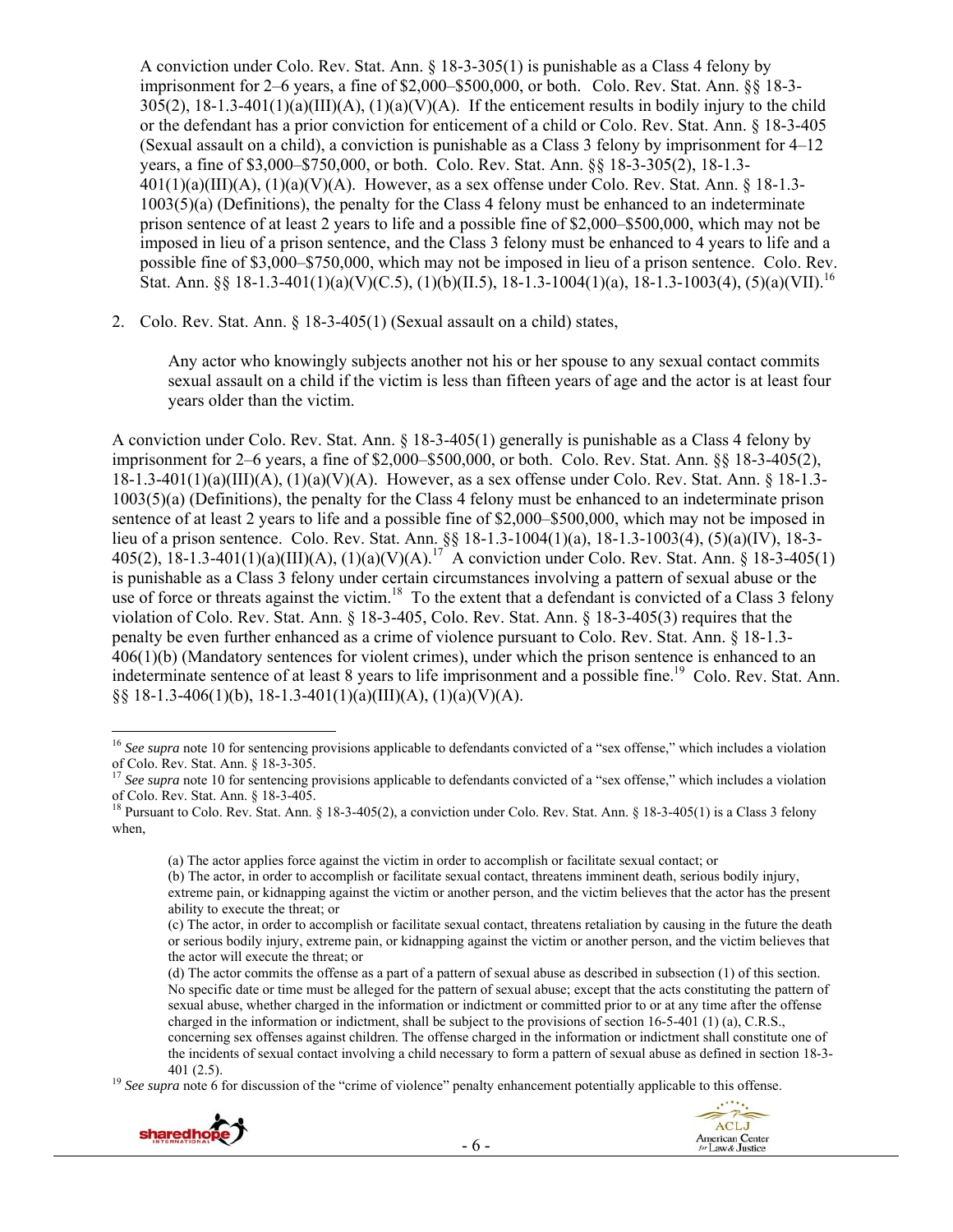3. Colo. Rev. Stat. Ann. § 18-3-306(1) (Internet luring of a child) provides,

An actor commits internet luring of a child if the actor knowingly communicates over a computer or computer network, telephone network, or data network or by a text message or instant message to a person who the actor knows or believes to be under fifteen years of age and, in that communication or in any subsequent communication  $\dots$  describes explicit sexual conduct<sup>20</sup> as defined in section  $18-6-403(2)(e)$ , and, in connection with that description, makes a statement persuading or inviting that person to meet the actor for any purpose, and the actor is more than four years older than the person or than the age the actor believes the person to be.

A conviction under Colo. Rev. Stat. Ann. § 18-3-306(1) generally is punishable as a Class 5 felony by imprisonment for 1–3 years, a fine of \$1,000–\$100,000, or both. Colo. Rev. Stat. Ann. §§ 18-3- 306(3), 18-1.3-401(1)(a)(III)(A), (1)(a)(V)(A). It is punishable as a Class 4 felony by imprisonment for 2–6 years, a possible fine of \$2,000–\$500,000, or both, where the actor intended to engage in sexual exploitation under Colo. Rev. Stat. Ann. § 18-6-403 or sexual contact<sup>21</sup> under Colo. Rev. Stat. Ann. §  $18-3-401^{22}$  Colo. Rev. Stat. Ann. §§ 18-3-306(3), 18-1.3-401(1)(a)(III)(A), (1)(a)(V)(A). However, as a sex offense under Colo. Rev. Stat. Ann. § 18-1.3-1003(5)(a) (Definitions), the penalty for the Class 4 felony must be enhanced to an indeterminate prison sentence of at least 2 years to life and possible fine of \$2,000–\$500,000. Colo. Rev. Stat. Ann. §§ 18-1.3-401(1)(a)(V)(C.5),  $(1)(b)(II.5)$ , 18-1.3-1004 $(1)(a)$ , 18-1.3-1003 $(4)$ ,  $(5)(a)(XI)$ .

4. Colo. Rev. Stat. Ann. § 18-3-405.4(1) (Internet sexual exploitation of a child) provides,

An actor commits internet sexual exploitation of a child if the actor knowingly importunes, invites, or entices through communication via a computer network or system, telephone network, or data network or by a text message or instant message, a person whom the actor knows or believes to be under fifteen years of age and at least four years younger than the actor, to:

(a) Expose or touch the person's own or another person's intimate parts while communicating with the actor via a computer network or system, telephone network, or data network or by a text message or instant message; or

(b) Observe the actor's intimate parts via a computer network or system, telephone network, or data network or by a text message or instant message.

A conviction under Colo. Rev. Stat. Ann. § 18-3-405.4(1) is punishable as a Class 4 felony by imprisonment for 2–6 years, a fine of \$2,000–\$500,000, or both. Colo. Rev. Stat. Ann. §§ 18-3-  $405.4(3)$ ,  $18-1.3-401(1)(a)(III)(A)$ ,  $(1)(a)(V)(A)$ . However, as a sex offense under Colo. Rev. Stat. Ann. § 18-1.3-1003(5)(a) (Definitions), the penalty is enhanced to an indeterminate prison sentence of at least 2 years to life and a possible fine of \$2,000–\$500,000. Colo. Rev. Stat. Ann. §§ 18-1.3-  $401(1)(a)(V)(C.5), (1)(b)(II.5), 18-1.3-1004(1)(a), 18-1.3-1003(4), (5)(a)(XII).^{23}$ 

<sup>&</sup>lt;sup>23</sup> See supra note 10 for sentencing provisions applicable to defendants convicted of a "sex offense," which includes a violation of Colo. Rev. Stat. Ann. § 18-3-405.4.



<sup>&</sup>lt;sup>20</sup> See supra note 11 for the definition of "explicit sexual conduct."

<sup>&</sup>lt;sup>21</sup> Colo. Rev. Stat. Ann. § 18-3-401(4) (Definitions) defines "sexual contact" as

the knowing touching of the victim's intimate parts by the actor, or of the actor's intimate parts by the victim, or the knowing touching of the clothing covering the immediate area of the victim's or actor's intimate parts if that sexual

contact is for the purposes of sexual arousal, gratification, or abuse. 22 *See supra* note 10 for sentencing provisions applicable to defendants convicted of a "sex offense," which includes a violation of Colo. Rev. Stat. Ann. § 18-3-306, when it is punishable as a Class 4 felony. Additionally, Colo. Rev. Stat. Ann. § 18-1.3-406 (Mandatory sentences for violent crimes) may impose enhanced penalties on defendants who violate Colo. Rev. Stat. Ann. § 18- 7-406(1).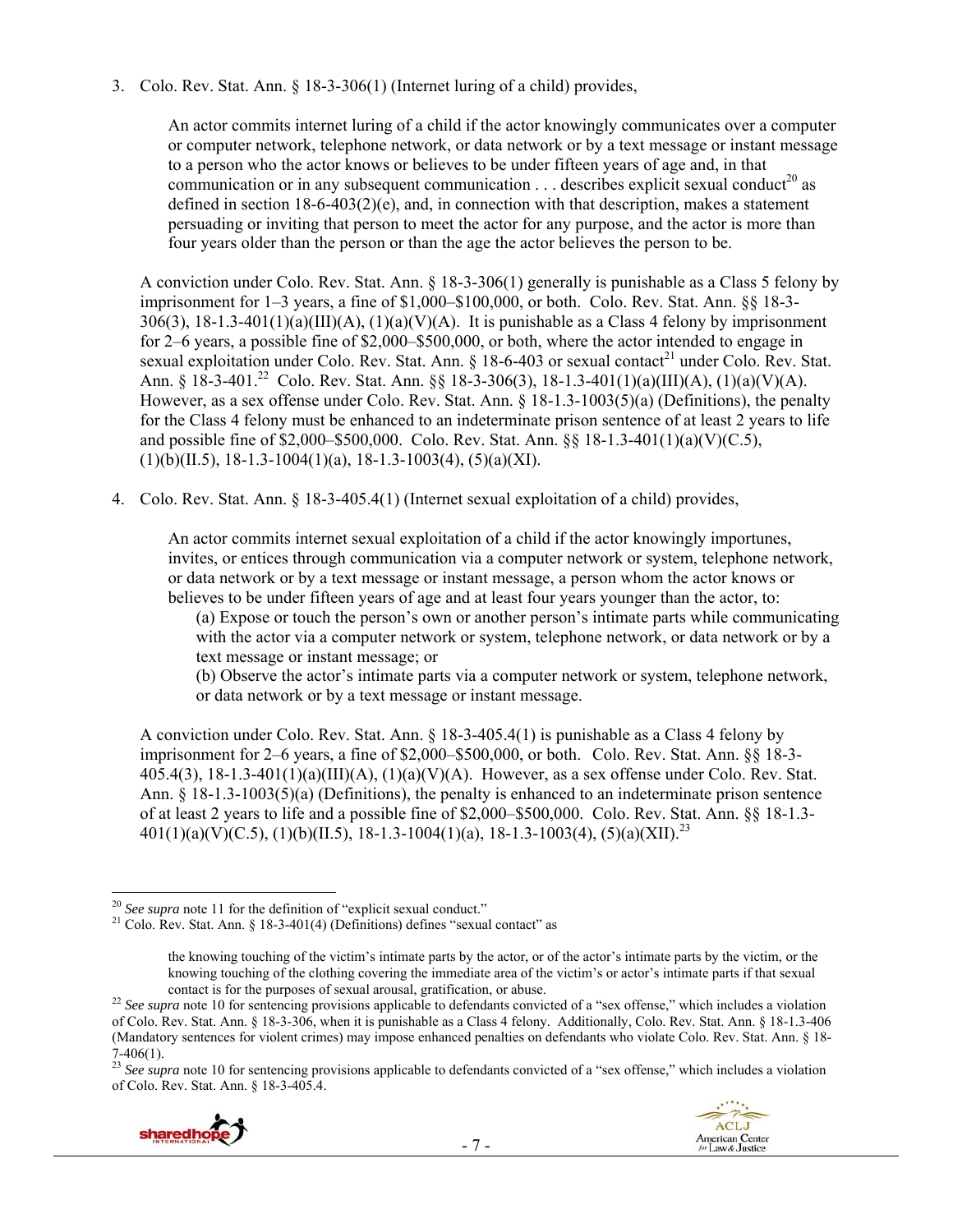*1.3 CSEC or prostitution statutes refer to the sex trafficking statute to identify the commercially sexually exploited minor as a trafficking victim.* 

None of Colorado's CSEC statutes refer to Colo. Rev. Stat. Ann. § 18-3-502 (Trafficking in children).

1.3.1 Recommendation: Amend Colorado's CSEC laws to refer to refer to Colo. Rev. Stat. Ann. § 18-3- 502 (Trafficking in children).

# Framework Issue 2: Criminal provisions for demand

# *Legal Components:*

- *2.1 The state sex trafficking law can be applied to the buyers of commercial sex acts with a victim of domestic minor sex trafficking.*
- *2.2 Buyers of commercial sex acts with a minor can be prosecuted under CSEC laws.*
- *2.3 Solicitation laws differentiate buying sex acts with an adult and buying sex acts with a minor under 18.*
- *2.4 Penalties for buyers of commercial sex acts with minors are as high as federal penalties.*
- *2.5 Using the Internet to lure, entice, or purchase, or attempt to lure, entice, or purchase commercial sex acts with a minor is a separate crime or results in an enhanced penalty for buyers.*
- *2.6 No age mistake defense is permitted for a buyer of commercial sex acts with any minor under 18.*
- *2.7 Base penalties for buying sex acts with a minor are sufficiently high for all minors under 18 and not reduced for older minors.*
- *2.8 Financial penalties for buyers of commercial sex acts with minors are sufficiently high to make it difficult for buyers to hide the crime.*
- *2.9 Buying and possessing child pornography carries penalties as high as similar federal offenses.*
- *2.10 Convicted buyers of commercial sex acts with minors and child pornography are required to register as sex offenders.*

 $\mathcal{L}_\mathcal{L} = \{ \mathcal{L}_\mathcal{L} = \{ \mathcal{L}_\mathcal{L} = \{ \mathcal{L}_\mathcal{L} = \{ \mathcal{L}_\mathcal{L} = \{ \mathcal{L}_\mathcal{L} = \{ \mathcal{L}_\mathcal{L} = \{ \mathcal{L}_\mathcal{L} = \{ \mathcal{L}_\mathcal{L} = \{ \mathcal{L}_\mathcal{L} = \{ \mathcal{L}_\mathcal{L} = \{ \mathcal{L}_\mathcal{L} = \{ \mathcal{L}_\mathcal{L} = \{ \mathcal{L}_\mathcal{L} = \{ \mathcal{L}_\mathcal{$ 

# *Legal Analysis:*

*2.1 The state sex trafficking law can be applied to the buyers of commercial sex acts with a victim of domestic minor sex trafficking.* 

Colo. Rev. Stat. Ann. § 18-3-502(1)(b) (Trafficking in children)<sup>24</sup> does not apply to buyers of commercial sex acts with minors.

- 2.1.1 Recommendation: Amend Colo. Rev. Stat. Ann. § 18-3-502 (Trafficking in children) to explicitly include buyers of commercial sex with minors.
- *2.2 Buyers of commercial sex acts with a minor can be prosecuted under CSEC laws.*

Colorado's CSEC laws include the crime of buying sex with a minor. Colo. Rev. Stat. Ann. § 18-7-406(1) (Patronizing a prostituted child) applies to any person who "[e]ngages in an act which is prostitution of a child or by a child,"<sup>25</sup> or "[e]nters or remains in a place of prostitution with intent to engage in an act which is prostitution of a child or by a child."26





<sup>&</sup>lt;sup>24</sup> See supra Section 1.1 for the provisions of Colo. Rev. Stat. Ann. § 18-3-502(1).

<sup>&</sup>lt;sup>25</sup> See supra note 13 for the definition of "prostitution of a child" and note 14 for the definition of "prostitution by a child."<br><sup>26</sup> Colo. Rev. Stat. Ann. § 18-7-401(2) (Definitions) defines a "child" as "a person und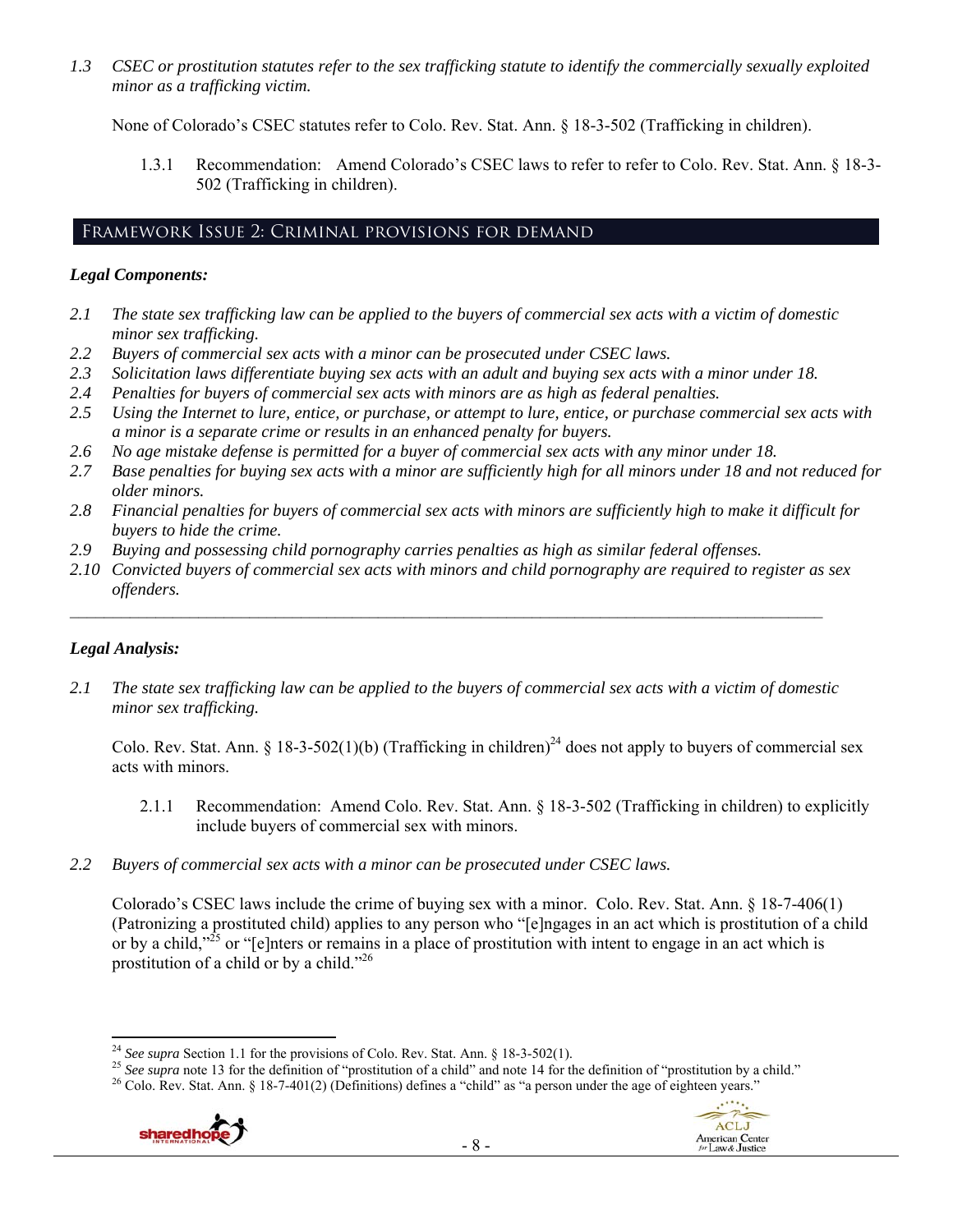Under Colo. Rev. Stat. Ann. § 18-7-402(1) (Soliciting for child prostitution),<sup>27</sup> a buyer could be prosecuted for soliciting "another for the purpose of prostitution of a child or by a child."

Finally, a buyer may be prosecuted under Colo. Rev. Stat. Ann. § 18-7-405.5 (Inducement of child prostitution) if the buyer "by word or action, other than conduct specified in section  $18-7-403$  (1)(a) [Pandering of a child], induces a child to engage in an act which is prostitution by a child."

A conviction under any of the above provisions is punishable as a Class 3 felony by imprisonment for 4–12 years, a fine of \$3,000–\$750,000, or both. Colo. Rev. Stat. Ann. §§ 18-7-406(2), 18-7-402(2), 18-7-405.5(2),  $18-1.3-401(1)(a)(III)(A)$ ,  $(1)(a)(V)(A)$ . However, for Colo. Rev. Stat. Ann. § 18-7-406(1) (Patronizing a prostituted child), as a sex offense under Colo. Rev. Stat. Ann. § 18-1.3-1003(5)(a), the penalty must be enhanced to an indeterminate prison sentence of at least 4 years to life and a possible fine of \$3,000–\$750,000. Colo. Rev. Stat. Ann. §§ 18-1.3-401(1)(a)(V)(C.5), (1)(b)(II.5), 18-1.3-1004(1)(a), 18-1.3-1003(4), (5)(a)(X).<sup>28</sup>

Several of Colorado's sexual offenses also could be used to prosecute certain buyers of commercial sex acts with a minor.<sup>29</sup>

- 2.2.1 Recommendation: Amend Colo. Rev. Stat. Ann. § 18-7-406 (Patronizing a prostituted child), § 18-7-402 (Soliciting for child prostitution), and § 18-7-405.5 (Inducement of child prostitution) to refer to Colo. Rev. Stat. Ann. § 18-3-502 (Trafficking in children) to clarify that the minor involved is a victim of human trafficking.
- *2.3 Solicitation laws differentiate buying sex acts with an adult and buying sex acts with a minor under 18.*

Colorado law differentiates between patronizing a child and an adult for prostitution. Colo. Rev. Stat. Ann. § 18-7-406(1) (Patronizing a prostituted child)<sup>30</sup> and Colo. Rev. Stat. Ann. § 18-7-402(1) (Soliciting for child prostitution)<sup>31</sup> apply to buyers who patronize or solicit children. A violation of either statute is a Class 3 felony by imprisonment for  $4-12$  years, a fine of \$3,000–\$750,000, or both.<sup>32</sup> Colo. Rev. Stat. Ann. §§ 18-7-406(2), 18-7-402(2), 18-1.3-401(1)(a)(III)(A), (1)(a)(V)(A). However, as a sex offense under Colo. Rev. Stat. Ann. § 18-1.3-1003(5)(a) (Definitions), the penalty for patronizing a prostituted child under Colo. Rev. Stat. Ann. § 18-7-406(1) is enhanced to an indeterminate prison sentence of at least 4 years to life and a possible fine of \$3,000–\$750,000. Colo. Rev. Stat. Ann. §§ 18-1.3-  $401(1)(a)(V)(C.5), (1)(b)(II.5), 18-1.3-1004(1)(a), 18-1.3-1003(4), (5)(a)(X).$ 

In contrast, Colo. Rev. Stat. Ann. § 18-7-205(1) (Patronizing a prostitute), Colorado's age-neutral patronizing prostitution law, states,

Any person who performs any of the following with a person not his spouse commits patronizing a prostitute:

(a) Engages in an act of sexual intercourse or of deviate sexual conduct with a prostitute; or

(b) Enters or remains in a place of prostitution with intent to engage in an act of sexual intercourse or deviate sexual conduct.



 <sup>27</sup> See People v. Emerterio, 819 P.2d 516, 518 (Colo. App. 1991) ("Defendant's status as the person seeking the illicit acts does not change the fact that he also solicited victim to provide him with children to perform those acts for money. Thus, defendant's conduct was proscribed by the statute ...."), rev'd on other grounds, 839 P.2d 1161 (Colo. 1992).<br><sup>28</sup> See supra note 10 for sentencing provisions applicable to defendants convicted of a "sex offense," which includes a vi

of Colo. Rev. Stat. Ann.  $\S$  18-7-406.<br>
<sup>29</sup> See supra Section 1.2 for a full discussion of applicable sexual offense laws.

<sup>&</sup>lt;sup>30</sup> See supra Section 1.2 for the provisions of Colo. Rev. Stat. Ann. § 18-7-406(1).<br><sup>31</sup> See supra note 27.<br><sup>32</sup> See supra note 10.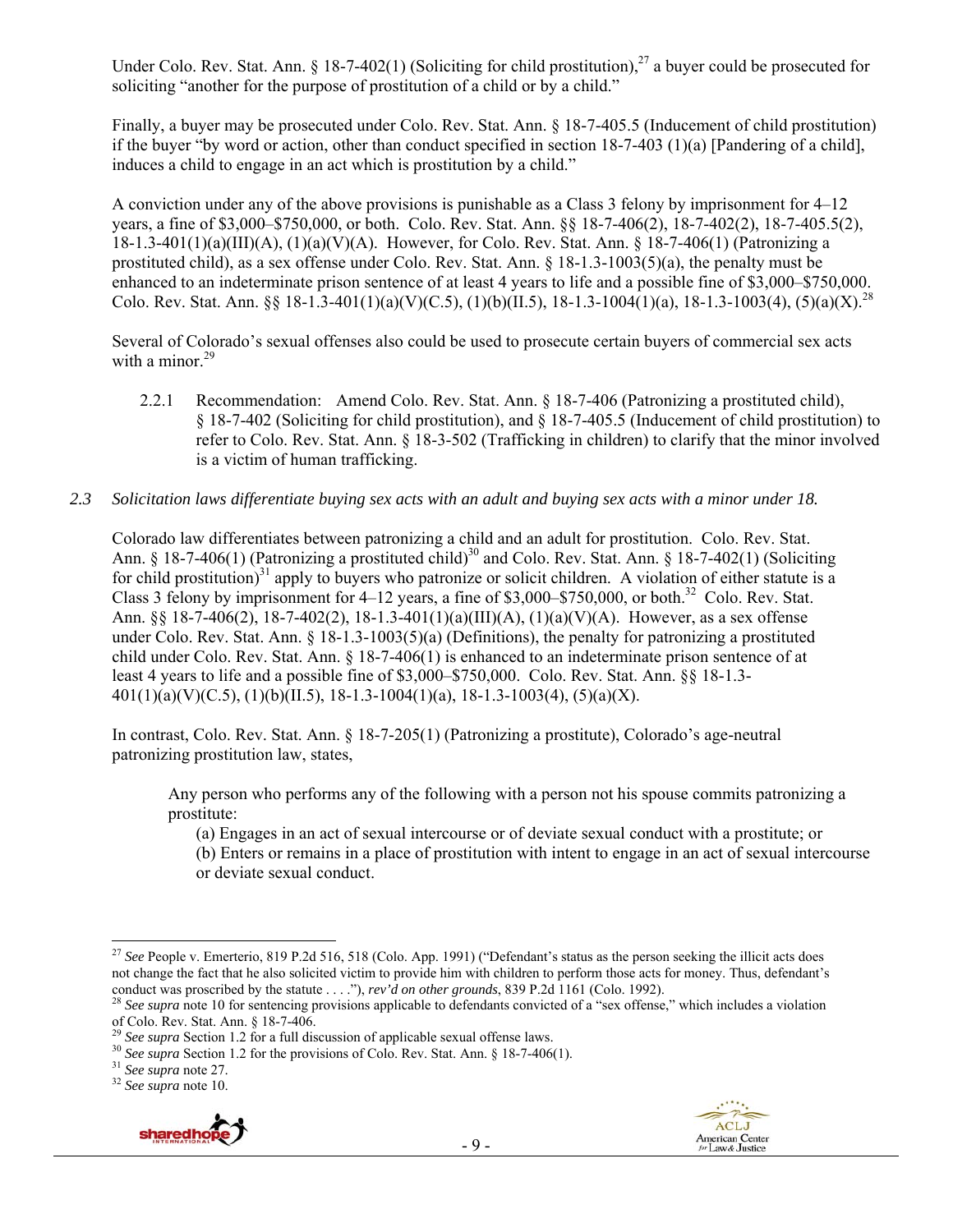A conviction under Colo. Rev. Stat. Ann. § 18-7-205(1) is punishable as a Class 1 misdemeanor by imprisonment for 6–18 months, a fine of \$500–\$5,000, or both, as well as an additional fine of up to \$5,000. Colo. Rev. Stat. Ann. §§ 18-7-205(2), 18-1.3-501(1)(a).

#### *2.4 Penalties for buyers of commercial sex acts with minors are as high as federal penalties.*

Convictions under Colo. Rev. Stat. Ann. § 18-7-405.5 (Inducement of child prostitution) and § 18-7-402(1) (Soliciting for child prostitution)<sup>33</sup> are punishable as Class 3 felonies by imprisonment for  $4-12$  years, a fine of  $$3,000-\$750,000$ , or both.<sup>34</sup> Colo. Rev. Stat. Ann. §§ 18-7-405.5(2), 18-7-402(2), 18-1.3-401(1)(a)(III)(A),  $(1)(a)(V)(A)$ .

Convictions under Colo. Rev. Stat. Ann. § 18-7-406(1) (Patronizing a prostituted child) are also subject to imprisonment for 4–12 years, a fine of \$3,000–\$750,000, or both. Colo. Rev. Stat. Ann. §§ 18-7-406(2), 18- 1.3-401(1)(a)(III)(A), (1)(a)(V)(A). However, as a sex offense under Colo. Rev. Stat. Ann. § 18-1.3-1003(5)(a) (Definitions), the penalty must be enhanced to an indeterminate prison sentence of at least 4 years to life and a possible fine of \$3,000–\$750,000.<sup>35</sup> Colo. Rev. Stat. Ann. §§ 18-1.3-401(1)(a)(V)(C.5), (1)(b)(II.5), 18-1.3- $1004(1)(a)$ , 18-1.3-1003(4), (5)(a)(X).

In comparison, if the victim is under the age of 14, a conviction under the Trafficking Victims Protection Act  $(TVPA)<sup>36</sup>$  for child sex trafficking is punishable by 15 years to life imprisonment and a fine not to exceed \$250,000. 18 U.S.C. §§ 1591(b)(1), 3559(a)(1), 3571(b)(3). If the victim is between the ages of 14–17, a conviction is punishable by 10 years to life imprisonment and a fine not to exceed \$250,000. 18 U.S.C. §§ 1591(b)(2), 3559(a)(1), 3571(b)(3). A conviction is punishable by mandatory life imprisonment, however, if the buyer has a prior conviction for a federal sex offense<sup>37</sup> against a minor. 18 U.S.C. § 3559(e)(1). To the extent buyers can be prosecuted under other federal CSEC laws,  $^{38}$  a conviction is punishable by penalties ranging from a fine not to exceed \$250,000 to life imprisonment and a fine not to exceed \$250,000.<sup>39</sup>

2.4.1 Recommendation: Amend Colo. Rev. Stat. Ann. § 18-1.3-1003(5)(a) to add Colo. Rev. Stat. Ann. § 18-3-502 (Trafficking in children), § 18-7-405.5 (Inducement of child prostitution), and § 18-7- 402(1) (Soliciting for child prostitution) to the list of enumerated offenses in the definition of "sex offense," thereby requiring an indeterminate sentence up to life in prison and making defendants convicted under these provisions ineligible to receive a fine penalty in lieu of imprisonment.

 $39$  18 U.S.C. §§ 2251A(b) (conviction punishable by imprisonment for 30 years to life and a fine), 2251(e) (conviction punishable by imprisonment for 15–30 years and a fine), 2423(a) (conviction punishable by imprisonment for 10 years to life and a fine),  $2422(a)$  (conviction punishable by a fine, imprisonment up to 20 years, or both),  $2252(a)(2)$ , (4) (stating that a conviction under subsection (a)(2) is punishable by imprisonment for 5–20 years and a fine, while a conviction under subsection (a)(4) is punishable by imprisonment up to 10 years, a fine, or both); *see also* 18 U.S.C. §§ 3559(a)(1) (classifying all of the above listed offenses as felonies),  $3571(b)(3)$  (providing a fine up to \$250,000 for any felony conviction).



<sup>&</sup>lt;sup>33</sup> See supra note 27.<br><sup>34</sup> See supra note 6 for discussion of the "crime of violence" penalty enhancement potentially applicable to these offenses.<br><sup>35</sup> See supra note 10 for sentencing provisions applicable to defendan of Colo. Rev. Stat. Ann. § 18-7-406.

 $36$  Trafficking Victims Protection Act (TVPA) of 2000, Pub. L. No. 106-386, 114 Stat. 1464, 1466 (codified in scattered sections of 18 and 22 U.S.C.).

 $37$  Pursuant to 18 U.S.C. § 3559(e)(2), "federal sex offense" is defined as

an offense under section 1591 [18 USCS § 1591] (relating to sex trafficking of children), 2241 [18 USCS § 2241] (relating to aggravated sexual abuse),  $2242$  [18 USCS §  $2242$ ] (relating to sexual abuse),  $2244(a)(1)$  [18 USCS  $\S 2244(a)(1)$  (relating to abusive sexual contact),  $2245$  [18 USCS  $\S 2245$ ] (relating to sexual abuse resulting in death), 2251 [18 USCS § 2251] (relating to sexual exploitation of children), 2251A [18 USCS § 2251A] (relating to selling or buying of children),  $2422(b)$  [18 USCS §  $2422(b)$ ] (relating to coercion and enticement of a minor into prostitution), or  $2423(a)$  [18 USCS §  $2423(a)$ ] (relating to transportation of minors).

<sup>&</sup>lt;sup>38</sup> 18 U.S.C. §§ 2251A(b) (Selling or buying of children), 2251(a) (Sexual exploitation of children), 2423(a) (Transportation of a minor with intent for minor to engage in criminal sexual activity),  $2422(a)$  (Coercion and enticement),  $2252(a)(2)$ ,  $(a)(4)$  (Certain activities relating to material involving the sexual exploitation of minors).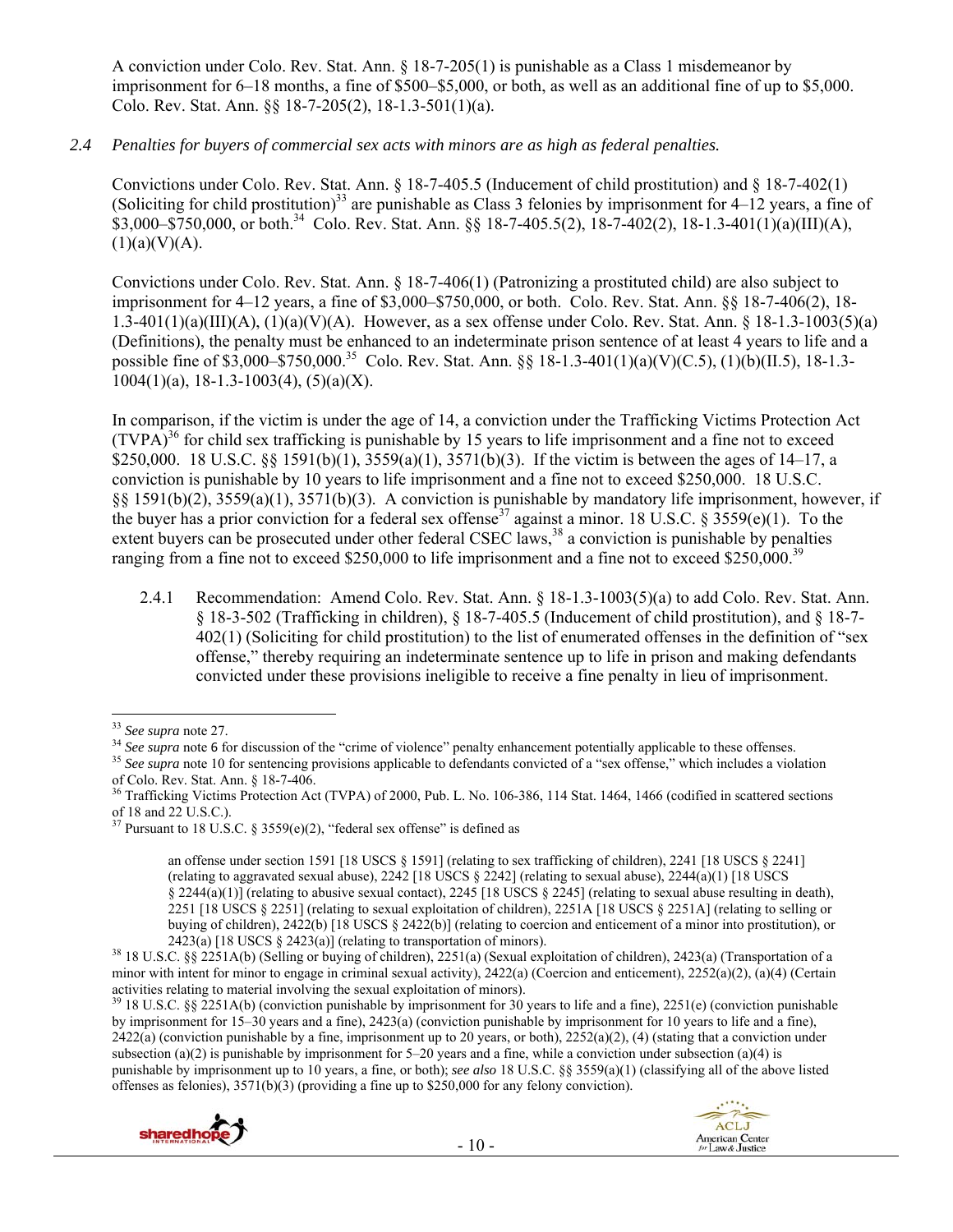*2.5 Using the Internet to lure, entice, or purchase, or attempt to lure, entice, or purchase commercial sex acts with a minor is a separate crime or results in an enhanced penalty for buyers.* 

Colorado has enacted two laws that directly address using the Internet to lure, entice, or purchase minors for the purpose of sexual conduct. First, Colo. Rev. Stat. Ann. § 18-3-405.4(1) (Internet sexual exploitation of a child) provides,

An actor commits internet sexual exploitation of a child if the actor knowingly importunes, invites, or entices through communication via a computer network or system, telephone network, or data network or by a text message or instant message, a person whom the actor knows or believes to be under fifteen years of age and at least four years younger than the actor, to:

(a) Expose or touch the person's own or another person's intimate parts while communicating with the actor via a computer network or system, telephone network, or data network or by a text message or instant message; or

(b) Observe the actor's intimate parts via a computer network or system, telephone network, or data network or by a text message or instant message.

A conviction under Colo. Rev. Stat. Ann. § 18-3-405.4(1) is punishable as a Class 4 felony by imprisonment for 2–6 years, a fine of \$2,000–\$500,000, or both. Colo. Rev. Stat. Ann. §§ 18-3-405.4(3), 18-1.3- 401(1)(a)(III)(A), (1)(a)(V)(A). However, as a sex offense under Colo. Rev. Stat. Ann. § 18-1.3-1003(5)(a) (Definitions), the penalty must be enhanced to an indeterminate prison sentence of at least 4 years to life and a possible fine of \$3,000–\$750,000. 40 Colo. Rev. Stat. Ann. §§ 18-1.3-401(1)(a)(V)(C.5), (1)(b)(II.5), 18-1.3-  $1004(1)(a)$ , 18-1.3-1003(4), (5)(a)(XII).

Additionally, Colo. Rev. Stat. Ann. § 18-3-306(1) (Internet luring of a child) states,

An actor commits internet luring of a child if the actor knowingly communicates over a computer or computer network, telephone network, or data network or by a text message or instant message to a person who the actor knows or believes to be under fifteen years of age and, in that communication or in any subsequent communication by computer, computer network, telephone network, data network, text message, or instant message, describes explicit sexual conduct<sup>41</sup> as defined in section 18-6-403(2)(e), and, in connection with that description, makes a statement persuading or inviting the person to meet the actor for any purpose, and the actor is more than four years older than the person or than the age the actor believes the person to be.

A conviction under Colo. Rev. Stat. Ann. § 18-3-306(1) is punishable as a Class 5 felony by imprisonment for 1–3 years, a fine of \$1,000–\$100,000, or both, unless the crime was "committed with the intent to meet for the purpose of engaging in sexual exploitation as defined in section 18-6-403 or sexual contact as defined in section 18-3-401," in which case the violation will be a Class 4 felony by imprisonment for 2–6 years, a fine of \$2,000– \$500,000, or both. Colo. Rev. Stat. Ann. §§ 18-3-306(3), 18-1.3-401(1)(a)(III)(A), (1)(a)(V)(A). However, as a sex offense under Colo. Rev. Stat. Ann.  $\S$  18-1.3-1003(5)(a) (Definitions), the penalty for the Class 4 felony must be enhanced to 2 years to life and a possible fine of \$2,000–\$500,000. Colo. Rev. Stat. Ann. §§ 18-1.3-  $401(1)(a)(V)(C.5), (1)(b)(II.5), 18-1.3-1004(1)(a), 18-1.3-1003(4), (5)(a)(XI).$ <sup>42</sup>

*2.6 No age mistake defense is permitted for a buyer of commercial sex acts with any minor under 18.* 

There is no mistake of age defense available to buyers who are convicted under Colo. Rev. Stat. Ann. § 18-7-

- 11 -





 <sup>40</sup> See supra note 10 for sentencing provisions applicable to defendants convicted of a "sex offense," which includes a violation of Colo. Rev. Stat. Ann. § 18-3-405.4.<br><sup>41</sup> See supra note 11 for the definition of "explicit sexual conduct."

<sup>&</sup>lt;sup>42</sup> See supra note 10 for sentencing provisions applicable to defendants convicted of a "sex offense," which includes a violation of Colo. Rev. Stat. Ann. § 18-3-306, when it is punishable as a Class 4 felony.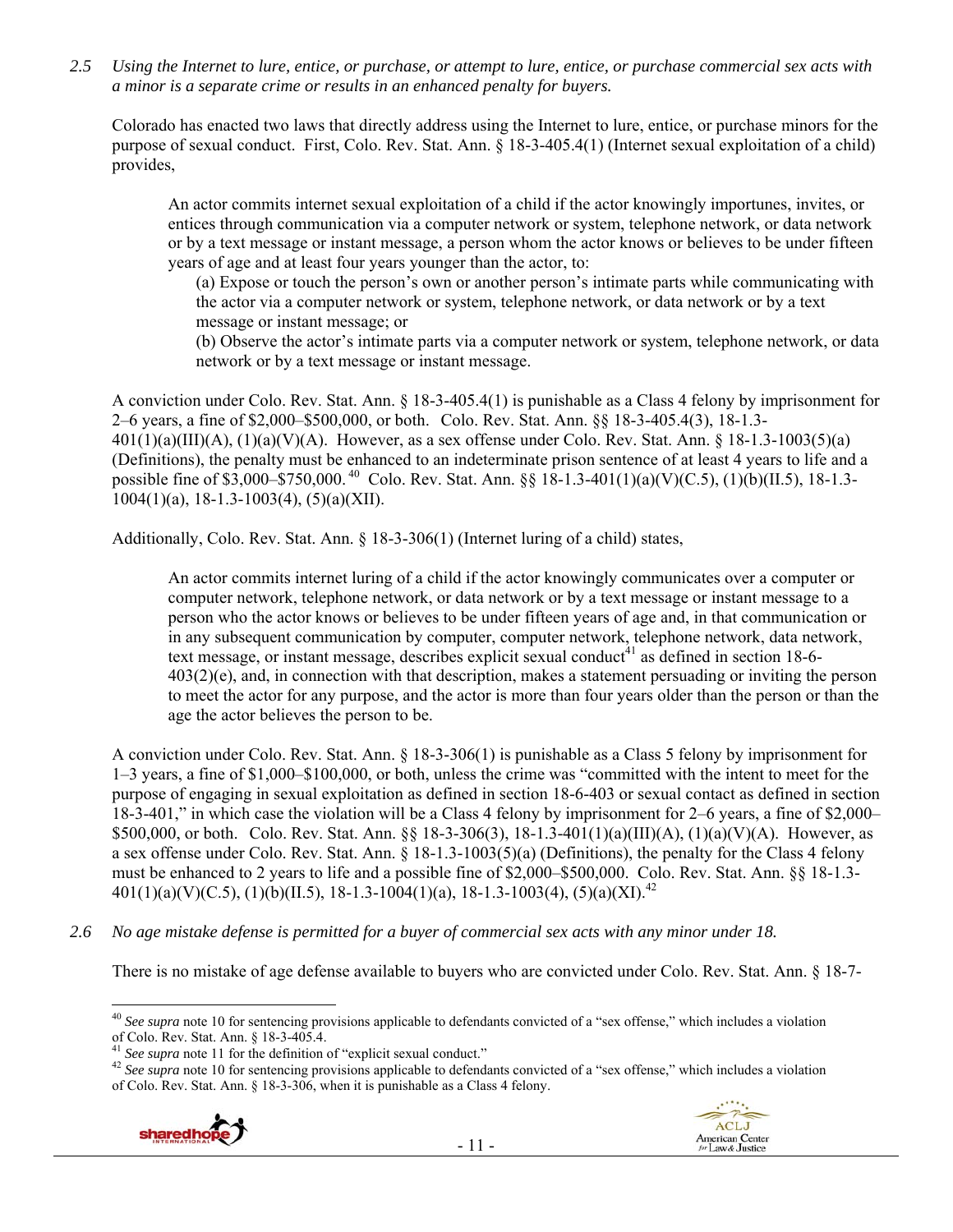402 (Soliciting for child prostitution),<sup>43</sup> § 18-7-405.5 (Inducement of child prostitution), or § 18-7-406 (Patronizing a prostituted child). Colo. Rev. Stat. Ann. § 18-7-407 (Criminality of conduct) states, "In any criminal prosecution under sections 18-7-402 to 18-7-407, it shall be no defense that the defendant did not know the child's age or that he reasonably believed the child to be eighteen years of age or older."

There is no provision expressly prohibiting a mistake of age defense for Colo. Rev. Stat. Ann. § 18-3-502 (Trafficking in children) or § 18-3-405.4 (Internet sexual exploitation of a child).

- 2.6.1 Recommendation: Amend Colo. Rev. Stat. Ann. § 18-3-502 (Trafficking in children) and § 18-3- 405.4 (Internet sexual exploitation of a child) to expressly provide that no defense of age mistake is available.
- *2.7 Base penalties for buying sex acts with a minor are sufficiently high for all minors under 18 and not reduced for older minors.*

Neither Colo. Rev. Stat. Ann. § 18-3-502 (Trafficking in children) nor any of Colorado's CSEC laws applicable to buyers stagger penalties based on the age of the minor-victim.

However, Colo. Rev. Stat. Ann. § 18-3-306(1) (Internet luring of a child) and § 18-3-405.4(1) (Internet sexual exploitation of a child) apply only where the buyer knew or believed the victim to be under 15 years old, leaving minors who are 15–18 years old unprotected.

- 2.7.1 Recommendation: Amend Colo. Rev. Stat. Ann. § 18-3-306(1) (Internet luring of a child) and § 18-3-405.4(1) to protect all minors under 18 years of age.
- *2.8 Financial penalties for buyers of commercial sex acts with minors are sufficiently high to make it difficult for buyers to hide the crime.*

Buyers convicted of Colo. Rev. Stat. Ann. § 18-7-402(1)(a) (Soliciting for child prostitution),<sup>44</sup> § 18-7-405.5(1) (Inducement of child prostitution), or § 18-7-406(1) (Patronizing a prostituted child), all Class 3 felonies, may be required to pay a fine of \$3,000–\$750,000. Colo. Rev. Stat. Ann. §§ 18-7-402(2), 18-7-405.5(2), 18-7- 406(2), 18-1.3-401(1)(a)(III)(A).

Buyers also may be required to make restitution to their victims. Pursuant to Colo. Rev. Stat. Ann. § 18-1.3- 603(1) (Assessment of restitution—corrective orders), "Every order of conviction of a felony [or] misdemeanor  $\ldots$  shall include consideration of restitution.<sup> $345$ </sup>

Colo. Rev. Stat. Ann. § 16-18.5-107(1) (Collection of restitution by the victim) provides in part that "[a]ny victim in whose name a restitution order has been entered shall have a right to pursue collection of the amount of restitution owed to such person in such person's own name." Under Colo. Rev. Stat. Ann. § 16-18.5-109(1), (2) (Declined or unclaimed restitution), even if the victim initially declines restitution or cannot be located when an order for restitution is entered, defendant must pay the state and the victim can claim the restitution within 2 years of the final determination of the case.

Additionally, under Colo. Rev. Stat. Ann. § 18-3-414 (Payment of treatment costs for the victim or victims of a sexual offense against a child), when a victim is under the age of 15, a court may order the person convicted of an unlawful sex offense, including Colo. Rev. Stat. Ann. § 18-3-502(1) (Trafficking in children), § 18-7-  $402(1)(a)$  (Soliciting for child prostitution), § 18-7-405.5(1) (Inducement of child prostitution), § 18-7-406(1)

<sup>43</sup> *See supra* note 27. 44 *See supra* note 27. 45 *See infra* Section 5.10 for further discussion of restitution available to victims.





<sup>&</sup>lt;sup>43</sup> See supra note 27.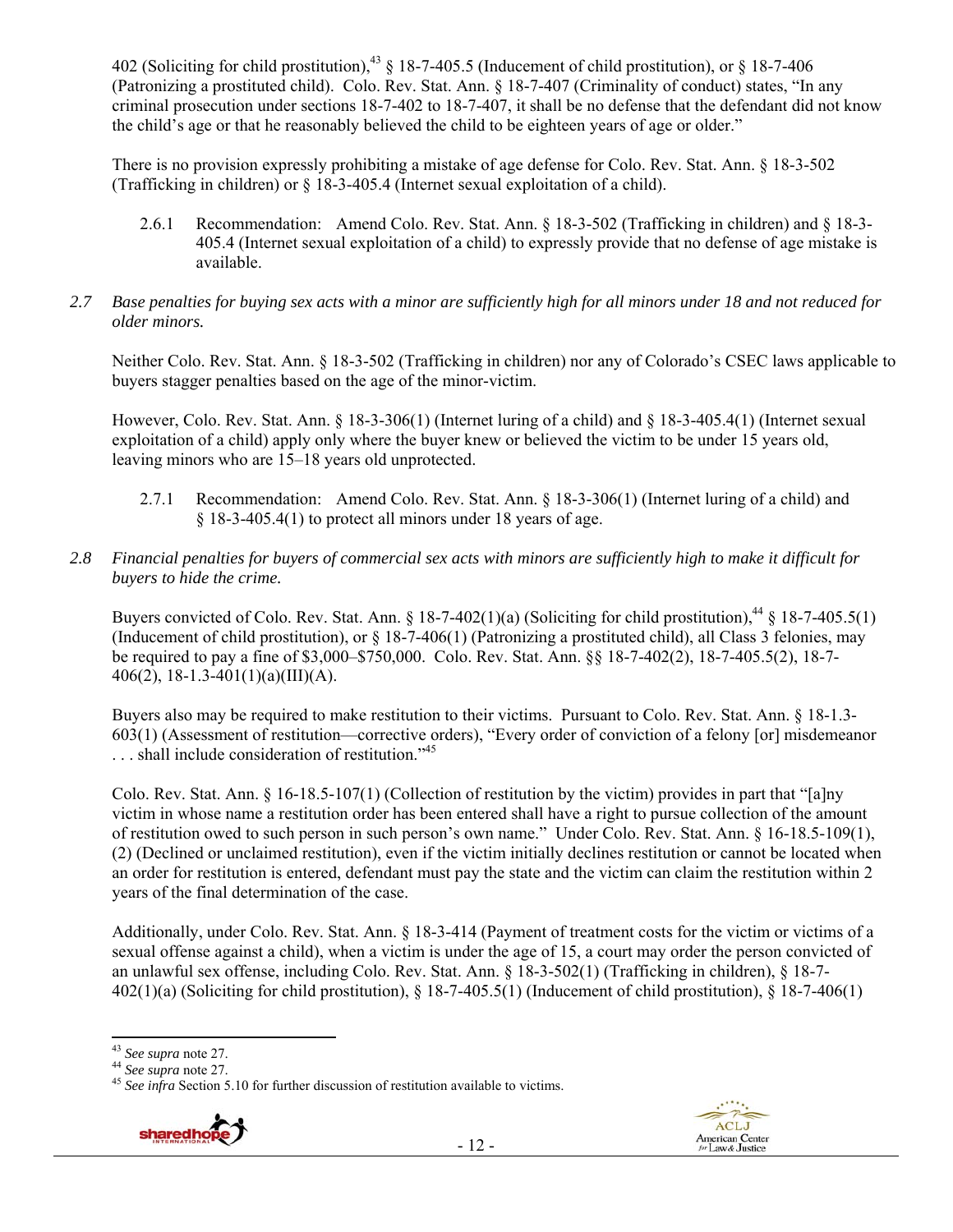(Patronizing a prostituted child), or  $\S$  18-6-403(3)(b.5) (Sexual exploitation of a child), to pay for part or all of the victim's treatment. Colo. Rev. Stat. Ann. §§ 18-3-414(1), 18-3-411(1).

Colo. Rev. Stat. Ann. § 16-13-303(1)(a) (Class 1 public nuisance) may provide a basis for forfeiture of a buyer's vehicle, by stating that "every vehicle . . . shall be deemed a class 1 public nuisance when . . . [u]sed as a public or private place of prostitution."46 Since the prostitution statute is age-neutral, forfeiture under this statute may be applicable to patronizing or soliciting commercial sex acts with minors, although such application is not specifically provided. Otherwise, it does not appear that asset forfeiture exists to reach the assets of buyers convicted under Colorado's CSEC laws.

2.8.1 Recommendation: Enact a statute to provide for asset forfeiture and vehicle impoundment of assets used in trafficking in children, prostitution of children, and sexual assault on a child.

## *2.9 Buying and possessing child pornography carries penalties as high as similar federal offenses.*

Colo. Rev. Stat. Ann. § 18-6-403(3)(b.5) (Sexual exploitation of a child) criminalizes the possession of child pornography. Colo. Rev. Stat. Ann. § 18-6-403(3)(b.5) provides that "[a] person commits sexual exploitation of a child if, for any purpose he or she knowingly: . . . [p]ossesses or controls any sexual exploitative material for any purpose." A conviction under Colo. Rev. Stat. Ann. § 18-6-403(3)(b.5) is punishable as a Class 6 felony by imprisonment for  $1-1\frac{1}{2}$  years, a fine of \$1,000–\$100,000, or both, unless it is the defendant's second offense or the material in possession is a video or motion picture or more than 20 sexually exploitative items, in which case it is punishable as a Class 4 felony by imprisonment for 2–6 years, a fine of \$2,000–\$500,000, or both. Colo. Rev. Stat. Ann. §§ 18-6-403(5)(b), 18-1.3-401(1)(a)(III)(A), 18-1.3-401(1)(a)(V)(A).

In comparison, a federal conviction for possession of child pornography<sup>47</sup> is generally punishable by imprisonment for 5–20 years and a fine not to exceed \$250,000.<sup>48</sup> Subsequent convictions, however, are punishable by imprisonment up to 40 years and a fine not to exceed \$250,000.<sup>49</sup>

2.9.1 Recommendation: Increase the penalty for those who possess child pornography under Colo. Rev. Stat. Ann. § 18-6-403(3)(b.5) (Sexual exploitation of a child).

<sup>&</sup>lt;sup>49</sup> 18 U.S.C. §§ 2252(b) (stating if a person has a prior conviction under subsection (a)(2), or a list of other statutes, a conviction is punishable by a fine and imprisonment for 15–40 years, but if a person has a prior conviction under subsection (a)(4), or a list of other statutes, a conviction is punishable by a fine and imprisonment for  $10-20$  years),  $2252A(b)(1)$  (stating if a person has a prior conviction under subsection (a)(2), (a)(3), or a list of other statutes, a conviction is punishable by a fine and imprisonment for 15–40 years), 1466A(a), (b) (stating that the penalty scheme for section 2252A(b) applies); *see also* 18 U.S.C. §§ 3559(a)(1) (classifying all of the above listed offenses as felonies), 3571(b)(3) (providing a fine up to \$250,000 for any felony conviction).





 $^{46}$  "Place of prostitution" is not defined within Part 3 of Article 13, Title 16. However, under Colo. Rev. Stat. Ann. § 18-7-204(1) (Keeping a place of prostitution) a person "commits keeping a place of prostitution" if the person "exercises control over the use of any place which offers seclusion or shelter for the practice of prostitution" and knowingly or negligently permits prostitution to occur in the place of prostitution.

<sup>&</sup>lt;sup>47</sup> 18 U.S.C. §§ 2252(a)(2), (a)(4) (Certain activities relating to material involving the sexual exploitation of minors),  $2252A(a)(2)$ –(3) (Certain activities relating to material constituting or containing child pornography), 1466A(a), (b) (Obscene visual representations of the sexual abuse of children).

<sup>&</sup>lt;sup>48</sup> 18 U.S.C. §§ 2252(b) (stating that a conviction under subsection (a)(2) is punishable by imprisonment for 5–20 years and a fine, while a conviction under subsection (a)(4) is punishable by imprisonment up to 10 years, a fine, or both),  $2252A(b)(1)$  (a conviction is punishable by imprisonment for  $5-20$  years and a fine),  $1466A(a)$ , (b) (stating that a conviction under subsection (a) is "subject to the penalties provided in section  $2252A(b)(1)$ ," imprisonment for 5–20 years and a fine, while a conviction under subsection (b) is "subject to the penalties provided in section 2252A(b)(2)," imprisonment up to 10 years, a fine, or both); *see also* 18 U.S.C. §§ 3559(a)(1) (classifying all of the above listed offenses as felonies), 3571(b)(3) (providing a fine up to \$250,000 for any felony conviction).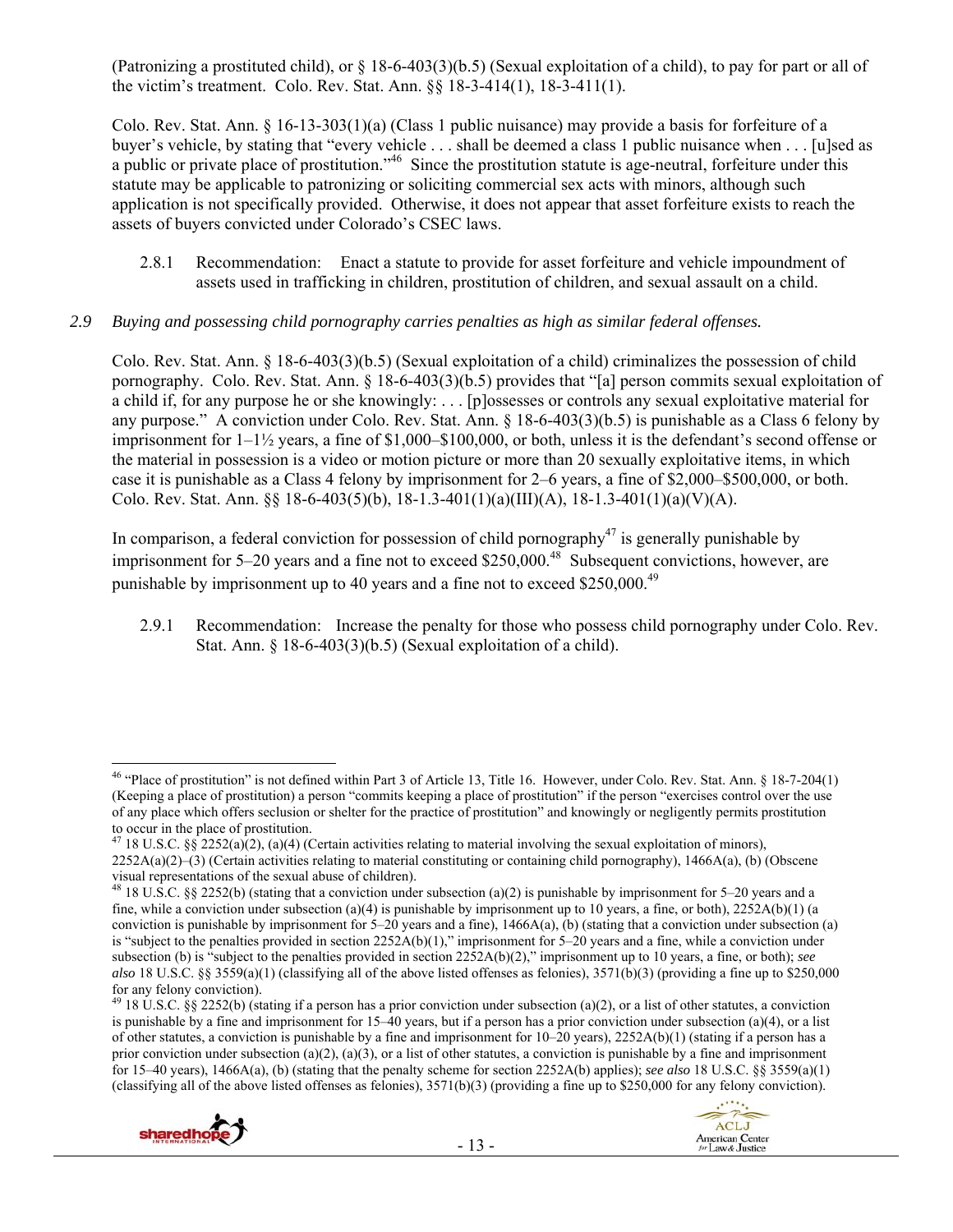*2.10 Convicted buyers of commercial sex acts with minors and child pornography are required to register as sex offenders.* 

Under Colo. Rev. Stat. Ann. § 16-22-103(1)(a) (Sex offender registration),

Effective July 1, 1998, the following persons shall be required to register pursuant to the provisions of section 16-22-108 and shall be subject to the requirements and other provisions specified in this article: (a) Any person who was convicted on or after July 1, 1991, in the state of Colorado, of an unlawful sexual offense, as defined in section  $18-3-411$   $(1)$ ,  $^{50}$  C.R.S., enticement of a child, as described in section 18-3-305, C.R.S., or internet luring of a child, as described in section 18-3-306, C.R.S.

Additionally, buyers of sex with minors who are convicted of unlawful sexual behavior will be required to register as a sex offender. Colo. Rev. Stat. Ann. § 16-22-103(2)(a). "Unlawful sexual behavior" includes convictions under Colo. Rev. Stat. Ann. § 18-7-402(1)(a) (Soliciting for child prostitution),<sup>51</sup> § 18-7-405.5(1) (Inducement of child prostitution),  $\S 18-7-406(1)$  (Patronizing a prostituted child), or  $\S 18-6-403(3)(b.5)$ (Sexual exploitation of a child). Colo. Rev. Stat. Ann. § 16-22-102(9).

## Framework Issue 3: Criminal provisions for traffickers

## *Legal Components:*

- *3.1 Penalties for trafficking a child for sexual exploitation are as high as federal penalties.*
- *3.2 Creating and distributing child pornography carries penalties as high as similar federal offenses.*
- *3.3 Using the Internet to lure, entice, recruit or sell commercial sex acts with a minor is a separate crime or results in an enhanced penalty for traffickers.*
- *3.4 Financial penalties for traffickers, including asset forfeiture, are sufficiently high.*
- *3.5 Convicted traffickers are required to register as sex offenders.*
- *3.6 Laws relating to termination of parental rights for certain offenses include sex trafficking or CSEC offenses in order to remove the children of traffickers from their control and potential exploitation.*

*\_\_\_\_\_\_\_\_\_\_\_\_\_\_\_\_\_\_\_\_\_\_\_\_\_\_\_\_\_\_\_\_\_\_\_\_\_\_\_\_\_\_\_\_\_\_\_\_\_\_\_\_\_\_\_\_\_\_\_\_\_\_\_\_\_\_\_\_\_\_\_\_\_\_\_\_\_\_\_\_\_\_\_\_\_\_\_\_* 

# *Legal Analysis:*

*3.1 Penalties for trafficking a child for sexual exploitation are as high as federal penalties.* 

A conviction under Colo. Rev. Stat. Ann. § 18-3-502 (Trafficking in children) is punishable as a Class 2 felony by imprisonment for 8–24 years, a fine of \$5,000–\$1,000,000, or both. Colo. Rev. Stat. Ann. §§ 18-3-502(3), 18-1.3-401(1)(a)(III)(A), (1)(a)(V)(A). Traffickers may also be prosecuted under several of Colorado's CSEC laws. A conviction under Colo. Rev. Stat. Ann. § 18-7-402(1) (Soliciting for child prostitution) is punishable as a Class 3 felony by imprisonment for 4–12 years, a fine of \$3,000–\$750,000, or both. Colo. Rev. Stat. Ann. §§ 18-7-402(2), 18-1.3-401(1)(a)(III)(A), (1)(a)(V)(A).<sup>52</sup>

Colo. Rev. Stat. Ann. § 18-7-403(1) (Pandering of a child) may also be used to prosecute traffickers. A conviction under Colo. Rev. Stat. Ann. § 18-7-403(1)(a) is punishable as a Class 2 felony by imprisonment for 8–24 years, a fine of \$5,000–\$1,000,000, or both, while a conviction under Colo. Rev. Stat. Ann. § 18-7- 403(1)(b) is punishable as a Class 3 felony by imprisonment for 4–12 years, a fine of \$3,000–\$750,000, or both. Colo. Rev. Stat. Ann. §§ 18-7-403(2), 18-1.3-401(1)(a)(III)(A), (1)(a)(V)(A).

<sup>&</sup>lt;sup>51</sup> See supra note 27.<br><sup>52</sup> See supra Section 1.2 for the relevant substantive provisions of the Colorado statutes listed in this Section.





 $50$  See supra note 5 for the definition of "unlawful sexual offense."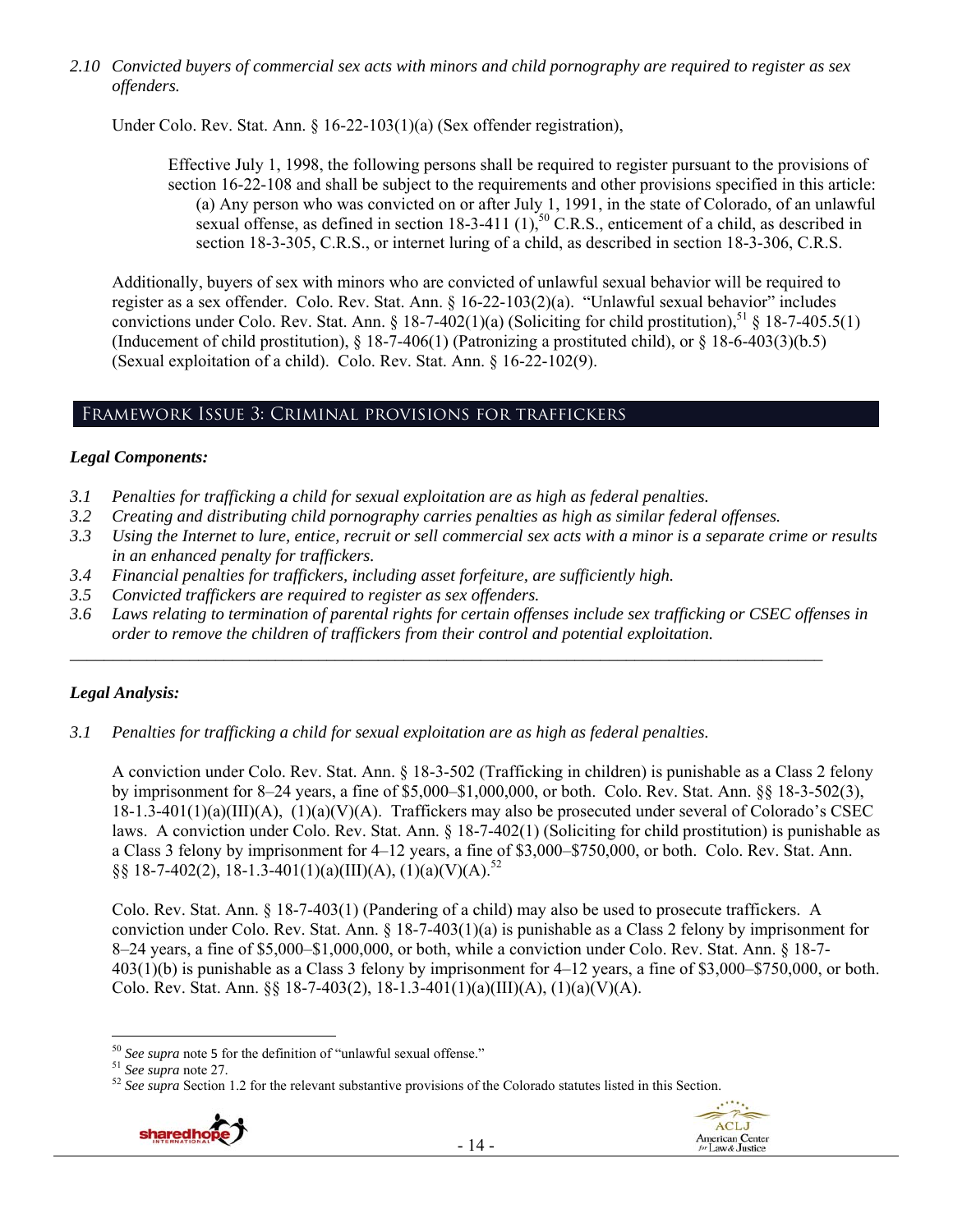Traffickers also may be prosecuted under Colo. Rev. Stat. Ann. § 18-7-403.5 (Procurement of a child), § 18-7- 404(1) (Keeping a place of child prostitution), § 18-7-405 (Pimping of a child), and § 18-7-405.5(1), (2) (Inducement of child prostitution). A conviction under any of these provisions is punishable as a Class 3 felony by imprisonment for 4–12 years, a fine of \$3,000–\$750,000, or both. Colo. Rev. Stat. Ann. §§ 18-7-403.5, 18- 7-404(2), 18-7-405, 18-7-405.5(2), 18-1.3-401(1)(a)(III)(A), (1)(a)(V)(A).

Traffickers also may be prosecuted under the Colorado Organized Crime Control Act.53 Colo. Rev. Stat. Ann. § 18-17-104 (Prohibited activities) provides,

(1) (a) It is unlawful for any person who knowingly has received any proceeds derived, directly or indirectly, from a pattern of racketeering activity or through the collection of an unlawful debt to use or invest, whether directly or indirectly, any part of such proceeds or the proceeds derived from the investment or use thereof in the acquisition of any title to, or any right, interest, or equity in, real property or in the establishment or operation of any enterprise.

. . . . (2) It is unlawful for any person, through a pattern of racketeering activity or through the collection of an unlawful debt, to knowingly acquire or maintain, directly or indirectly, any interest in or control of any enterprise or real property.

(3) It is unlawful for any person employed by, or associated with, any enterprise to knowingly conduct or participate, directly or indirectly, in such enterprise through a pattern of racketeering activity or the collection of an unlawful debt.

(4) It is unlawful for any person to conspire or endeavor to violate any of the provisions of subsection (1), (2), or (3) of this section.

Colo. Rev. Stat. Ann. § 18-17-103(5) (Definitions) defines "racketeering activity" as

to commit, to attempt to commit, to conspire to commit, or to solicit, coerce, or intimidate another person to commit:

(a) Any conduct defined as "racketeering activity" under  $18$  U.S.C.  $1961$  (1) (A), (1) (B), (1) (C), and (1) (D) [Racketeer Influenced and Corrupt Organizations Act]<sup>54</sup>; or

(b) Any violation of the following provisions of the Colorado statutes or any criminal act committed in any jurisdiction of the United States which, if committed in this state, would be a crime under the following provisions of the Colorado statutes:

(I) Offenses against the person, [including Colo. Rev. Stat. Ann. § 18-3-502 (Trafficking in children)];

(V) Offenses involving the family relation, as defined in section 18-6-403 (sexual exploitation of children);

(VI) Offenses relating to morals, as defined in sections . . . 18-7-203 (pandering), 18-7-206 (pimping), 18-7-402 (soliciting for child prostitution), 18-7-403 (pandering of a child), 18-7- 404 (keeping a place of child prostitution), and 18-7-405 (pimping of a child);

"Pattern of racketeering activity" is defined as "engaging in at least two acts of racketeering activity which are related to the conduct of the enterprise, if at least one of such acts occurred in this state after July 1, 1981, and if the last of such acts occurred within ten years (excluding any period of imprisonment) after a prior act of racketeering activity." Colo. Rev. Stat. Ann. § 18-17-103(3).

. . .

. . . .

<sup>&</sup>lt;sup>54</sup> 18 U.S.C. 1961(1)(B) defines "racketeering activity" in part as "any act which is indictable under any of the following provisions of title 18, United States Code: . . . sections 1581–1592 (relating to peonage, slavery, and trafficking in persons) . . . sections 2251, 2251A, 2252, and 2260 (relating to sexual exploitation of children)  $\ldots$ .



 53 Colo. Rev. Stat. Ann. § 18-17-101 et seq.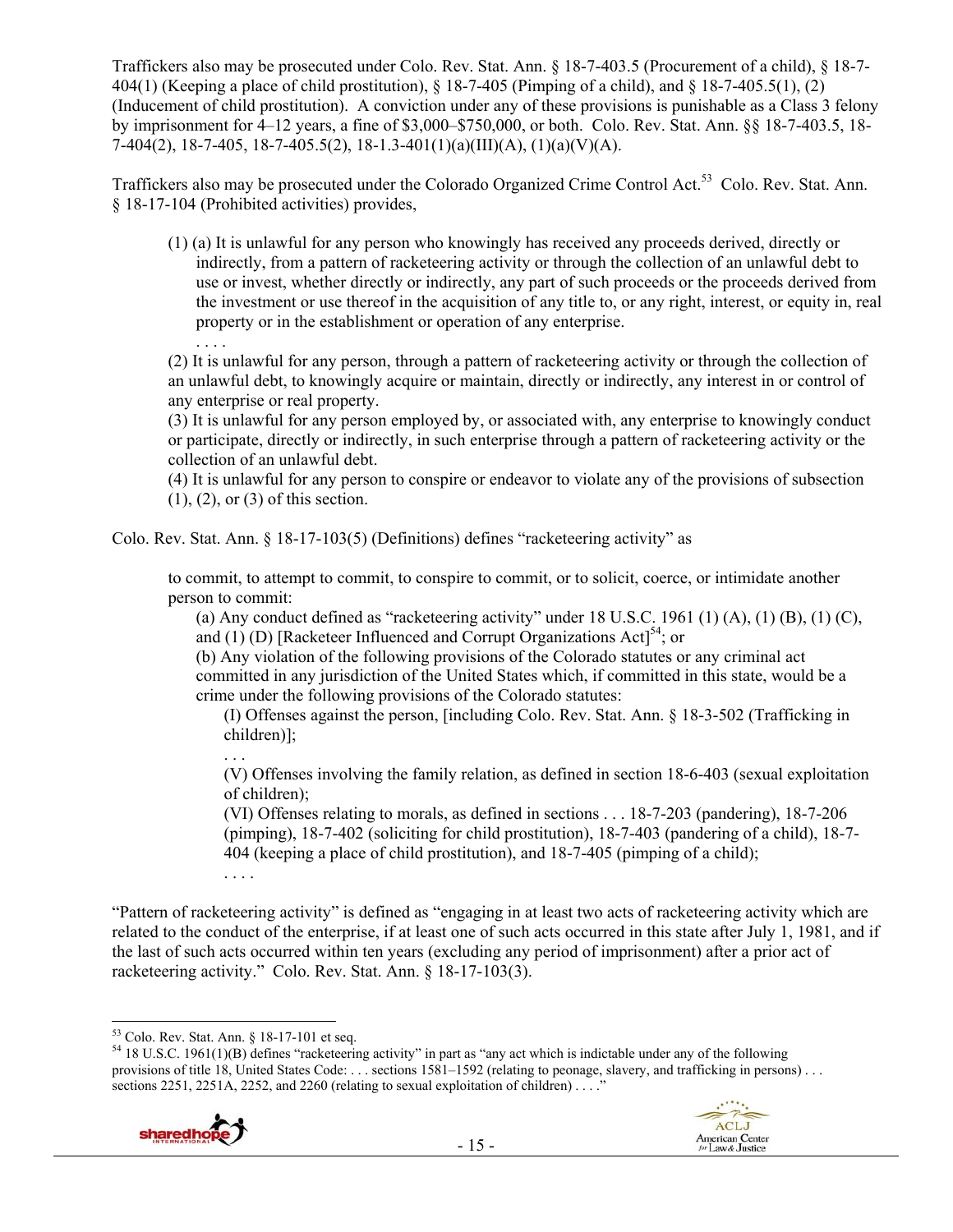A conviction under Colo. Rev. Stat. Ann. § 18-17-104 is punishable as a Class 2 felony by imprisonment for 8– 24 years, a fine of \$5,000–\$1,000,000, or both, and an additional fine of up to \$25,000 or, where the trafficker "derived pecuniary value, or . . . caused personal injury or property damage or other loss, . . . a fine that does not exceed three times the gross value gained or three times the gross loss caused, whichever is the greater, plus court costs and the costs of investigation and prosecution, reasonably incurred." Colo. Rev. Stat. Ann. §§ 18-  $17-105(1)(a)$ ,  $(2)$ ,  $18-1.3-401(1)(a)(III)(A)$ ,  $(1)(a)(V)(A)$ . Lastly, a victim injured by a violation of Colo. Rev. Stat. Ann. § 18-17-104 may bring a civil claim for triple "the actual damages sustained," attorney fees and the reasonably incurred costs of the investigation and litigation. Colo. Rev. Stat. Ann. § 18-17-106(7).

A trafficker also could be prosecuted under Colo. Rev. Stat. Ann. § 18-5-309(1) (Money laundering), which provides,

A person commits money laundering if he or she:

- (a) Conducts or attempts to conduct a financial transaction that involves money or any other thing of value that he or she knows or believes to be the proceeds, in any form, of a criminal offense:
	- (I) With the intent to promote the commission of a criminal offense; or
	- (II) With knowledge or a belief that the transaction is designed in whole or in part to:
		- (A) Conceal or disguise the nature, location, source, ownership, or control of the proceeds of a criminal offense; or
		- (B) Avoid a transaction reporting requirement under federal law;

(b) Transports, transmits, or transfers a monetary instrument or moneys:

(I) With the intent to promote the commission of a criminal offense; or

(II) With knowledge or a belief that the monetary instrument or moneys represent the proceeds of a criminal offense and that the transportation, transmission, or transfer is designed, in whole or in part, to:

(A) Conceal or disguise the nature, location, source, ownership, or control of the proceeds of a criminal offense; or

(B) Avoid a transaction reporting requirement under federal law; or

(c) Intentionally conducts a financial transaction involving property that is represented to be the proceeds of a criminal offense, or involving property that the person knows or believes to have been used to conduct or facilitate a criminal offense, to:

(I) Promote the commission of a criminal offense;

(II) Conceal or disguise the nature, location, source, ownership, or control of property that the person believes to be the proceeds of a criminal offense; or

(III) Avoid a transaction reporting requirement under federal law.

A conviction under Colo. Rev. Stat. Ann. § 18-5-309(1) is punishable as a Class 3 felony by imprisonment for 4–12 years, a fine of \$3,000–\$750,000, or both. Colo. Rev. Stat. Ann. §§ 18-5-309(2), 18-1.3-401(1)(a)(III)(A),  $(1)(a)(V)(A)$ .

In comparison, if the victim is under the age of 14, a conviction under the Trafficking Victims Protection Act  $(TVPA)<sup>55</sup>$  for child sex trafficking is punishable by 15 years to life imprisonment and a fine not to exceed \$250,000. 18 U.S.C. §§ 1591(b)(1), 3559(a)(1), 3571(b)(3). If the victim is between the ages of 14–17, a conviction is punishable by 10 years to life imprisonment and a fine not to exceed \$250,000. 18 U.S.C. §§ 1591(b)(2), 3559(a)(1), 3571(b)(3). A conviction is punishable by mandatory life imprisonment, however, if the trafficker has a prior conviction for a federal sex offense<sup>56</sup> against a minor.

3.1.1 Recommendation: Amend Colo. Rev. Stat. Ann. § 18-1.3-1003(5)(a) to add Colo. Rev. Stat. Ann. § 18-3-502 (Trafficking in children) and all of Colorado's CSEC laws to the list of enumerated offenses in the definition of "sex offense," thereby requiring an indeterminate sentence up to life in

<sup>&</sup>lt;sup>55</sup> See supra note 36.<br><sup>56</sup> See supra note 37 for the definition of "federal sex offense."



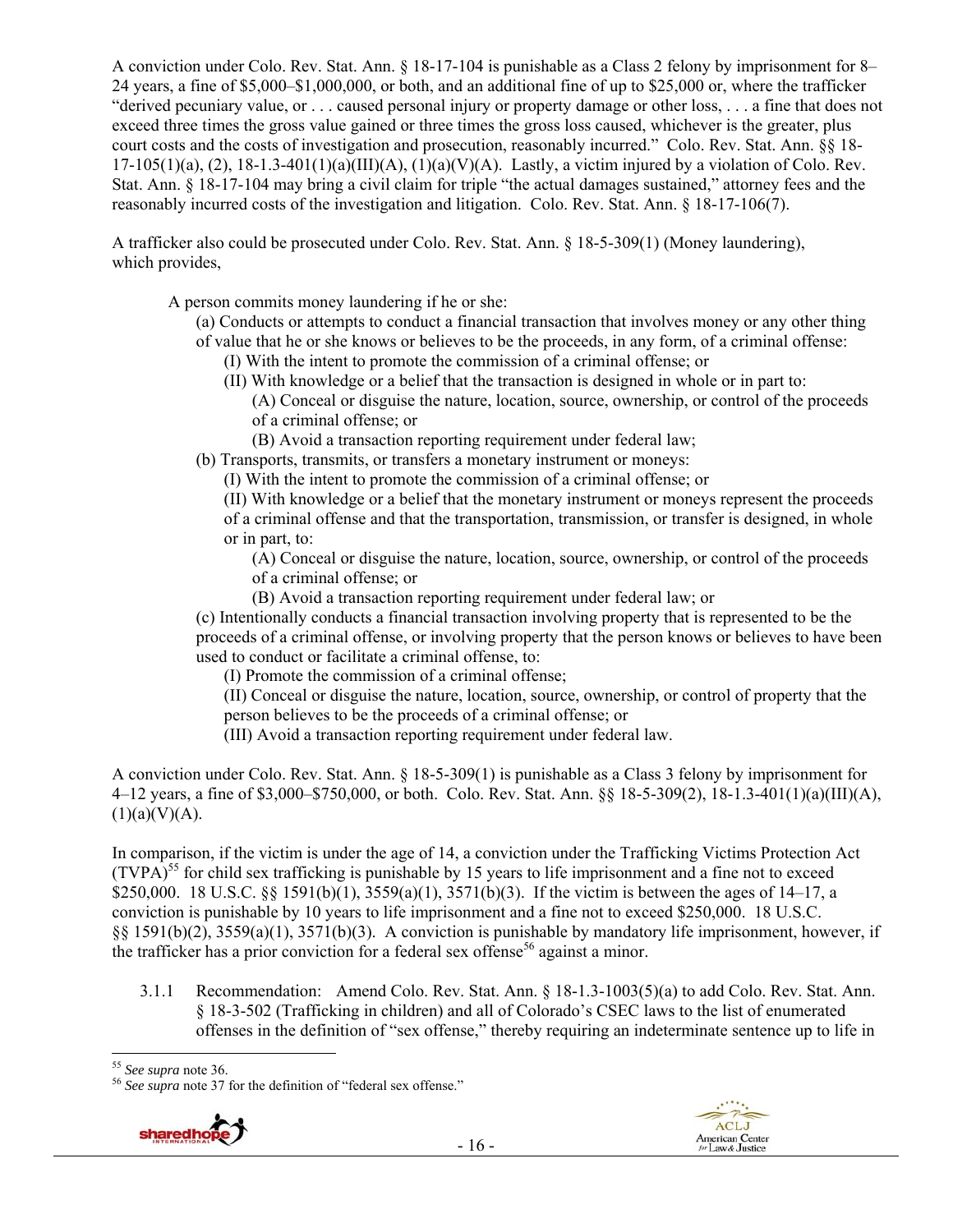prison and making defendants convicted under this provision ineligible to receive a fine penalty in lieu of imprisonment.

*3.2 Creating and distributing child pornography carries penalties as high as similar federal offenses.* 

Colo. Rev. Stat. Ann. § 18-6-403(3) (Sexual exploitation of a child) criminalizes the creation and distribution of child pornography. Specifically Colo. Rev. Stat. Ann. § 18-6-403(3) provides,

A person commits sexual exploitation of a child if, for any purpose, he or she knowingly:

(a) Causes, induces, entices, or permits a child to engage in, or be used for, any explicit sexual conduct<sup>57</sup> for the making of any sexually exploitative material:<sup>58</sup> or

(b) Prepares, arranges for, publishes, including but not limited to publishing through digital or electronic means, produces, promotes, makes, sells, finances, offers, exhibits, advertises, deals in, or distributes, including but not limited to distributing through digital or electronic means, any sexually exploitative material; or

. . .

(c) Possesses with the intent to deal in, sell, or distribute, including but not limited to distributing through digital or electronic means, any sexually exploitative material; or

(d) Causes, induces, entices, or permits a child to engage in, or be used for, any explicit sexual conduct for the purpose of producing a performance.

A conviction under Colo. Rev. Stat. Ann. § 18-6-403(3)(a), (b), (c), or (d) is punishable as a Class 3 felony by imprisonment for 4–12 years, a fine of \$3,000–\$750,000, or both. Colo. Rev. Stat. Ann. §§ 18-6-403(5)(a), 18- 1.3-401(1)(a)(III)(A), (1)(a)(V)(A).

In comparison, if the victim is under the age of 14, a conviction under the TVPA for child sex trafficking is punishable by 15 years to life imprisonment and a fine not to exceed \$250,000. 18 U.S.C. §§ 1591(b)(1),  $3559(a)(1)$ ,  $3571(b)(3)$ . If the victim is between the ages of  $14-17$ , a conviction is punishable by 10 years to life imprisonment and a fine not to exceed \$250,000. 18 U.S.C. §§ 1591(b)(2), 3559(a)(1), 3571(b)(3). A conviction is punishable by mandatory life imprisonment, however, if the trafficker has a prior conviction for a federal sex offense<sup>59</sup> against a minor. Additionally, a federal conviction for distribution of child pornography<sup>60</sup> is generally punishable by imprisonment for  $5-20$  years and a fine not to exceed \$250,000.<sup>61</sup> Subsequent convictions, however, are punishable by imprisonment up to 40 years and a fine not to exceed \$250,000.<sup>62</sup>

<sup>18</sup> U.S.C. §§ 2252(b) (stating if a person has a prior conviction under subsection (a)(1), (a)(2), or (a)(3) or a list of other statutes, a conviction is punishable by a fine and imprisonment for  $15-40$  years),  $2252A(b)(1)$  (stating if a person has a prior conviction under subsection (a)(2), (a)(3), or a list of other statutes, a conviction is punishable by a fine and imprisonment for  $15-$ 40 years), 1466A(a), (b) (stating that the penalty scheme for section 2252A(b) applies); *see also* 18 U.S.C. §§ 3559(a)(1) (classifying all of the above listed offenses as felonies), 3571(b)(3) (providing a fine up to \$250,000 for any felony conviction).





 $57$  See supra note 11 for the definition of "explicit sexual conduct."

<sup>&</sup>lt;sup>58</sup> See supra note 12 for the definition of "sexually exploitative material."<br><sup>59</sup> See supra note 37 for the definition of "federal sex offense."<br><sup>60</sup> 18 U.S.C. §§ 2252(a)(1), (a)(2), (a)(3) (Certain activities relating  $2252A(a)(2)$ ,  $(a)(3)$  (Certain activities relating to material constituting or containing child pornography), 1466A(a) (Obscene visual representations of the sexual abuse of children).

<sup>&</sup>lt;sup>61</sup> 18 U.S.C. §§ 2252(b) (stating that a conviction under subsection (a)(1), (a)(2), or (a)(3) is punishable by imprisonment for 5– 20 years and a fine), 2252A(b)(1) (a conviction is punishable by imprisonment for 5–20 years and a fine), 1466A(a), (b) (stating that a conviction under subsection (a) is "subject to the penalties provided in section  $2252A(b)(1)$ ," imprisonment for 5–20 years and a fine, while a conviction under subsection (b) is "subject to the penalties provided in section  $2252A(b)(2)$ ," imprisonment up to 10 years, a fine, or both); *see also* 18 U.S.C. §§ 3559(a)(1) (classifying all of the above listed offenses as felonies), 3571(b)(3) (providing a fine up to \$250,000 for any felony conviction).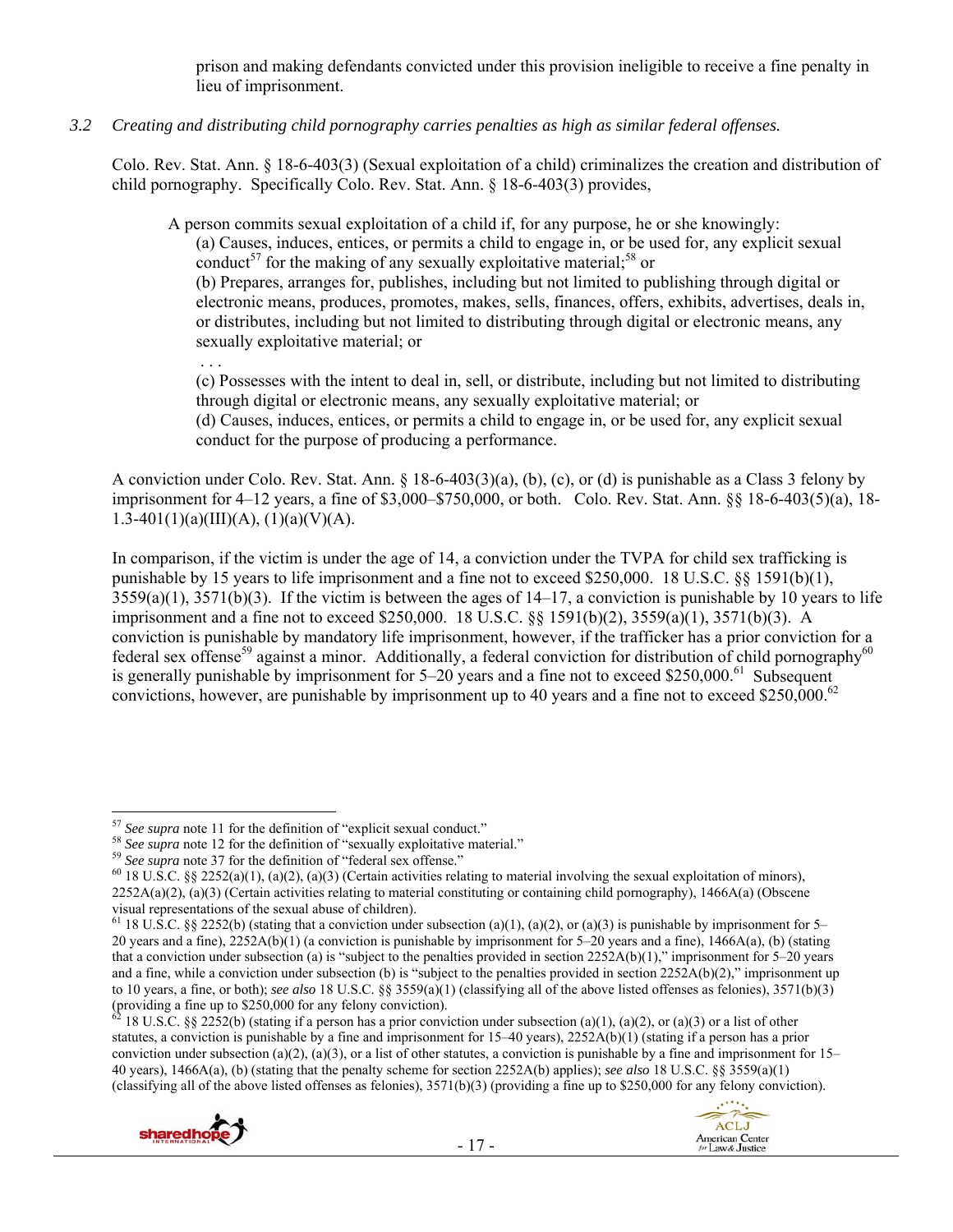*3.3 Using the Internet to lure, entice, recruit or sell commercial sex acts with a minor is a separate crime or results in an enhanced penalty for traffickers.* 

Colorado has enacted two laws that relate to using the Internet to lure, entice, recruit, or purchase minors for the purpose of sexual conduct; however, the laws are not expressly commercial. First, Colo. Rev. Stat. Ann. § 18- 3-405.4(1) (Internet sexual exploitation of a child) provides,

An actor commits internet sexual exploitation of a child if the actor knowingly importunes, invites, or entices through communication via a computer network or system, telephone network, or data network or by a text message or instant message, a person whom the actor knows or believes to be under fifteen years of age and at least four years younger than the actor, to:

(a) Expose or touch the person's own or another person's intimate parts while communicating with the actor via a computer network or system, telephone network, or data network or by a text message or instant message . . .

. . . .

A conviction under Colo. Rev. Stat. Ann. § 18-3-405.4(1)(a) is punishable as a Class 4 felony by imprisonment for 2–6 years, a fine of \$2,000–\$500,000, or both. Colo. Rev. Stat. Ann. §§ 18-3-405.4(3), 18-1.3-  $401(1)(a)(III)(A)$ ,  $(1)(a)(V)(A)$ . However, as a sex offense under Colo. Rev. Stat. Ann. § 18-1.3-1003(5)(a) (Definitions), the penalty must be enhanced to an indeterminate prison sentence of at least 2 years to life and a possible fine of \$2,000–\$500,000. Colo. Rev. Stat. Ann. §§ 18-1.3-401(1)(a)(V)(C.5), (1)(b)(II.5), 18-1.3-  $1004(1)(a)$ , 18-1.3-1003(4), (5)(a)(XII).<sup>63</sup>

Additionally, Colo. Rev. Stat. Ann. § 18-3-306(1) (Internet luring of a child) states,

An actor commits internet luring of a child if the actor knowingly communicates over a computer or computer network, telephone network, or data network or by a text message or instant message to a person who the actor knows or believes to be under fifteen years of age and, in that communication or in any subsequent communication by computer, computer network, telephone network, data network, text message, or instant message, describes explicit sexual conduct<sup>64</sup> as defined in section 18-6-403(2)(e), and, in connection with that description, makes a statement persuading or inviting the person to meet the actor for any purpose, and the actor is more than four years older than the person or than the age the actor believes the person to be.

A conviction under Colo. Rev. Stat. Ann. § 18-3-306(1) is punishable as a Class 5 felony by imprisonment for 1–3 years, a fine of \$1,000–\$100,000, or both, unless the crime was "committed with the intent to meet for the purpose of engaging in sexual exploitation as defined in section 18-6-403 or sexual contact as defined in section 18-3-401," in which case a violation is a Class 4 felony punishable by imprisonment for 2–6 years, a fine of \$2,000–\$500,000, or both. Colo. Rev. Stat. Ann. §§ 18-3-306(3), 18-1.3-401(1)(a)(III)(A), (1)(a)(V)(A). However, as a sex offense under Colo. Rev. Stat. Ann. § 18-1.3-1003(5)(a) (Definitions), the penalty for Class 4 felony internet luring must be enhanced to an indeterminate prison sentence of at least 2 years to life and a possible fine of \$2,000–\$500,000. Colo. Rev. Stat. Ann. §§ 18-1.3-401(1)(a)(V)(C.5), (1)(b)(II.5), 18-1.3-  $1004(1)(a)$ , 18-1.3-1003(4), (5)(a)(XI).<sup>65</sup>

3.3.1 Recommendation: Amend Colo. Rev. Stat. Ann. § 18-3-306 (Internet luring of a child) and § 18- 3-405.4 (Internet sexual exploitation of a child) to specifically criminalize, with an enhanced

<sup>&</sup>lt;sup>65</sup> See supra note 10 for sentencing provisions applicable to defendants convicted of a "sex offense," which includes a violation of Colo. Rev. Stat. Ann. § 18-3-306, when it is punishable as a Class 4 felony.





 <sup>63</sup> See supra note 10 for sentencing provisions applicable to defendants convicted of a "sex offense," which includes a violation of Colo. Rev. Stat. Ann. § 18-3-405.4.<br><sup>64</sup> See supra note 11 for the definition of "explicit sexual conduct."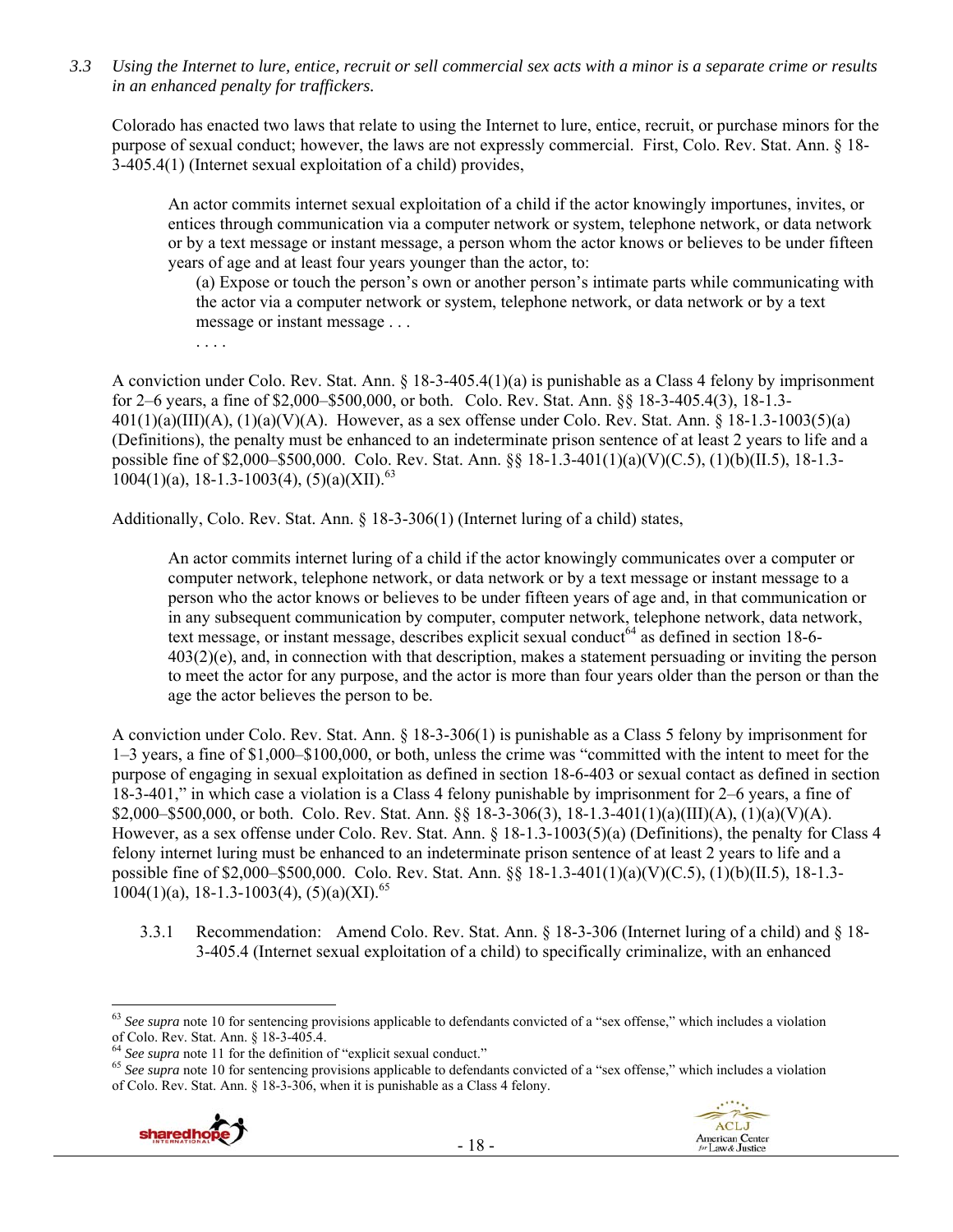penalty, the use of the Internet to lure, to entice, or to recruit a minor for purposes of commercial sexual exploitation.

# *3.4 Financial penalties for traffickers, including asset forfeiture, are sufficiently high.*

Traffickers convicted of Colo. Rev. Stat. Ann. § 18-7-402 (Soliciting for child prostitution), § 18-7-403(1)(b) (Pandering of a child), § 18-7-403.5 (Procurement of a child), § 18-7-404(1) (Keeping a place of child prostitution), § 18-7-405.5 (Inducement of child prostitution), § 18-7-405 (Pimping a child), or § 18-5-309 (Money laundering), all Class 3 felonies, may be required to pay fines of \$3,000–\$750,000. Colo. Rev. Stat. Ann. §§ 18-7-402(2), 18-7-403(2), 18-7-403.5, 18-7-404(2), 18-7-405.5(2), 18-7-405, 18-5-309(2), 18-1.3- 401(1)(a)(III)(A). A trafficker convicted of violating Colo. Rev. Stat. Ann. § 18-17-104 (Prohibited activities), a Class 2 felony, may be required to pay a fine of \$5,000–\$1,000,000, and an additional fine of up to \$25,000 or, where the facilitator "derived pecuniary value, or . . . caused personal injury or property damage or other loss" the greater of 3 times "the gross value gained" or "the gross loss caused." Colo. Rev. Stat. Ann. §§ 18-17- 105(1), (2), 18-1.3-401(1)(a)(III)(A).

A court also may order traffickers to make restitution. Colo. Rev. Stat. Ann. § 18-1.3-603(1) (Assessment of restitution—corrective orders) requires the court in any conviction for a felony or misdemeanor to consider ordering restitution.<sup>66</sup> Furthermore, Colo. Rev. Stat. Ann. § 16-18.5-107(1) (Collection of restitution by the victim) provides that "[a]ny victim in whose name a restitution order has been entered shall have a right to pursue collection of the amount of restitution owed to such person in such person's own name."

Additionally, under Colo. Rev. Stat. Ann. § 18-3-414(1) (Payment of treatment costs for the victim or victims of a sexual offense against a child) when a victim is under the age of 15, a court may order a person who is convicted of Colo. Rev. Stat. Ann. § 18-3-502(1) (Trafficking in children), § 18-7-402(1)(a) (Soliciting for child prostitution), § 18-6-403(3)(b.5) (Sexual exploitation of a child), § 18-7-403(1)(b) (Pandering of a child), § 18-7-403.5 (Procurement of a child), § 18-7-404(1) (Keeping a place of child prostitution), § 18-7-405 (Pimping of a child), § 18-7-405.5 (Inducement of child prostitution), § 18-3-305 (Enticement of a child), or § 18-6-404 (Procurement of a child for sexual exploitations) to pay for part or all of the victim's treatment.

Asset forfeiture may be possible under Colo. Rev. Stat. Ann. § 16-13-303(1)(a) (Class 1 public nuisance), which provides,

Every building or part of a building including the ground upon which it is situate and all fixtures and contents thereof, every vehicle, and any real property shall be deemed a class 1 public nuisance when: (a) Used as a public or private place of prostitution or used as a place where the commission of soliciting for prostitution, as defined in section 18-7-202, C.R.S., pandering, as defined in section 18-7-203, C.R.S., keeping a place of prostitution, as defined in section 18-7-204, C.R.S., or pimping, as defined in section 18-7-206, C.R.S., occurs;

Since the listed prostitution offenses are age-neutral, this statute may be applicable to CSEC offenses, although such application is not specifically provided. Similarly, asset forfeiture may be available as a financial penalty for domestic minor sex trafficking under Colo. Rev. Stat. Ann. § 16-13-304(1)(b) (Class 2 public nuisance), which defines a Class 2 public nuisance in part as "[a]ny public or private place or premises which encourages. . . solicitation for prostitution."

Additionally, the forfeiture of traffickers' assets may be possible where a trafficker is convicted of racketeering under Colo. Rev. Stat. Ann. § 18-17-104 (Prohibited activities). Colo. Rev. Stat. Ann. § 18-17-105(1)(b) (Criminal penalties) requires traffickers convicted under Colo. Rev. Stat. Ann. § 18-17-104 to

 <sup>66</sup> *See infra* Section 5.10 for the provisions of Colo. Rev. Stat. Ann. § 18-1.3-603(1).



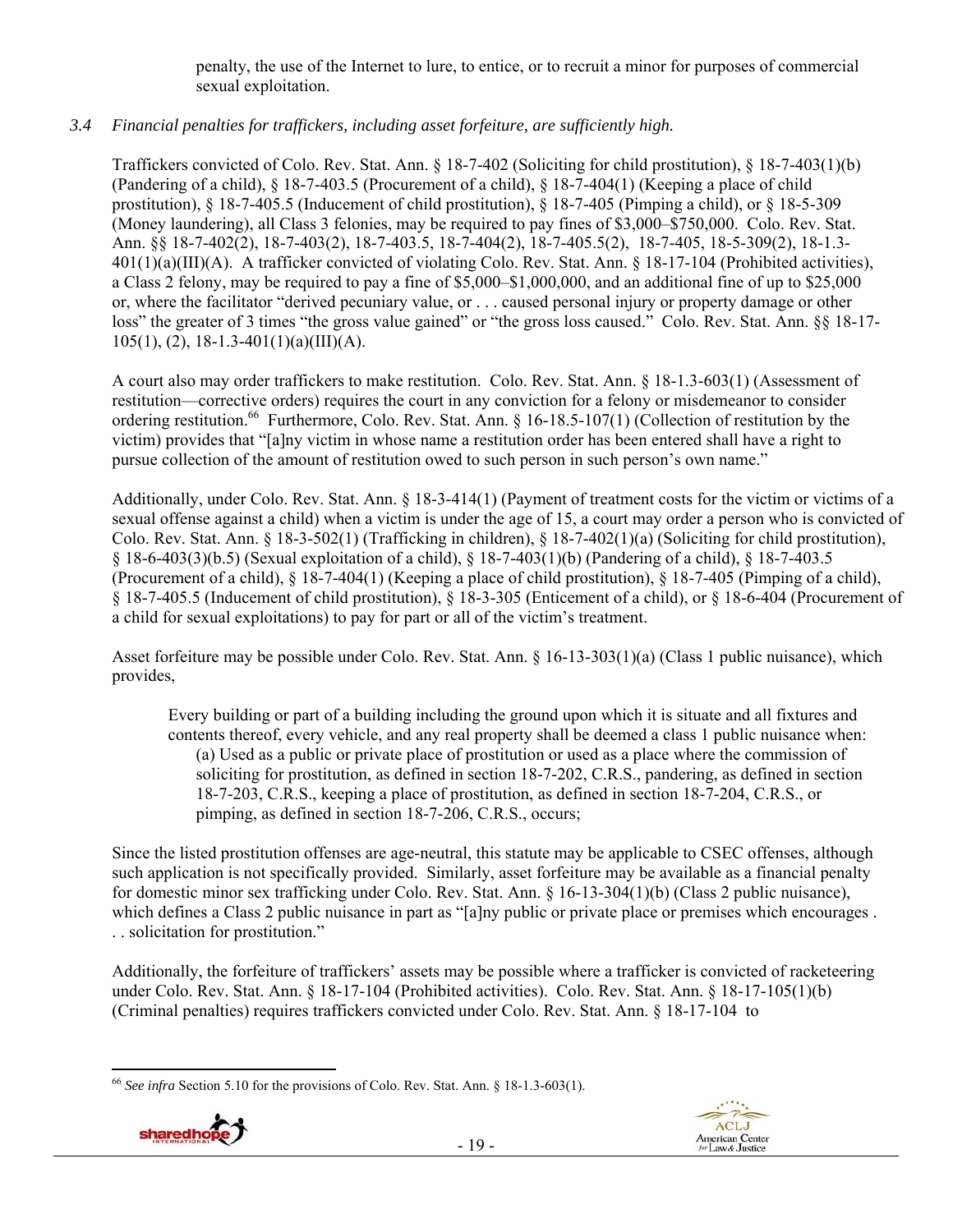[f]orfeit to the state any interest, including proceeds, he has acquired or maintained in violation of section 18-17-104 and any interest in, security of, claim against, or property or contractual right of any kind affording a source of influence over any enterprise which has established, operated, controlled, conducted, or participated in the conduct of in violation of section 18-17-104.

3.4.1 Recommendation: Enact a statute to provide for asset forfeiture and vehicle impoundment of assets used in a violation of Colo. Rev. Stat. Ann. § 18-3-502 (Trafficking in children) or any of Colorado's CSEC laws.

## *3.5 Convicted traffickers are required to register as sex offenders.*

Traffickers convicted under Colo. Rev. Stat. Ann. § 18-3-502 (Trafficking in children) or any of the Colorado CSEC laws applicable to traffickers will be required to register as sex offenders. Under Colo. Rev. Stat. Ann.  $§ 16-22-103(1)(a),$ 

Effective July 1, 1998, the following persons shall be required to register pursuant to the provisions of section 16-22-108 and shall be subject to the requirements and other provisions specified in this article: (a) Any person who was convicted on or after July 1, 1991, in the state of Colorado, of an unlawful sexual offense, as defined in section  $18-3-411$   $(1)$ , <sup>67</sup> C.R.S., enticement of a child, as described in section 18-3-305, C.R.S., or internet luring of a child, as described in section 18-3-306, C.R.S.

The definition of "unlawful sexual offense" in Colo. Rev. Stat. Ann. § 18-3-411 includes Colo. Rev. Stat. Ann. § 18-3-502 (Trafficking in children) and all of the CSEC laws applicable to traffickers.<sup>68</sup>

*3.6 Laws relating to termination of parental rights for certain offenses include sex trafficking or CSEC offenses in order to remove the children of traffickers from their control and potential exploitation.* 

Colorado's laws relating to the termination of parental rights do not expressly include a violation of Colo. Rev. Stat. Ann. § 18-3-502 (Trafficking in children) or any of Colorado's CSEC laws as grounds for terminating parental rights. Instead, Colo. Rev. Stat. Ann. § 19-3-604 (Criteria for termination) provides,

(1) The court may order a termination of the parent-child legal relationship upon the finding by clear and convincing evidence of any one of the following:

. . . (b) That the child is adjudicated dependent or neglected and the court finds that no appropriate treatment plan can be devised to address the unfitness of the parent or parents. In making such a determination, the court shall find one of the following as the basis for unfitness:

. . . (II) A single incident resulting in serious bodily injury or disfigurement of the child; (III) Long-term confinement of the parent of such duration that the parent is not eligible for parole for at least six years after the date the child was adjudicated dependent or neglected or, in a county designated pursuant to section 19-1-123, if the child is under six years of age at the time a petition is filed in accordance with section 19-3-501 (2), the long-term confinement of the parent of such duration that the parent is not eligible for parole for at least thirty-six months after the date the child was adjudicated dependent or neglected and the court has found by clear and convincing evidence that no appropriate treatment plan can be devised to address the unfitness of the parent or parents;

. . . (V) An identifiable pattern of habitual abuse to which the child or another child has been subjected and, as a result of which, a court has adjudicated another child as neglected or

<sup>67</sup> *See supra* note <sup>5</sup> for the definition of "unlawful sexual offense." 68 *See supra* Section 3.1 for the CSEC offenses applicable to traffickers.

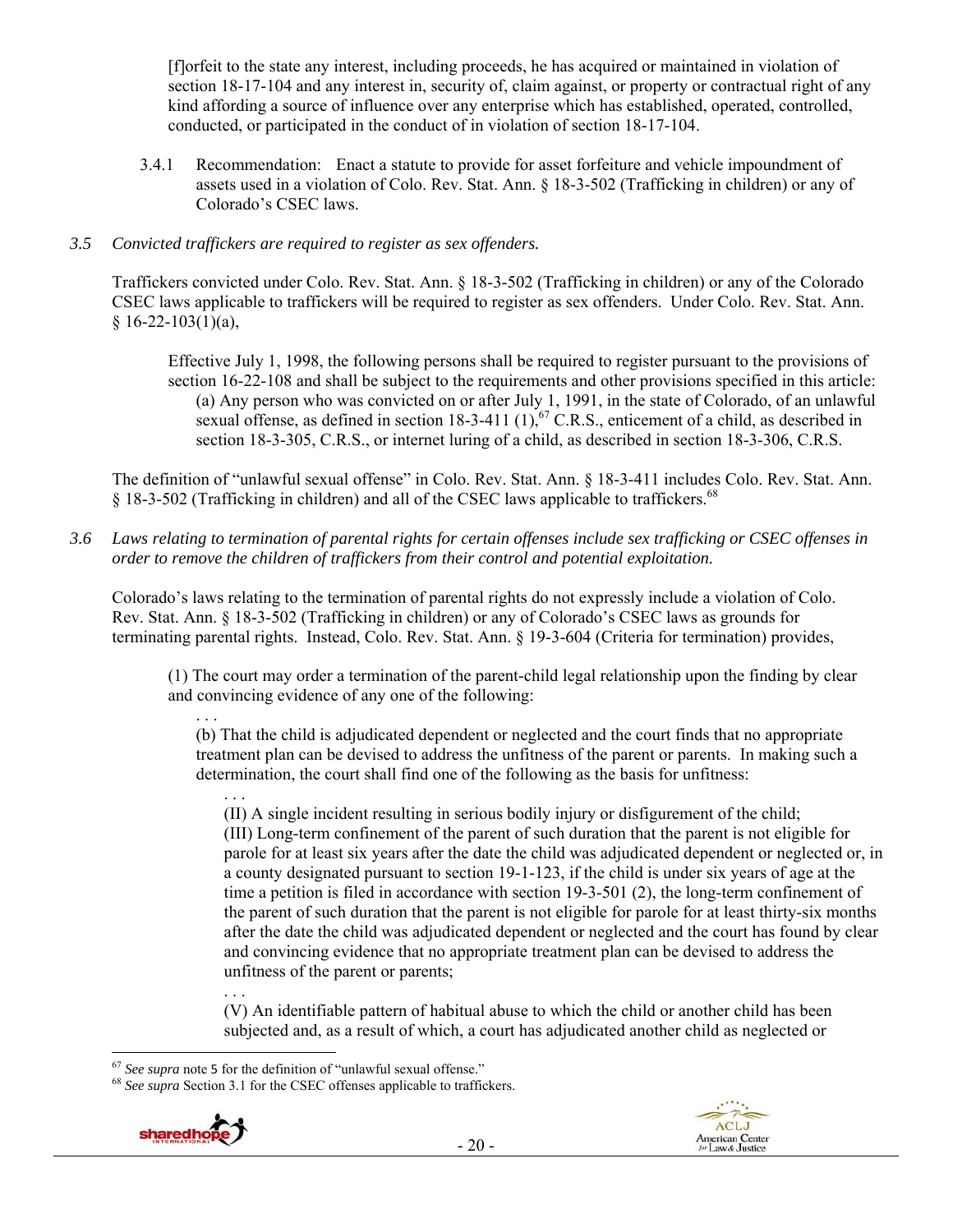dependent based upon allegations of sexual or physical abuse, or a court of competent jurisdiction has determined that such abuse has caused the death of another child; (VI) An identifiable pattern of sexual abuse of the child; or

(VII) The torture of or extreme cruelty to the child, a sibling of the child, or another child of either parent;

(2) In determining unfitness, conduct, or condition for purposes of paragraph (c) of subsection (1) of this section, the court shall find that continuation of the legal relationship between parent and child is likely to result in grave risk of death or serious bodily injury to the child or that the conduct or condition of the parent or parents renders the parent or parents unable or unwilling to give the child reasonable parental care to include, at a minimum, nurturing and safe parenting sufficiently adequate to meet the child's physical, emotional, and mental health needs and conditions. In making such determinations, the court shall consider, but not be limited to, the following:

. . . (b) Conduct towards the child of a physically or sexually abusive nature; . . . .

. . . .

. . . .

3.6.1 Recommendation: Amend Colo. Rev. Stat. Ann. § 19-3-604(1) (Criteria for termination) to include a violation of Colo. Rev. Stat. Ann. § 18-3-502 (Trafficking in children), or any of Colorado's CSEC laws, as grounds for terminating parental rights.

# Framework Issue 4: Criminal provisions for facilitators

## *Legal Components:*

- *4.1 The acts of assisting, enabling, or financially benefitting from child sex trafficking are included as criminal offenses in the state sex trafficking statute.*
- *4.2 Financial penalties, including asset forfeiture laws, are in place for those who benefit financially from or aid and assist in committing domestic minor sex trafficking.*
- *4.3 Promoting and selling child sex tourism is illegal.*
- *4.4 Promoting and selling child pornography is illegal.*

## *Legal Analysis:*

*4.1 The acts of assisting, enabling, or financially benefitting from child sex trafficking are included as criminal offenses in the state sex trafficking statute.* 

*\_\_\_\_\_\_\_\_\_\_\_\_\_\_\_\_\_\_\_\_\_\_\_\_\_\_\_\_\_\_\_\_\_\_\_\_\_\_\_\_\_\_\_\_\_\_\_\_\_\_\_\_\_\_\_\_\_\_\_\_\_\_\_\_\_\_\_\_\_\_\_\_\_\_\_\_\_\_\_\_\_\_\_\_\_\_\_\_* 

Colo. Rev. Stat. Ann. § 18-3-502 (Trafficking in children) does not apply to facilitators who have assisted or financially benefitted from domestic minor sex trafficking; however, Colo. Rev. Stat. Ann. § 18-7-403.5 (Procurement of a child) and § 18-7-404(1) (Keeping a place of child prostitution), both Class 3 felonies, may be used to prosecute facilitators. Colo. Rev. Stat. Ann. §§ 18-7-403.5, 18-7-404(2). A facilitator who "[d]irects another to a place knowing such direction is for the purpose of prostitution of a child or by a child," could face prosecution under Colo. Rev. Stat. Ann. § 18-7-402(1)(c) (Soliciting for child prostitution), also a Class 3 felony. Colo. Rev. Stat. Ann. § 18-7-402(2). A Class 3 felony is punishable by imprisonment for 4–12 years, a fine of \$3,000–\$750,000, or both. Colo. Rev. Stat. Ann. § 18-1.3-401(1)(a)(III)(A), (1)(a)(V)(A).

Facilitators also may be prosecuted under the Colorado Organized Crime Control Act, Colo. Rev. Stat. Ann. § 18-17-101, et. seq. Colo. Rev. Stat. Ann. § 18-17-104 (Prohibited activities) may be used to prosecute a

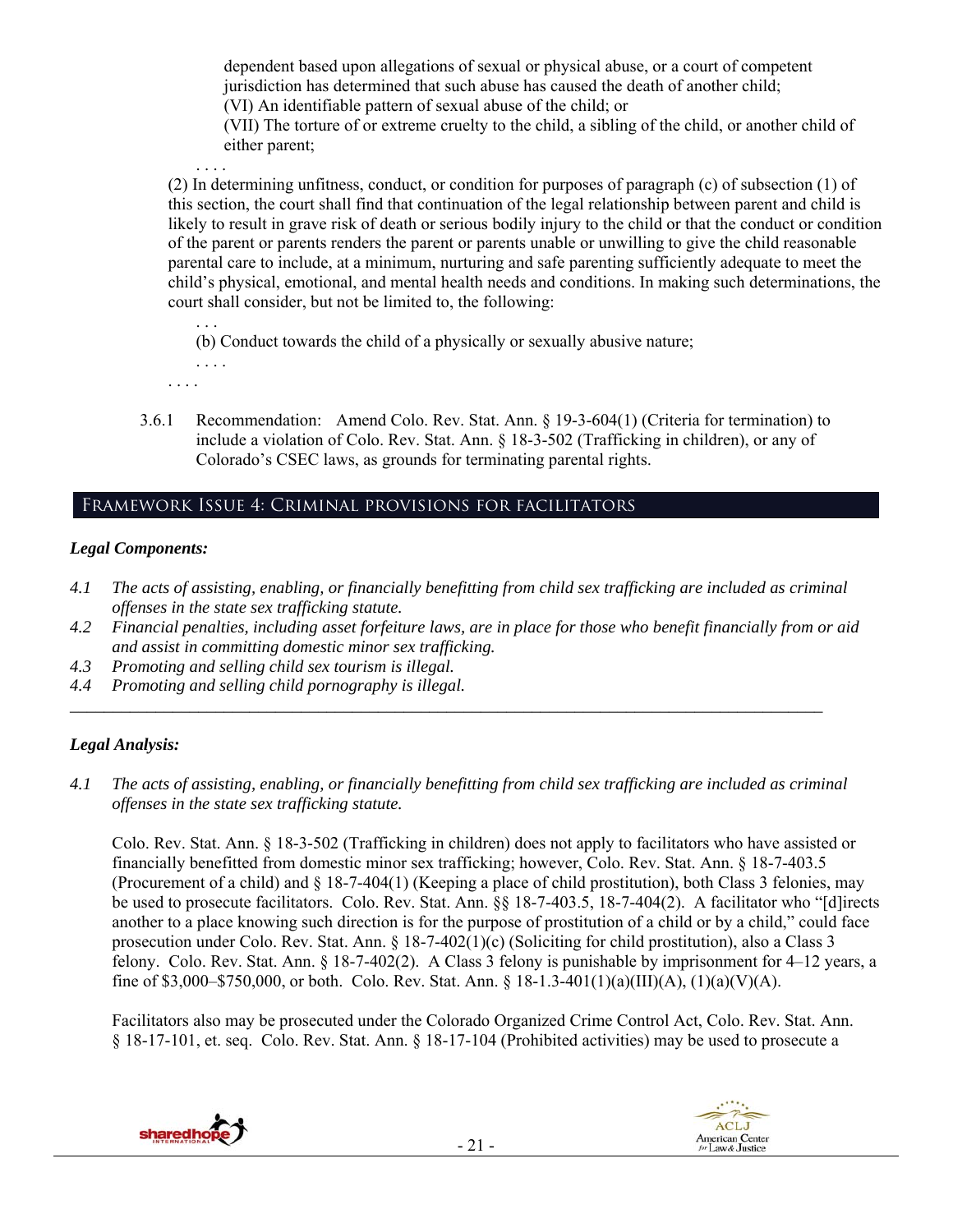facilitator who knowingly receives proceeds derived from "a pattern of racketeering activity."69 A conviction under Colo. Rev. Stat. Ann. § 18-17-104 is punishable as a Class 2 felony by imprisonment for 8–24 years, a fine of \$5,000–\$1,000,000, or both, and an additional fine of up to \$25,000 or, where the facilitator "derived pecuniary value, or . . . caused personal injury or property damage or other loss, . . . a fine that does not exceed three times the gross value gained or three times the gross loss caused, whichever is the greater, plus court costs and the costs of investigation and prosecution, reasonably incurred." Colo. Rev. Stat. Ann. §§ 18-17-105(1)(a),  $(2)$ , 18-1.3-401(1)(a)(III)(A), (1)(a)(V)(A). Lastly, facilitators who violate Colo. Rev. Stat. Ann. § 18-17-104 may be required to pay treble damages, attorney fees and the costs of the investigation to a victim in a civil action. Colo. Rev. Stat. Ann. § 18-17-106(7).

A facilitator also could be prosecuted under Colo. Rev. Stat. Ann. § 18-5-309(1) (Money laundering).<sup>70</sup> A conviction under Colo. Rev. Stat. Ann. § 18-5-309(1) is punishable as a Class 3 felony by imprisonment for 4–12 years, a fine of \$3,000–\$750,000, or both. Colo. Rev. Stat. Ann. §§ 18-5-309(2), 18-1.3-  $401(1)(a)(III)(A), (1)(a)(V)(A).$ 

- 4.1.1 Recommendation: Amend Colo. Rev. Stat. Ann. § 18-3-502 (Trafficking in children) to include those who knowingly assist, enable, or financially benefit from domestic minor sex trafficking.
- *4.2 Financial penalties, including asset forfeiture laws, are in place for those who benefit financially from or aid and assist in committing domestic minor sex trafficking.*

Facilitators convicted of Colo. Rev. Stat. Ann. § 18-7-402 (Soliciting for child prostitution), § 18-7-403.5 (Procurement of a child),  $\S$  18-7-404(1) (Keeping a place of child prostitution), or  $\S$  18-5-309(1) (Money laundering), all Class 3 felonies, may be required to pay fines of \$3,000–\$750,000. Colo. Rev. Stat. Ann. §§ 18-7-402(2), 18-7-403.5, 18-7-404(2), 18-5-309(2), 18-1.3-401(1)(a)(III)(A). A facilitator convicted of violating Colo. Rev. Stat. Ann. § 18-17-104 (Prohibited activities), a Class 2 felony, may be required to pay a fine of \$5,000–\$1,000,000 and an additional fine of up to \$25,000 or, where the facilitator "derived pecuniary value, or . . . caused personal injury or property damage or other loss" the greater of 3 times "the gross value gained" or "the gross loss caused." Colo. Rev. Stat. Ann.  $\S$ § 18-17-105(1), (2), 18-1.3-401(1)(a)(III)(A).

Facilitators also may be required to make restitution. Colo. Rev. Stat. Ann. § 18-1.3-603(1) (Assessment of restitution—corrective orders) requires the court in any conviction for a felony or misdemeanor to consider ordering restitution.71 Furthermore, Colo. Rev. Stat. Ann. § 16-18.5-107(1) (Collection of restitution by the victim) provides that "[a]ny victim in whose name a restitution order has been entered shall have a right to pursue collection of the amount of restitution owed to such person in such person's own name."

Additionally, under Colo. Rev. Stat. Ann. § 18-3-414(1) (Payment of treatment costs for the victim or victims of a sexual offense against a child),<sup>72</sup> when a defendant is convicted of an unlawful sexual offense and the victim is under the age of 15, a court may order the defendant to pay all or part of the victim's treatment.

Facilitators who permit their property to be used for minor sex trafficking may face asset forfeiture under Colo. Rev. Stat. Ann.  $\S$  16-13-303(1)(a) (Class 1 public nuisance), which provides,

Every building or part of a building including the ground upon which it is situate and all fixtures and contents thereof, every vehicle, and any real property shall be deemed a class 1 public nuisance when: (a) Used as a public or private place of prostitution or used as a place where the commission of soliciting for prostitution, as defined in section 18-7-202, C.R.S., pandering, as defined in section





 <sup>69</sup> See supra Section 3.1 for the provisions of Colo. Rev. Stat. Ann. § 18-17-104 and for the definitions of "pattern of racketeering activity" and "racketeering activity."<br> $\frac{70}{2}$  See supra Section 3.1 for the definition of "money laundering."

<sup>&</sup>lt;sup>71</sup> See infra Section 5.10 for a detailed discussion of the provisions of Colo. Rev. Stat. Ann. § 18-1.3-603(1).<br><sup>72</sup> See supra Section 2.8 for the provisions of Colo. Rev. Stat. Ann. § 18-3-414(1).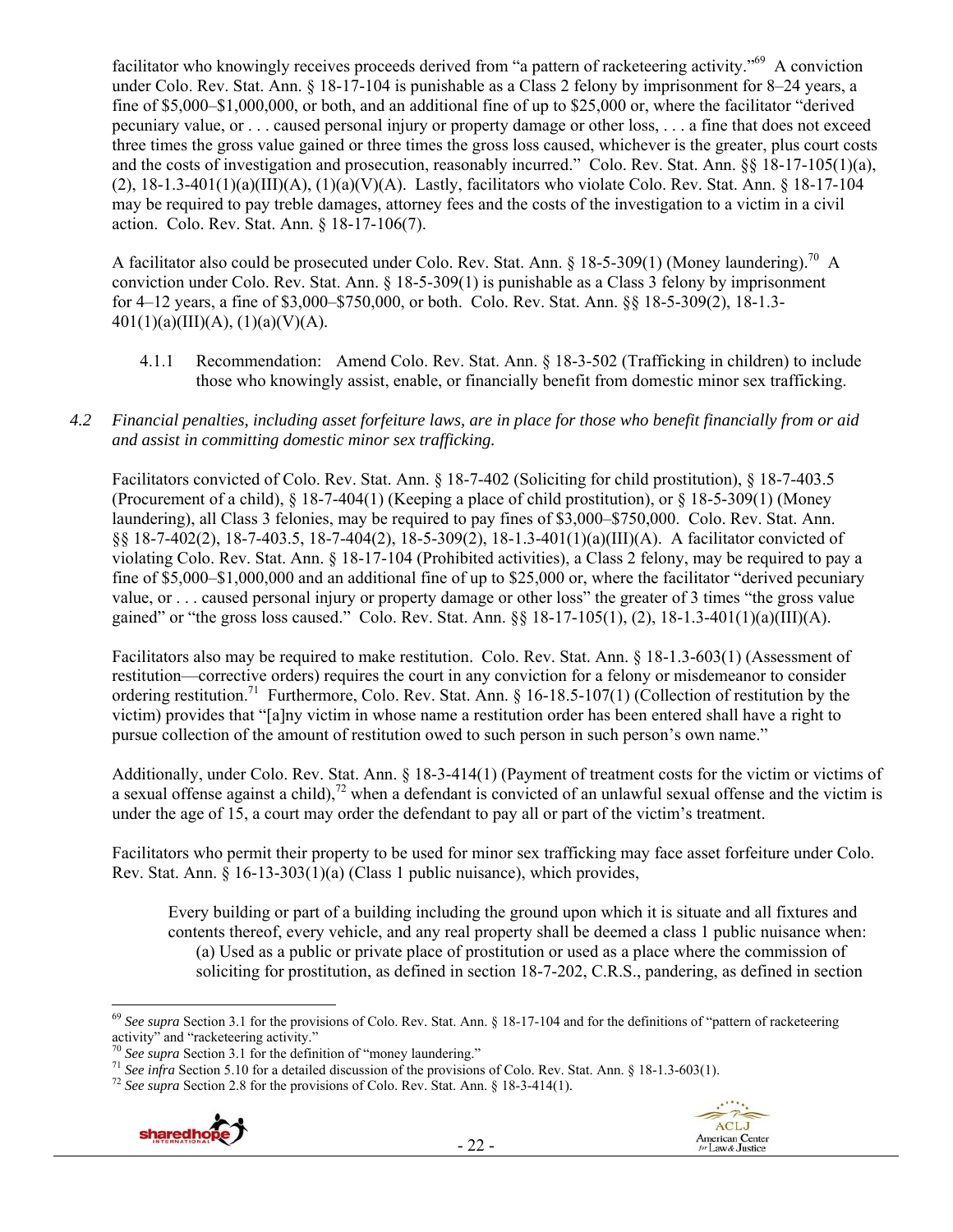18-7-203, C.R.S., keeping a place of prostitution, as defined in section 18-7-204, C.R.S., or pimping, as defined in section 18-7-206, C.R.S., occurs;

Since the listed prostitution offenses are age-neutral, this statute may be applicable to CSEC offenses, although such application is not specifically provided. Similarly, asset forfeiture may be available as a financial penalty for facilitators of domestic minor sex trafficking under Colo. Rev. Stat. Ann. § 16-13-304(1)(b), which defines a Class 2 public nuisance in part as "[a]ny public or private place or premises which encourages . . . solicitation for prostitution." Additionally, forfeiture of facilitators' assets may be possible where a facilitator is convicted of racketeering under Colo. Rev. Stat. Ann. § 18-17-104 (Prohibited activities). Colo. Rev. Stat. Ann. § 18-17- 105(1)(b) (Criminal penalties) requires facilitators to

[f]orfeit to the state any interest, including proceeds, he has acquired or maintained in violation of section 18-17-104 and any interest in, security of, claim against, or property or contractual right of any kind affording a source of influence over any enterprise which has established, operated, controlled, conducted, or participated in the conduct of in violation of section 18-17-104.

4.2.1 Recommendation: Enact a statute that specifically provides for forfeiture of facilitators' assets used in or derived from the facilitation of domestic minor sex trafficking and commercial sexual exploitation of children.

## *4.3 Promoting and selling child sex tourism is illegal.*

There is no provision in the Colorado statutes prohibiting child sex tourism.

- 4.3.1 Recommendation: Enact a law that prohibits selling or offering to sell travel services that include or facilitate travel for the purpose of engaging in commercial sexual exploitation of a minor or prostitution of a minor, if the travel is sold or occurs in Colorado.
- *4.4 Promoting and selling child pornography is illegal.*

Colo. Rev. Stat. Ann. § 18-6-403(3)(b), (c) (Sexual exploitation of a child) criminalizes the promotion and sale of child pornography. Specifically Colo. Rev. Stat. Ann. § 18-6-403(3) provides,

A person commits sexual exploitation of a child if, for any purpose, he or she knowingly:

. . . (b) Prepares, arranges for, publishes, including but not limited to publishing through digital or electronic means, produces, promotes, makes, sells, finances, offers, exhibits, advertises, deals in, or distributes, including but not limited to distributing through digital or electronic means, any sexually exploitative material; $^{73}$  or

 . . . (c) Possesses with the intent to deal in, sell, or distribute, including but not limited to distributing through digital or electronic means, any sexually exploitative material; . . . .

A conviction under Colo. Rev. Stat. Ann. § 18-6-403(3)(b), (c) is punishable as a Class 3 felony by imprisonment for 4–12 years, a fine of \$3,000–\$750,000, or both.<sup>74</sup> Colo. Rev. Stat. Ann. §§ 18-6-403(5)(a),  $18-1.3-401(1)(a)(III)(A), (1)(a)(V)(A).$ 

<sup>&</sup>lt;sup>74</sup> If the defendant "caused bodily injury to the victim or . . . used threat, intimidation, or force against the victim," enhanced penalties apply under Colo. Rev. Stat. Ann. § 18-1.3-406 (Mandatory sentences for violent crimes). Colo. Rev. Stat. Ann. § 18- 1.3-406(2)(b)(I). *See supra* note 6 for the provisions of Colo. Rev. Stat. Ann. § 18-1.3-406.





 $73$  See supra note 12 for the definition of "sexually exploitative material."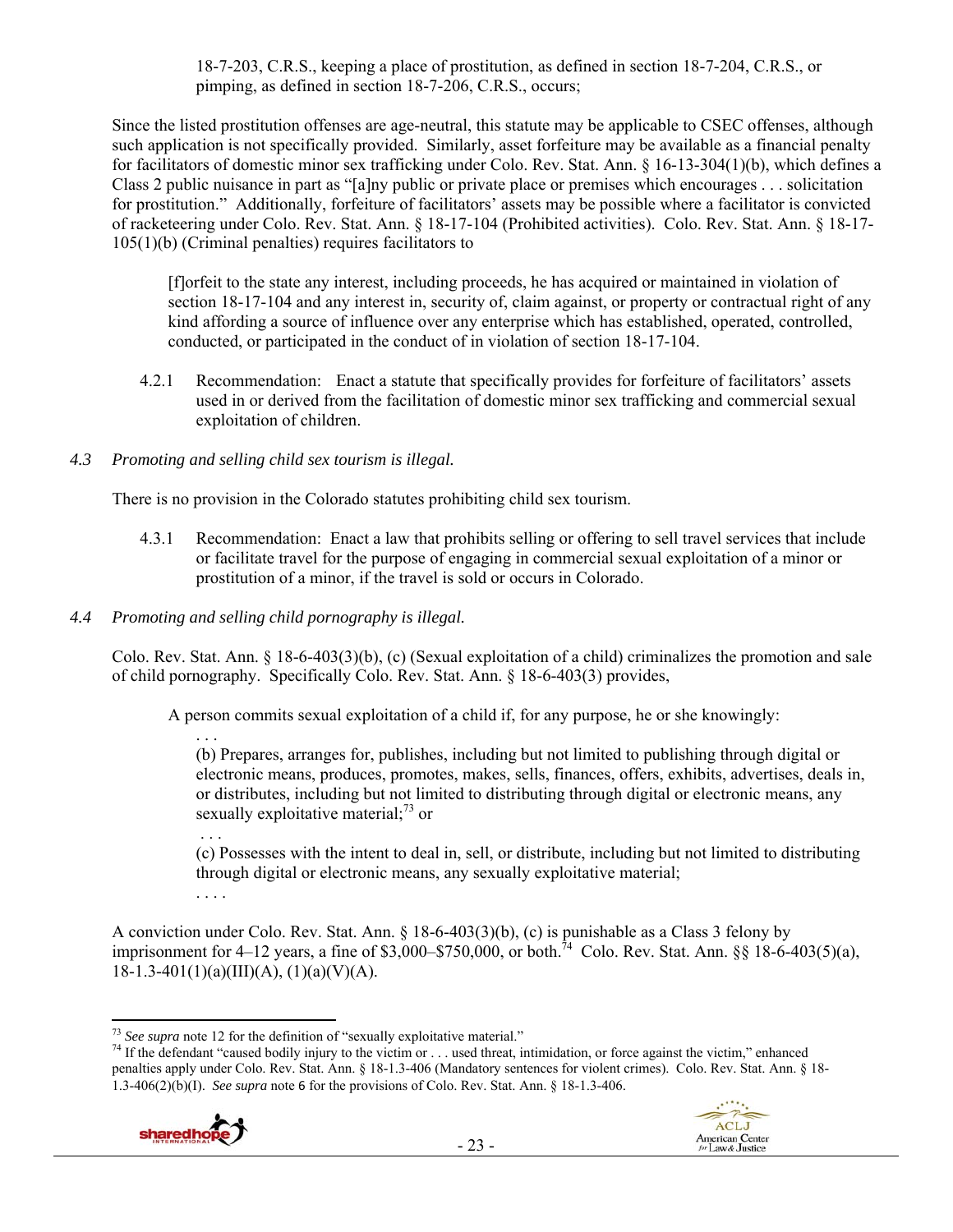Colo. Rev. Stat. Ann. § 18-6-404 (Procurement of a child for sexual exploitation) also may apply to facilitators, including those who transport a child for the purpose of sexual exploitation of a child. Colo. Rev. Stat. Ann. § 18-6-404 criminalizes when a person "intentionally gives, transports, provides, or makes available, or who offers to give, transport, provide, or make available, to another person a child for the purpose of sexual exploitation of a child." A conviction under Colo. Rev. Stat. Ann. § 18-6-404 is punishable as a Class 3 felony by imprisonment for 4–12 years, a fine of \$3,000–\$750,000, or both. Colo. Rev. Stat. Ann. §§ 18-6-404, 18- 1.3-401(1)(a)(III)(A), (1)(a)(V)(A).



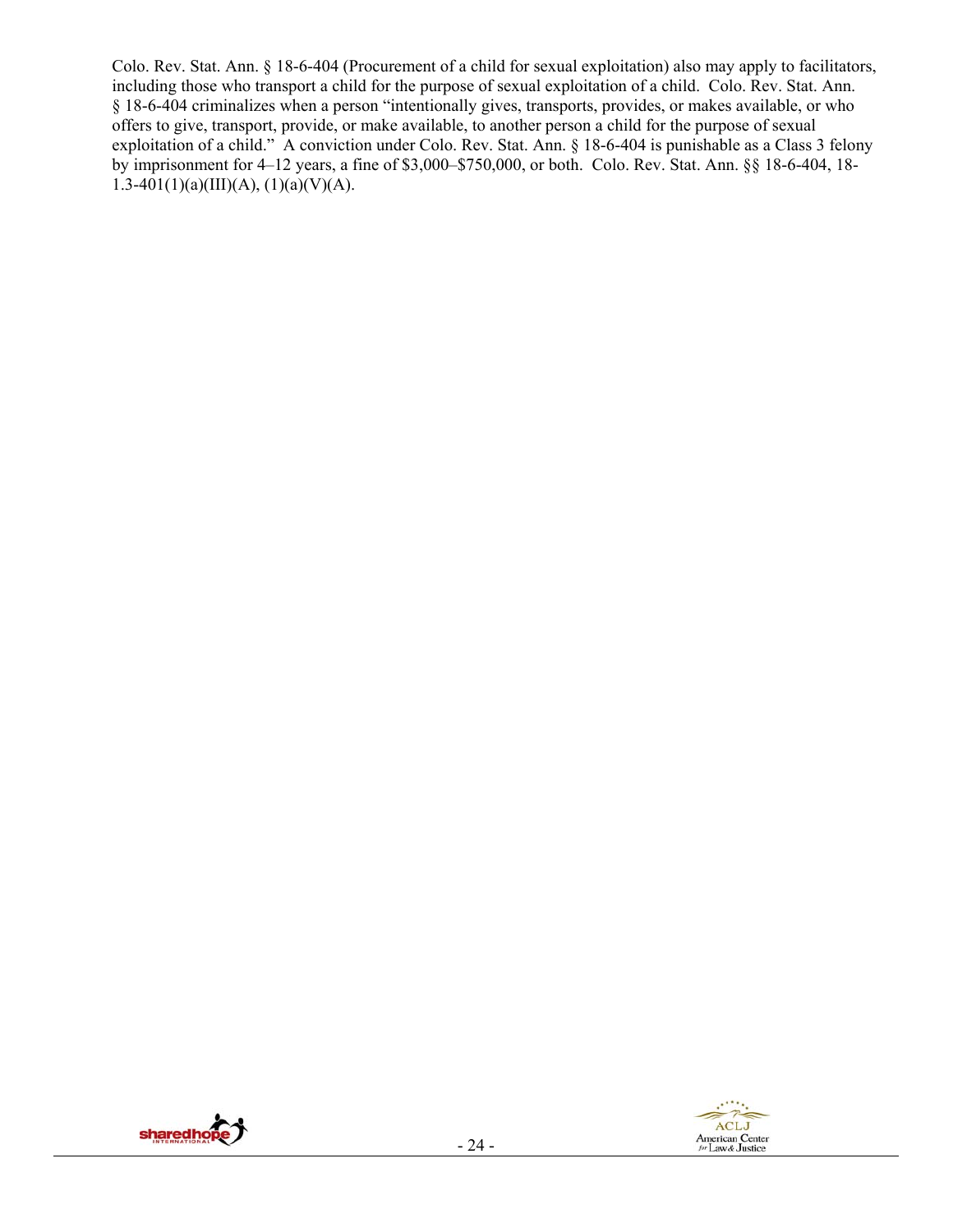## Framework Issue 5: Protective provisions for the child victims

#### *Legal Components:*

- *5.1 A victim of domestic minor sex trafficking or CSEC is defined as a victim for purposes of qualifying for crime victims' compensation and other victim benefits.*
- *5.2 The state sex trafficking statute expressly prohibits a defendant from raising consent of the minor to the commercial sex acts as a defense.*
- *5.3 Prostitution laws apply only to adults, making minors under 18 specifically immune from this offense.*
- *5.4 Commercially sexually exploited children are provided with a child protection response, including specialized shelter and services, and are not detained in juvenile detention facilities.*
- *5.5 Commercial sexual exploitation is identified as a type of abuse and neglect within child protection statutes.*
- *5.6 The definition of "caregiver" (or similar term) in the child welfare statutes is broad enough to include a trafficker who has custody or control of a child in order to bring a trafficked child into protection of child protective services.*
- *5.7 Crime victims' compensation is specifically available to a child victim of sex trafficking or CSEC without regard to ineligibility factors.*
- *5.8 Victim-friendly procedures and protections are provided in the trial process for minors under 18.*
- *5.9 Expungement or sealing of juvenile arrest or criminal records resulting from arrests or adjudications for prostitution-related offenses committed as a result of, or in the course of, the commercial sexual exploitation of a minor is available within a reasonable time after turning 18.*
- *5.10 Victim restitution and civil remedies are authorized by law for minor victims of sex trafficking or CSEC.*

*\_\_\_\_\_\_\_\_\_\_\_\_\_\_\_\_\_\_\_\_\_\_\_\_\_\_\_\_\_\_\_\_\_\_\_\_\_\_\_\_\_\_\_\_\_\_\_\_\_\_\_\_\_\_\_\_\_\_\_\_\_\_\_\_\_\_\_\_\_\_\_\_\_\_\_\_\_\_\_\_\_\_\_\_\_\_\_\_* 

*5.11 Statutes of limitations for civil and criminal actions for child sex trafficking or CSEC offenses are eliminated or lengthened sufficiently to allow prosecutors and victims a realistic opportunity to pursue criminal actions and legal remedies.* 

## *Legal Analysis:*

*5.1 A victim of domestic minor sex trafficking or CSEC is defined as a victim for purposes of qualifying for crime victims' compensation and other victim benefits.* 

For purposes of Colorado's laws relating to restitution, Colo. Rev. Stat. Ann. § 18-1.3-602(4)(a) (Definitions) defines a "victim" as

any person aggrieved by the conduct of an offender and includes but is not limited to the following: (I) Any person against whom any felony, misdemeanor, petty, or traffic misdemeanor offense has been perpetrated or attempted;

(II) Any person harmed by an offender's criminal conduct in the course of a scheme, conspiracy, or pattern of criminal activity;

. . . .

Colo. Rev. Stat. Ann. § 18-1.3-602(4)(b) excludes "a person who is accountable for the crime or a crime arising from the same conduct, criminal episode, or plan as defined under the law of this state or of the United States" from the definition of victim.

Under the Crime Victim Compensation Act, Colo. Rev. Stat. Ann. § 24-4.1-102(10) (Definitions),

(a) "Victim" means any of the following persons who suffer property damage, economic loss, injury, or death as a result of a compensable crime<sup>75</sup> perpetrated or attempted in whole or in part in this state:

 <sup>75</sup> Colo. Rev. Stat. Ann. § 24-4.1-102(4)(a)(I) defines "compensable crime" in part as "[a]n intentional, knowing, reckless, or criminally negligent act of a person . . . that results in residential property damage to or bodily injury or death of another person



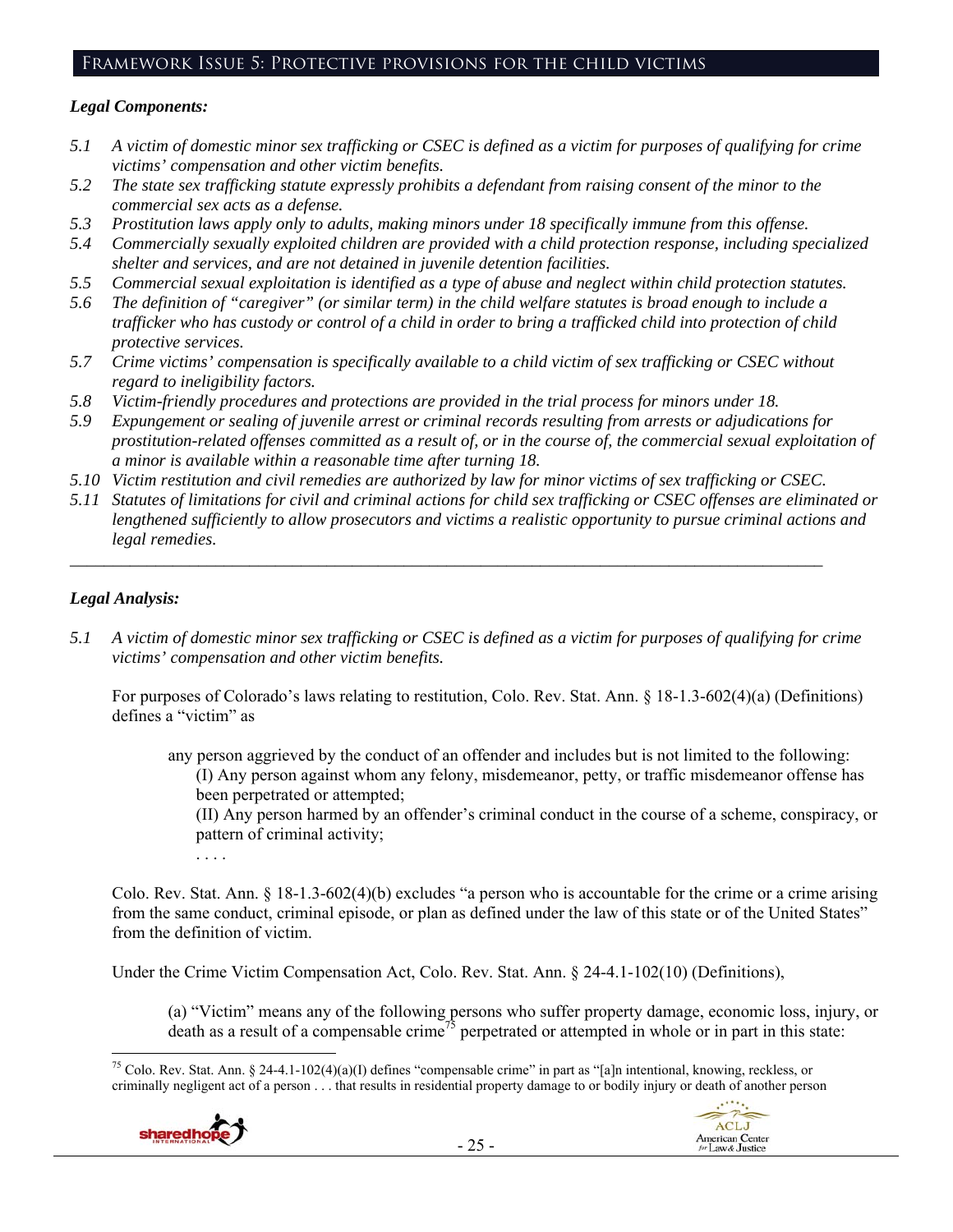(I) Any person against whom a compensable crime is perpetrated or attempted. Such person shall be referred to as a "primary victim".

(b) "Victim" also means a person who suffers injury or death, the proximate cause of which is a compensable crime perpetrated or attempted in the person's presence against a primary victim. (c) "Victim" also means a person who is a resident of this state and who is a victim of a crime that occurred outside of this state, where the crime would be a compensable crime had it occurred in this state and where the state or country in which the crime occurred does not have a crime victim compensation program for which the person would be eligible.

Lastly, as used within Colo. Rev. Stat. Ann. § 18-3-405 (Sexual assault on a child) and § 18-3-405.4 (Internet sexual exploitation of a child), Colo. Rev. Stat. Ann. § 18-3-401(7) (Definitions) defines a "victim" as "the person alleging to have been subjected to a criminal sexual assault."

- 5.1.1 Recommendation: Amend Colo. Rev. Stat. Ann. § 24-4.1-102(10) (Definitions) and § 18-1.3-602 (Definitions) to expressly include commercially sexually exploited children as victims.
- *5.2 The state sex trafficking statute expressly prohibits a defendant from raising consent of the minor to the commercial sex acts as a defense.*

Neither Colo. Rev. Stat. Ann. § 18-3-502 (Trafficking in children) nor any of Colorado's CSEC laws expressly prohibits a defendant from using a minor's consent to a commercial sex act as a defense to the crime. However, Colo. Rev. Stat. Ann. § 18-1-505 (Consent) explains,

(1) The consent of the victim to conduct charged to constitute an offense or to the result thereof is not a defense unless the consent negatives an element of the offense or precludes the infliction of the harm or evil sought to be prevented by the law defining the offense.

(2) When conduct is charged to constitute an offense because it causes or threatens bodily injury, consent to that conduct or to the infliction of that injury is a defense only if the bodily injury consented to or threatened by the conduct consented to is not serious, or the conduct and the injury are reasonably foreseeable hazards of joint participation in a lawful athletic contest or competitive sport, or the consent establishes a justification under sections 18-1-701 [Execution of public duty] to 18-1-707 [Use of physical force in making an arrest or in preventing an escape].

(3) Unless otherwise provided by this code or by the law defining the offense, assent does not constitute consent if:

(a) It is given by a person who is legally incompetent to authorize the conduct charged to constitute the offense; or

(b) It is given by a person who, by reason of immaturity, mental disease or mental defect, or intoxication, is manifestly unable and is known or reasonably should be known by the defendant to be unable to make a reasonable judgment as to the nature or harmfulness of the conduct charged to constitute the offense; or

(c) It is given by a person whose consent is sought to be prevented by the law defining the offense; or

(d) It is induced by force, duress, or deception.

- (4) Any defense authorized by this section is an affirmative defense.
- 5.2.1 Recommendation: Amend Colo. Rev. Stat. Ann. § 18-3-502 (Trafficking in children) and Colorado's CSEC laws to expressly prohibit a defendant from using a minor's consent to a commercial sex act as a defense to any crime.

 or results in loss of or damage to eyeglasses, dentures, hearing aids, or other prosthetic or medically necessary devices and which, if committed by a person of full legal capacity, is punishable as a crime in this state."



. . . .

. . . .

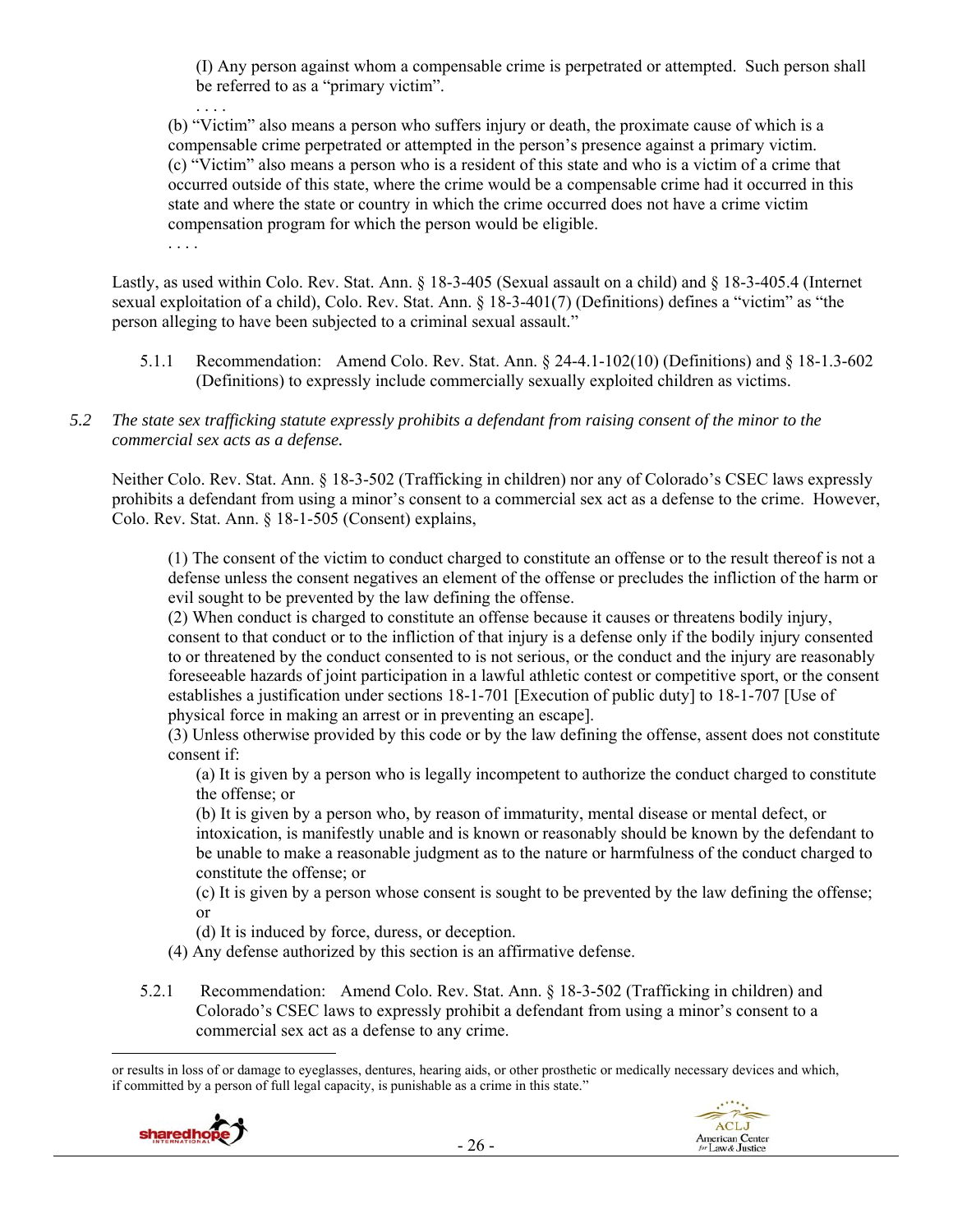## *5.3 Prostitution laws apply only to adults, making minors under 18 specifically immune from this offense.*

Although Colorado's law prohibiting prostitution, Colo. Rev. Stat. Ann. § 18-7-201(1) (Prostitution prohibited), is age-neutral, stating that "[a]ny person who performs or offers or agrees to perform any act of sexual intercourse, fellatio, cunnilingus, masturbation, or anal intercourse with any person not his spouse in exchange for money or other thing of value commits prostitution," Colo. Rev. Stat. Ann. § 18-1-604 (Exemptions from liability based upon behavior of another) provides that "[u]nless otherwise provided by the statute defining the offense, a person shall not be legally accountable for behavior of another constituting an offense if he is a victim of that offense or the offense is so defined that his conduct is inevitably incidental to its commission." Colo. Rev. Stat. Ann. § 18-1-604 could make commercially sexually exploited children, as victims of Colo. Rev. Stat. Ann. § 18-3-502 (Trafficking in children) and Colorado's CSEC laws, immune from prosecution for Colo. Rev. Stat. Ann. § 18-7-201(1) to the extent that it is "inevitably incidental to" the commission of one of those crimes.

5.3.1 Recommendation: Amend Colo. Rev. Stat. Ann. § 18-7-201 (Prostitution prohibited) to expressly make a minor immune from a prostitution charge.

#### *5.4 Commercially sexually exploited children are provided with a child protection response, including specialized shelter and services, and are not detained in juvenile detention facilities.*

Colo. Rev. Stat. Ann. § 19-3-304(1)(a) (Persons required to report child abuse or neglect) requires certain medical professionals, social workers, school employees, and members of the clergy, among others, who have "reasonable cause to know or suspect that a child has been subjected to abuse or neglect . . . shall immediately upon receiving such information report or cause a report to be made . . . to the county department or a local law enforcement agency."

Reports of known or suspected child abuse must "be made immediately to the county department or the local law enforcement agency and shall be followed promptly by a written report prepared by those persons required to report." Colo. Rev. Stat. Ann. § 19-3-307(1). "The county department shall respond immediately upon receipt of any report of a known or suspected incident of intrafamilial abuse<sup>76</sup> or neglect to assess the abuse involved and the appropriate response to the report." Colo. Rev. Stat. Ann. § 19-3-308(1)(a). However, where the abuse reported is not intrafamilial, Colo. Rev. Stat. Ann. § 19-3-308(5.3)(a) provides in part,

Local law enforcement agencies shall have the responsibility for the coordination and investigation of all reports of third-party abuse or neglect<sup>77</sup> by persons ten years of age or older. Upon receipt of a report, if the local law enforcement agency reasonably believes that the protection and safety of a child is at risk due to an act or omission on the part of persons responsible for the child's care, such agency shall notify the county department of social services for an assessment regarding neglect or dependency. In addition, the local law enforcement agency shall refer to the county department of social services any report of third-party abuse or neglect in which the person allegedly responsible for such abuse or neglect is under age ten. Upon the completion of an investigation, the local law enforcement agency

rendering care for the child if such person is paid for rendering care and is not related to the child.<br><sup>77</sup> Colo. Rev. Stat. Ann. § 19-1-103(108) defines "third-party abuse" as "a case in which a child is subjected to abu in subsection (1) of this section, by any person who is not a parent, stepparent, guardian, legal custodian, spousal equivalent, as defined in subsection (101) of this section, or any other person not included in the definition of intrafamilial abuse, as defined in subsection (67) of this section."





  $^{76}$  Colo. Rev. Stat. Ann. § 19-1-103(67) provides,

<sup>&</sup>quot;Intrafamilial abuse", as used in part 3 of article 3 of this title, means any case of abuse, as defined in subsection (1) of this section, that occurs within a family context by a child's parent, stepparent, guardian, legal custodian, or relative, by a spousal equivalent, as defined in subsection (101) of this section, or by any other person who resides in the child's home or who is regularly in the child's home for the purpose of exercising authority over or care for the child; except that "intrafamilial abuse" shall not include abuse by a person who is regularly in the child's home for the purpose of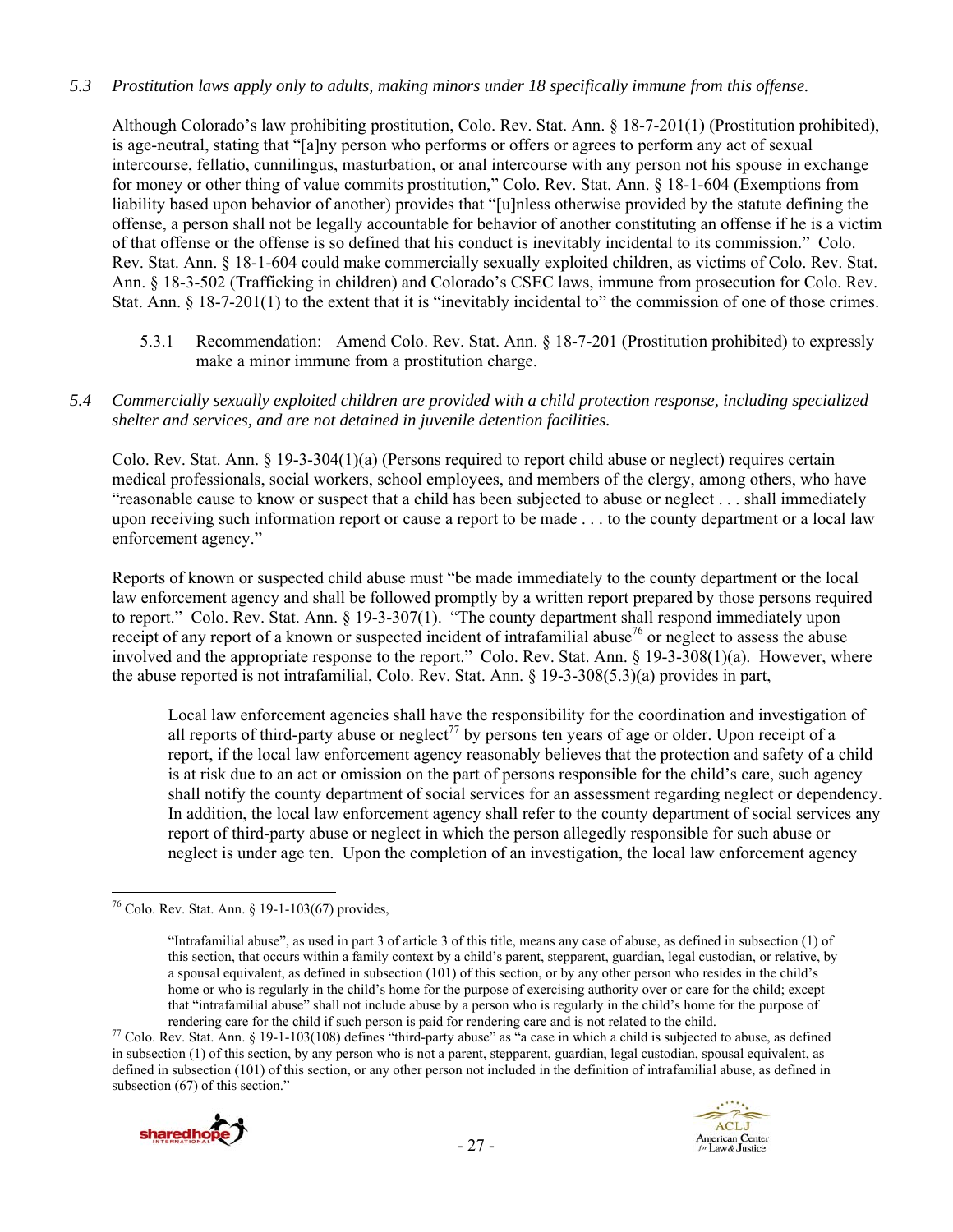shall forward a copy of its investigative report to the county department of social services. The county department shall review the law enforcement investigative report and shall determine whether the report contains information that constitutes a case of confirmed child abuse and requires it to be submitted to the state department . . . .

Child protective services may also be available to a minor victim of third party abuse while investigation by law enforcement is pending if requested by law enforcement pursuant to Colo. Rev. Stat. Ann. § 19-3-308(5.3)(b), which provides, "If, before an investigation is completed, the local law enforcement agency determines that social services are necessary for the child and, if applicable, the child's family or that assistance from the county department of social services is otherwise required, the agency may request said services or assistance from the county department. The county department shall immediately respond to a law enforcement agency's request for services or assistance in a manner deemed appropriate by the county department." Colorado law also encourages the creation of child protection teams<sup>78</sup> to review investigatory reports of abuse. Colo. Rev. Stat. Ann. § 19-3-308(6)(a), (b). The team must "meet no later than one week after receipt of a report to evaluate such report of child abuse." Colo. Rev. Stat. Ann. § 19-3-308(9).

Colo. Rev. Stat. Ann. § 19-3-401 (Taking children into custody) provides in part,

(1) A child may be taken into temporary custody by a law enforcement officer without order of the court:

(a) When the child is abandoned, lost, or seriously endangered in such child's surroundings or seriously endangers others and immediate removal appears to be necessary for such child's protection or the protection of others;

(b) When there are reasonable grounds to believe that such child has run away or escaped from such child's parents, guardian, or legal custodian and the child's parents, guardian, or legal custodian has not made a report to a law enforcement agency that the child has run away from home; or

. . . (1.3) A child shall be taken into temporary custody by a law enforcement officer without order of the court when there are reasonable grounds to believe the child has run away from the child's parents, guardian, or legal custodian and the child's parents, guardian, or legal custodian has made a report to a law enforcement agency that the child has run away from home.

(1.5) An emergency exists and a child is seriously endangered as described in paragraph (a) of subsection (1) of this section whenever the safety or well-being of a child is immediately at issue and there is no other reasonable way to protect the child without removing the child from the child's home. If such an emergency exists, a child shall be removed from such child's home and placed in protective custody regardless of whether reasonable efforts to preserve the family have been made.

. . . .

Protective custody may also be available to protect commercially sexually exploited children pursuant to Colo. Rev. Stat. Ann. § 19-3-405(1), (2) (Temporary protective custody), which authorizes the court to issue temporary custody orders when law enforcement, social services, or a hospital administrator requests one based on a reasonable belief that the child has been abused or neglected.

When a child is taken into temporary custody, Colo. Rev. Stat. Ann. § 19-3-402(1) (Duty of officer notification—release or detention) requires the detaining law enforcement officer to notify the child's parent, guardian, or legal custodian. Unless it is in the child's best interest to remain outside the home, the child must

 <sup>78</sup> Pursuant to Colo. Rev. Stat. Ann. § 19-1-103(22), a "child protection team" is defined as a "multidisciplinary team consisting, where possible, of a physician, a representative of the juvenile court or the district court with juvenile jurisdiction, a representative of a local law enforcement agency, a representative of the county department, a representative of a mental health clinic, a representative of a county, district, or municipal public health agency, an attorney, a representative of a public school district, and one or more representatives of the lay community, at least one of whom shall be a person who serves as a foster parent in the county."



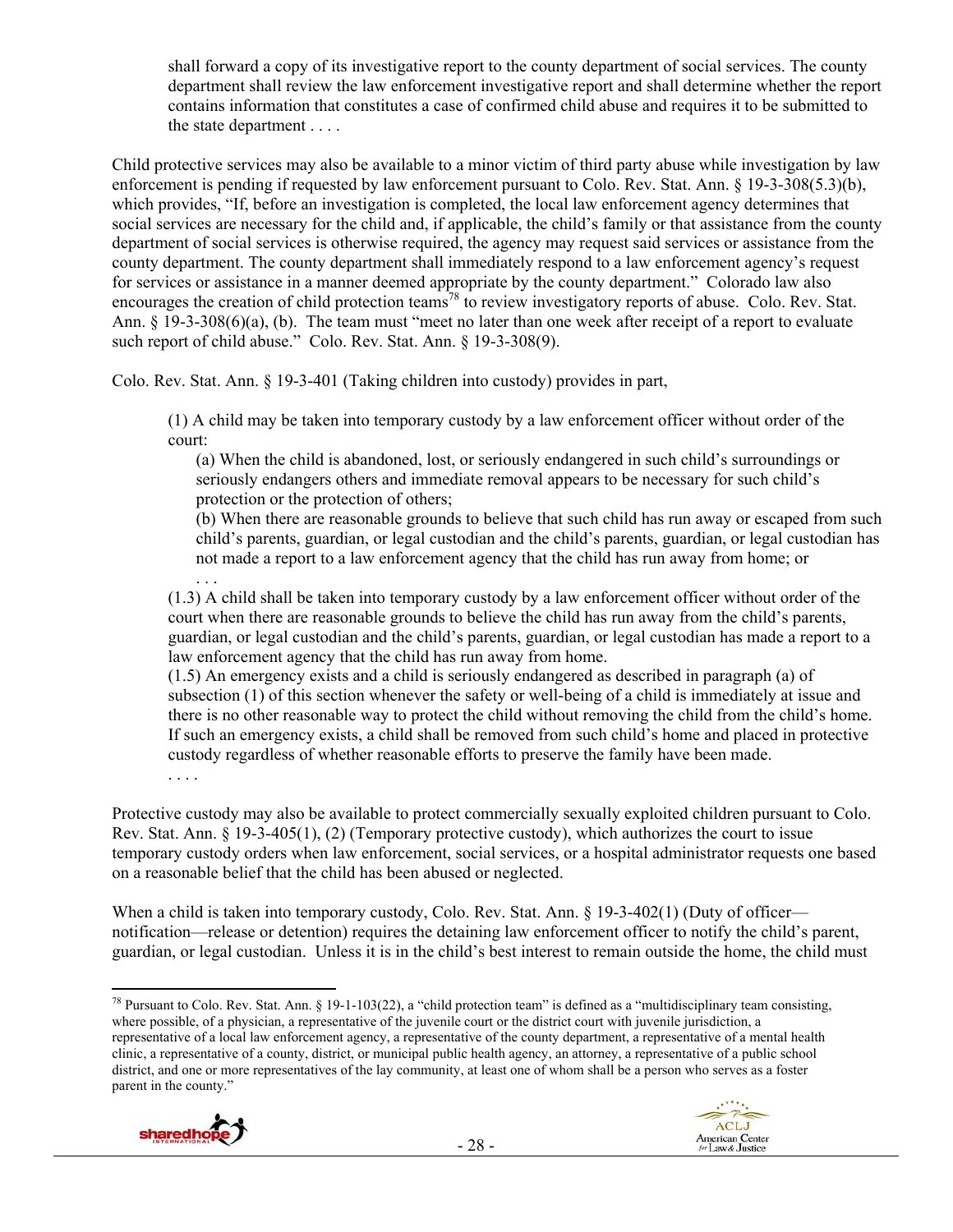then be released to the care of parents or other responsible adult. Colo. Rev. Stat. Ann. § 19-3-402(2). If the child is not released, then the child will "be taken directly to the court or to the place of detention, or a temporary holding facility, or a shelter designated by the court without unnecessary delay." Colo. Rev. Stat. Ann. § 19-3-402(3)(b). A child may be placed in detention where the child requires physical restraint. Colo. Rev. Stat. Ann. § 19-3-403(2).

If the child is placed in a "shelter facility or a temporary holding facility not operated by the department of human services designated by the court," a hearing must be held within 48 hours to decide whether the child requires further detention; however, if the child "is placed with the county department of social services pursuant to this section or section 19-3-405 [Temporary protective custody]," a hearing must be held within 72 hours. Colo. Rev. Stat. Ann. § 19-3-403(2), (3.5). However, children who are alleged runaways from another state "may be held in a shelter care or other appropriate facility for up to seven days." Colo. Rev. Stat. Ann. § 19-3-403(3.7).

To commence the process for a child to be declared a neglected or dependent child<sup>79</sup> by the court,<sup>80</sup> Colo. Rev. Stat. Ann. § 19-3-501(2)(a) (Petition initiation—preliminary investigation—informal adjustment) provides, "Upon receipt of a report filed by a law enforcement agency, or any other person required to report pursuant to section 19-3-304 (2) indicating that a child has suffered abuse as defined in section 19-1-103 (1) and that the best interests of the child require that he be protected from risk of further such abuse, the court shall then authorize and may order the filing of a petition." Additionally, Colo. Rev. Stat. Ann. § 19-3-501(2)(b) provides, "Upon receipt of a report, as described in paragraph (a) of this subsection (2), from any person other than those specified in said paragraph (a), the court, after such investigation as may be reasonable under the circumstances, may authorize and may order the filing of a petition."<sup>81</sup>

(1) A child is neglected or dependent if:

(c) The child's environment is injurious to his or her welfare;

. . . . (2) A child is neglected or dependent if:

(a) A parent, guardian, or legal custodian has subjected another child or children to an identifiable pattern of habitual abuse; and

(b) Such parent, guardian, or legal custodian has been the respondent in another proceeding under this article in which a court has adjudicated another child to be neglected or dependent based upon allegations of sexual or physical abuse, or a court of competent jurisdiction has determined that such parent's, guardian's, or legal custodian's abuse or neglect has caused the death of another child; and

(c) The pattern of habitual abuse described in paragraph (a) of this subsection (2) and the type of abuse described

in the allegations specified in paragraph (b) of this subsection (2) pose a current threat to the child.<br><sup>80</sup> Pursuant to Colo. Rev. Stat. Ann. § 19-1-104(1)(a), (b) (Jurisdiction), "Except as otherwise provided by law, th shall have exclusive original jurisdiction in proceedings: (a) Concerning any child committing a delinquent act, as defined in section 19-1-103 (36); (b) Concerning any child who is neglected or dependent, as set forth in section 19-3-102."<br><sup>81</sup> While Colo. Rev. Stat. Ann. § 19-3-501(2) seems to suggest that the court may commence a dependency pro

any report of abuse submitted to the court, the court in *McCall v. District Court of County of Montezuma*, 651 P.2d 392, 394 (Colo. 1982) clarified by stating, "We conclude that the state is the exclusive party to bring neglect and dependency proceedings. The [private party] could request the county department of social services to bring such a proceeding or refer the matter to the juvenile court as provided in section 19-3-101(2), but she could not bring a neglect and dependency petition on her own."





  $79$  Colo. Rev. Stat. Ann. § 19-3-102 (Neglected or dependent child) provides,

<sup>(</sup>a) A parent, guardian, or legal custodian has abandoned the child or has subjected him or her to mistreatment or abuse or a parent, guardian, or legal custodian has suffered or allowed another to mistreat or abuse the child without taking lawful means to stop such mistreatment or abuse and prevent it from recurring; (b) The child lacks proper parental care through the actions or omissions of the parent, guardian, or legal custodian;

<sup>(</sup>d) A parent, guardian, or legal custodian fails or refuses to provide the child with proper or necessary subsistence, education, medical care, or any other care necessary for his or her health, guidance, or well-being;

<sup>(</sup>e) The child is homeless, without proper care, or not domiciled with his or her parent, guardian, or legal custodian through no fault of such parent, guardian, or legal custodian;

<sup>(</sup>f) The child has run away from home or is otherwise beyond the control of his or her parent, guardian, or legal custodian;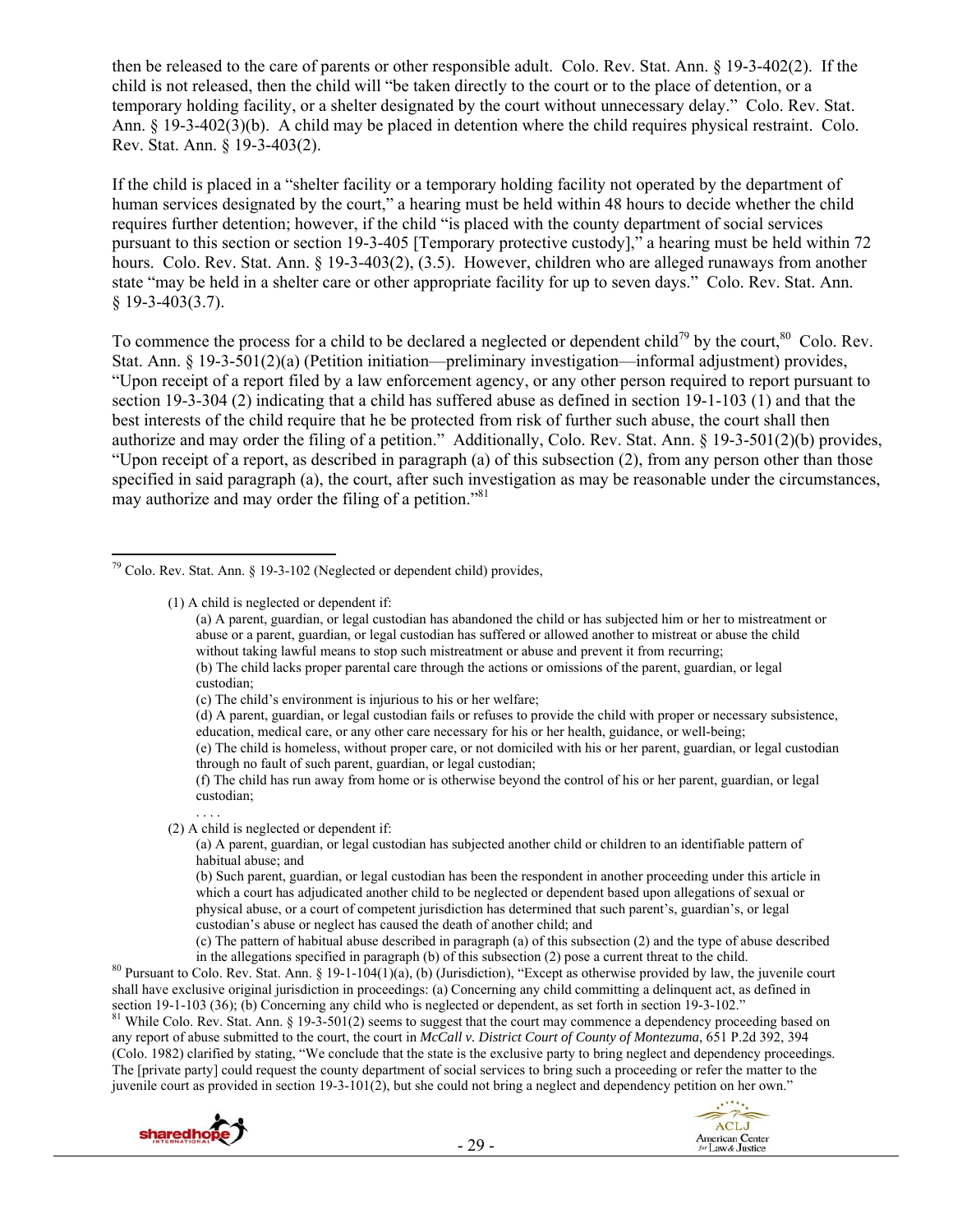If following the filing of a petition under Colo. Rev. Stat. Ann. § 19-3-501(2), the court adjudicates a child to be neglected or dependent, Colo. Rev. Stat. Ann. § 19-3-508(1)(a)–(c) (Neglected or dependent child disposition—concurrent planning) authorizes the court to, among other things, place the child in the custody of his or her parents, a relative, or the county department of social services for placement in foster care.

Despite these protections, a commercially sexually exploited child may still be detained for conduct committed as a result of the child's exploitation. Colo. Rev. Stat. Ann. § 19-1-103(36) (Definitions) defines a "delinquent act" as "a violation of any statute, ordinance, or order enumerated in section 19-2-104(1)(a) [Jurisdiction]." Offenses listed under Colo. Rev. Stat. Ann. § 19-2-104(1)(a)(I) include "[a]ny federal or state law, except nonfelony state traffic, game and fish, and parks and recreation laws or rules." Colo. Rev. Stat. Ann. § 19-1- 103(71) defines a "juvenile delinquent" as "a juvenile who has been found guilty of a delinquent act." Under these definitions, a commercially sexually exploited child may be considered a juvenile delinquent for having violated Colo. Rev. Stat. Ann. § 18-7-201(1) (Prostitution prohibited).

Colo. Rev. Stat. Ann. § 19-2-502 (Taking juvenile into custody) provides,

(1) A juvenile may be taken into temporary custody by a law enforcement officer without order of the court when there are reasonable grounds to believe that he or she has committed a delinquent act. (2) A juvenile may be taken into temporary custody by a law enforcement officer executing a lawful warrant taking a juvenile into custody issued pursuant to section 19-2-503 [Issuance of a lawful warrant taking a juvenile into custody].

(4) A juvenile may be detained temporarily by an adult other than a law enforcement officer if the juvenile has committed or is committing a delinquent act in the presence of such adult. Any person detaining a juvenile shall notify, without unnecessary delay, a law enforcement officer, who shall assume custody of said juvenile.

(5) The taking of a juvenile into temporary custody under this section is not an arrest, nor does it constitute a police record.

When a juvenile is taken into custody under Colo. Rev. Stat. Ann. § 19-2-502, Colo. Rev. Stat. Ann. § 19-2- 507(1) (Duty of officer—screening teams—notification—release or detention) requires the detaining officer to notify a "screening team for the judicial district," which will "notify the juvenile's parent, guardian, or legal custodian without unnecessary delay and inform him or her that, if the juvenile is placed in detention or a temporary holding facility, all parties have a right to a prompt hearing to determine whether the juvenile is to be detained further." Colo. Rev. Stat. Ann. § 19-2-507(2) allows the juvenile to be detained where "the law enforcement officer or the court determines that the juvenile's immediate welfare or the protection of the community require that the juvenile be detained." Otherwise, the juvenile must be released to the juvenile's parents or other responsible adult. Colo. Rev. Stat. Ann. § 19-2-507(3). If the juvenile is not released, the juvenile will "be taken directly to the court, or to a place of detention, a temporary holding facility or a shelter designated by the court." Colo. Rev. Stat. Ann. § 19-2-507(4)(b). Colo. Rev. Stat. Ann. § 19-2-508(1) (Detention and shelter—hearing—time limits—findings—reviews— confinement with adult offenders restrictions) provides that "[a] juvenile who must be taken from his or her home but who does not require physical restriction shall be given temporary care in a shelter facility designated by the court or the county department of social services and shall not be placed in detention." When a juvenile is detained, a detention hearing must be held within 48 hours and "the court may further detain the juvenile if the court is satisfied from the information provided at the hearing that the juvenile is a danger to himself or herself or to the community." Colo. Rev. Stat. Ann. § 19-2-508(3)(a)(I), (III). After the detention hearing, pursuant to Colo. Rev. Stat. Ann.  $§$  19-2-508(3)(a)(IV),

[T]he court shall enter one of the following orders:

(A) That the juvenile be released to the custody of a parent, guardian, or legal custodian without the posting of bond;



. . . .

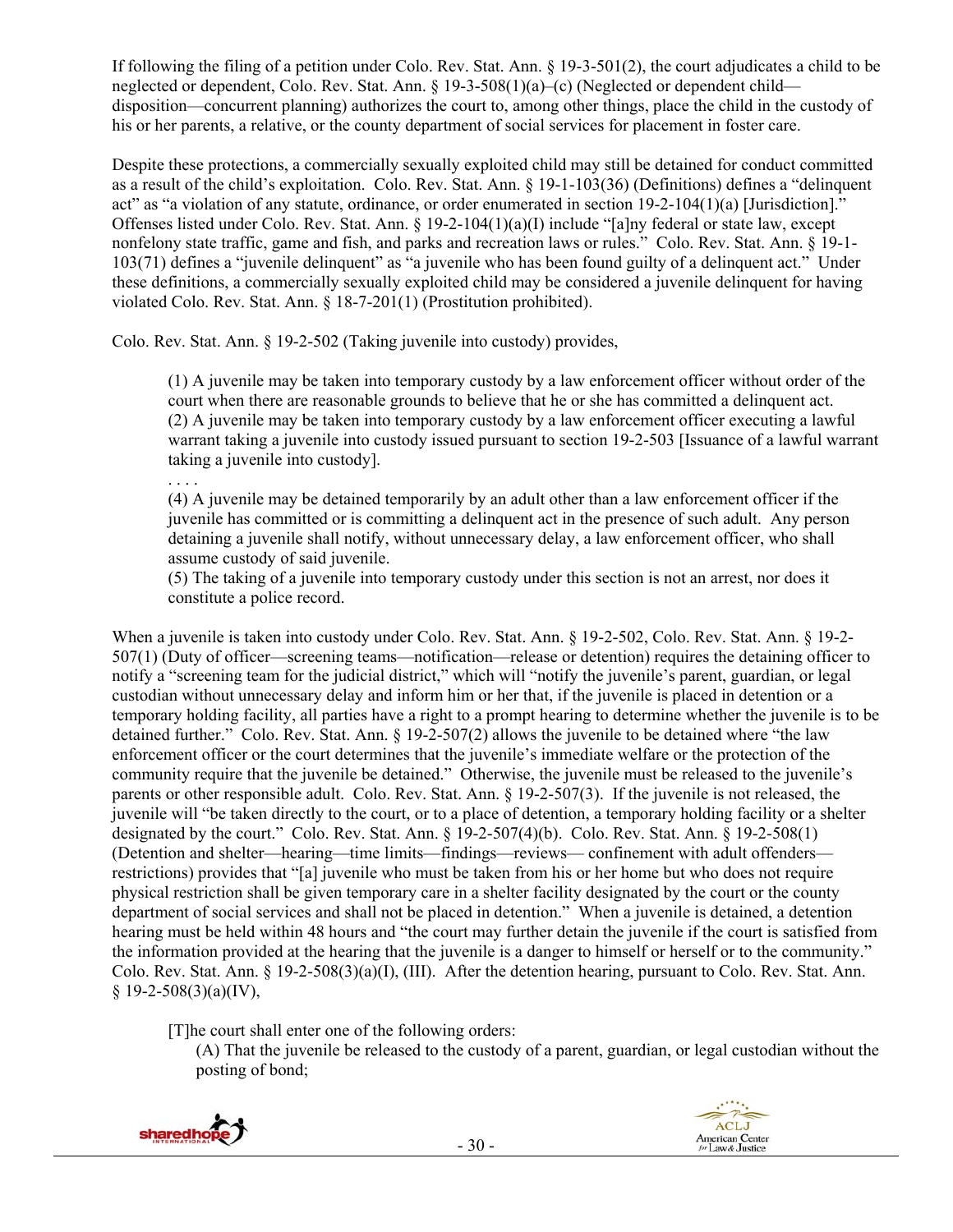(B) That the juvenile be placed in a shelter facility;

(C) That bail be set and that the juvenile be released upon the posting of that bail;

(D) That no bail be set and that the juvenile be detained without bail upon a finding that such juvenile is a danger to himself or herself or to the community. . . .

(E) That no bail be set and that, upon the court's finding that the juvenile is a danger to himself or herself or to the community, the juvenile be placed in a preadjudication service program established pursuant to section 19-2-302. . . .

Colo. Rev. Stat. Ann. § 19-2-508(4)(b) provides that "[w]henever a juvenile is held pursuant to a direct filing or transfer in a facility where adults are held, the juvenile shall be physically segregated from the adult offenders," while Colo. Rev. Stat. Ann. § 19-2-508(4)(g) specifies,

A juvenile court shall not order a juvenile offender who is under eighteen years of age at the time of sentencing to enter a secure setting or secure section of an adult jail or lockup as a disposition for an offense or as a means of modifying the juvenile offender's behavior.

Juveniles may avoid an adjudication of delinquency and detention through both diversion<sup>82</sup> and restorative justice programs.<sup>83</sup> Under Colo. Rev. Stat. Ann. § 19-2-704 (Diversion), "As an alternative to a petition filed pursuant to section 19-2-512, an adjudicatory trial pursuant to part 8 of this article, or disposition of a juvenile delinquent pursuant to section 19-2-907, the district attorney may agree to allow a juvenile to participate in a diversion program established in accordance with section 19-2-303 [Juvenile diversion program—authorized]." If instead, a petition is filed and a juvenile is adjudicated a delinquent juvenile, pursuant to Colo. Rev. Stat. Ann. § 19-2-907(1) (Sentencing schedule—options),

Upon completion of the hearing, pursuant to 19-2-906, the court shall enter a decree of sentence or commitment imposing any of the following sentences or combination of sentences, as appropriate:

(a) Commitment to the department of human services, as provided in section 19-2-909 [authorizing the court to commit a juvenile for up to 2 years where adjudicated a juvenile delinquent for an offense constituting a misdemeanor or felony if committed by an adult];

- (b) Confinement in the county jail or in community corrections, as provided in section 19-2-910;
- (c) Detention, as provided in section 19-2-911;

(d) Placement of legal custody of the juvenile with a relative or other suitable person, as provided in section 19-2-912;

(e) Probation, as provided in section 19-2-913;

(f) Commitment to the community accountability program, as provided in section 19-2-914;

those practices that emphasize repairing the harm to the victim and the community caused by criminal acts. Restorative justice practices may include victim-offender conferences attended voluntarily by the victim, a victim advocate, the offender, community members, and supporters of the victim or the offender that provide an opportunity for the offender to accept responsibility for the harm caused to those affected by the crime and to participate in setting consequences to repair the harm. Consequences recommended by the participants may include, but need not be limited to, apologies, community service, restoration, and counseling. The selected consequences are incorporated into an agreement that sets time limits for completion of the consequences and is signed by all participants.





  $82$  Colo. Rev. Stat. Ann. § 19-1-103(44) (Definitions) defines "diversion" as

a decision made by a person with authority or a delegate of that person that results in specific official action of the legal system not being taken in regard to a specific juvenile or child and in lieu thereof providing individually designed services by a specific program. The goal of diversion is to prevent further involvement of the juvenile or child in the formal legal system. Diversion of a juvenile or child may take place either at the prefiling level as an alternative to the filing of a petition pursuant to section 19-2-512 [Petition initiation] or at the postadjudication level as an adjunct to probation services following an adjudicatory hearing pursuant to section 19-3-505 [Adjudicatory hearing] or a disposition as a part of sentencing pursuant to section 19-2-907 [Sentencing schedule—options]....

 $83$  Colo. Rev. Stat. Ann. § 19-1-103(94.1) (Definitions) defines "restorative justice" as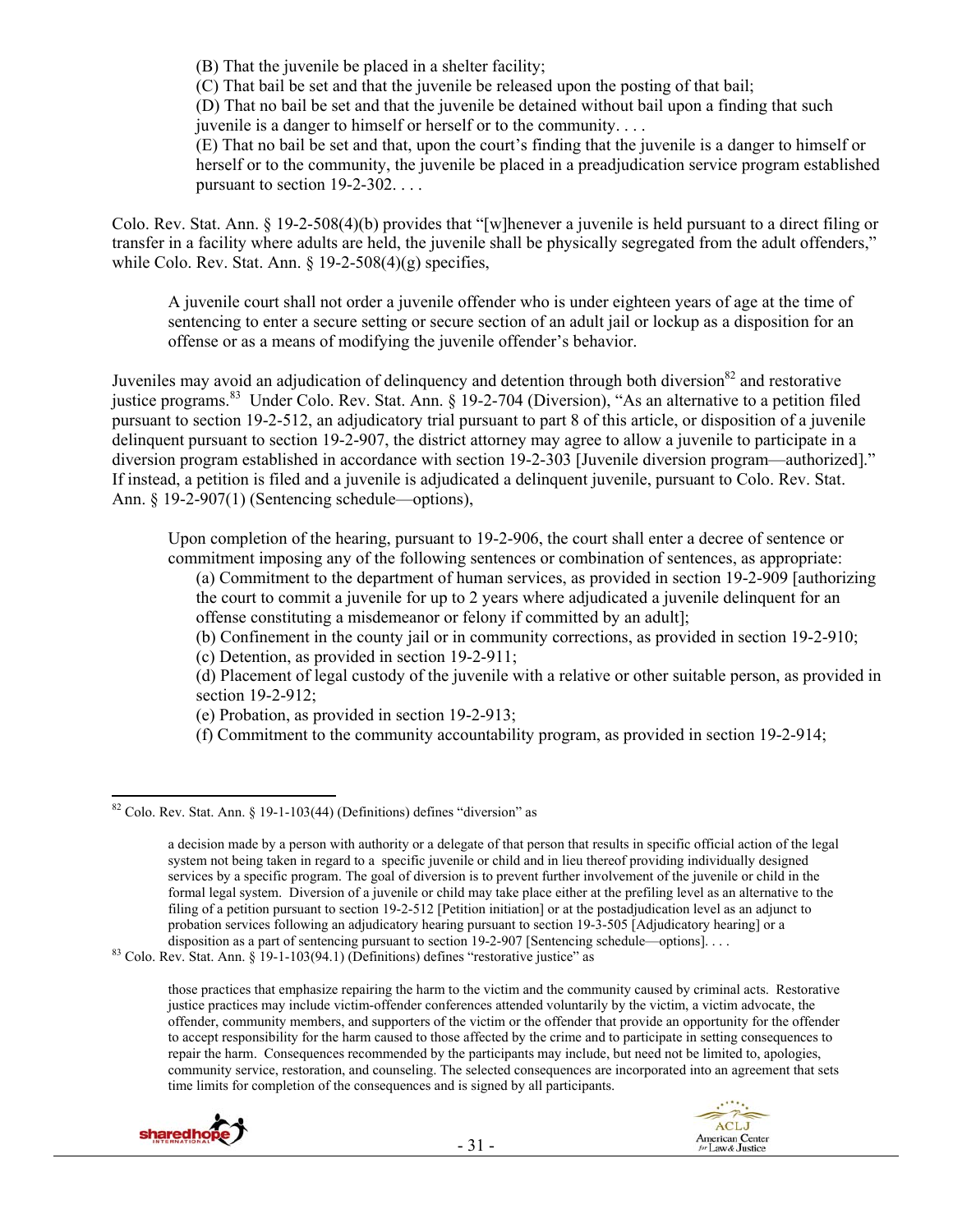(g) Placement of legal custody of the juvenile in the county department of social services or a child placement agency, as provided in section 19-2-915;

(l) Participation in an evaluation to determine whether the juvenile would be suitable for restorative justice practices that would be a part of the juvenile's sentence; ....

5.4.1 Recommendation: Establish a mandatory response law directing any minor involved in prostitution, pornography or sexual performance away from the criminal justice system and into a protective system.

## *5.5 Commercial sexual exploitation is identified as a type of abuse and neglect within child protection statutes.*

Trafficking in children and crimes associated with child prostitution are identified as abuse and neglect under Colorado's child protection statutes. Colo. Rev. Stat. Ann. § 19-1-103(1)(a)(II) defines "abuse" and "child abuse or neglect" for purposes of Colorado's laws on child abuse or neglect, as "an act or omission in one of the following categories that threatens the health or welfare of a child," including "[a]ny case in which a child is subjected to unlawful sexual behavior as defined in section 16-22-102(9), C.R.S. [Definitions]." Colo. Rev. Stat. Ann. § 16-22-102(9) includes violations of Colo. Rev. Stat. Ann. § 18-3-502 (Trafficking in children), § 18-3-405 (Sexual assault on a child), § 18-3-305 (Enticement of a child), § 18-6-403 (Sexual exploitation of children), § 18-6-404 (Procurement of a child for sexual exploitation), § 18-7-402 (Soliciting for child prostitution), § 18-7-403 (Pandering of a child), § 18-7-403.5 (Procurement of a child), § 18-7-404 (Keeping a place of child prostitution), § 18-7-405 (Pimping of a child), § 18-7-405.5 (Inducement of child prostitution), § 18-7-406 (Patronizing a prostituted child), § 18-3-306(3) (Internet luring of a child) (where a Class 4 felony), and § 18-3-405.4 (Internet sexual exploitation of a child) within the definition of "unlawful sexual behavior."

*5.6 The definition of "caregiver" (or similar term) in the child welfare statutes is broad enough to include a trafficker who has custody or control of a child in order to bring a trafficked child into protection of child protective services.* 

Colo. Rev. Stat. Ann. § 19-1-103(35) (Definitions) defines a "custodian" as "a person who has been providing shelter, food, clothing, and other care for a child in the same fashion as a parent would, whether or not by order of court." This definition is broad enough to include a trafficker (pimp) in custody or control of a child in order to bring a trafficked child into child protective services.

*5.7 Crime victims' compensation is specifically available to a child victim of sex trafficking or CSEC without regard to ineligibility factors.* 

Crime victims' compensation may be available to domestic minor sex trafficking victims pursuant to Colo. Rev. Stat. Ann. § 24-4.1-102(10)(a) (Definitions) to the extent that the victim<sup>84</sup> suffers "property damage, economic loss, injury, or death as a result of a compensable crime." A "compensable crime" is defined in part as "[a]n intentional, knowing, reckless or criminally negligent act . . . that results in residential property damage to or bodily injury or death of another person." Colo. Rev. Stat. Ann. § 24-4.1-102(4)(a)(I).

Even where a domestic minor sex trafficking victim is eligible to be an applicant for compensation, certain criteria in Colo. Rev. Stat. Ann. § 24-4.1-108 (Awarding compensation) may limit the ability of a commercially exploited child to obtain compensation. Under Colo. Rev. Stat. Ann. § 24-4.1-108(1)(b), (f), to receive an award, a victim must have reported the crime to law enforcement within 72 hours of the crime's commission and file a claim for compensation within 1 year of the crime unless the board finds good cause for failure to do so. Colo. Rev. Stat. Ann.  $\S 24-4.1-108(1)(c)$  further requires the victim to have "cooperated fully with law enforcement officials in the apprehension and prosecution of the assailant [unless] the board has found good

 <sup>84</sup> *See supra* Section 5.1 for the definition of "victim."



. . .

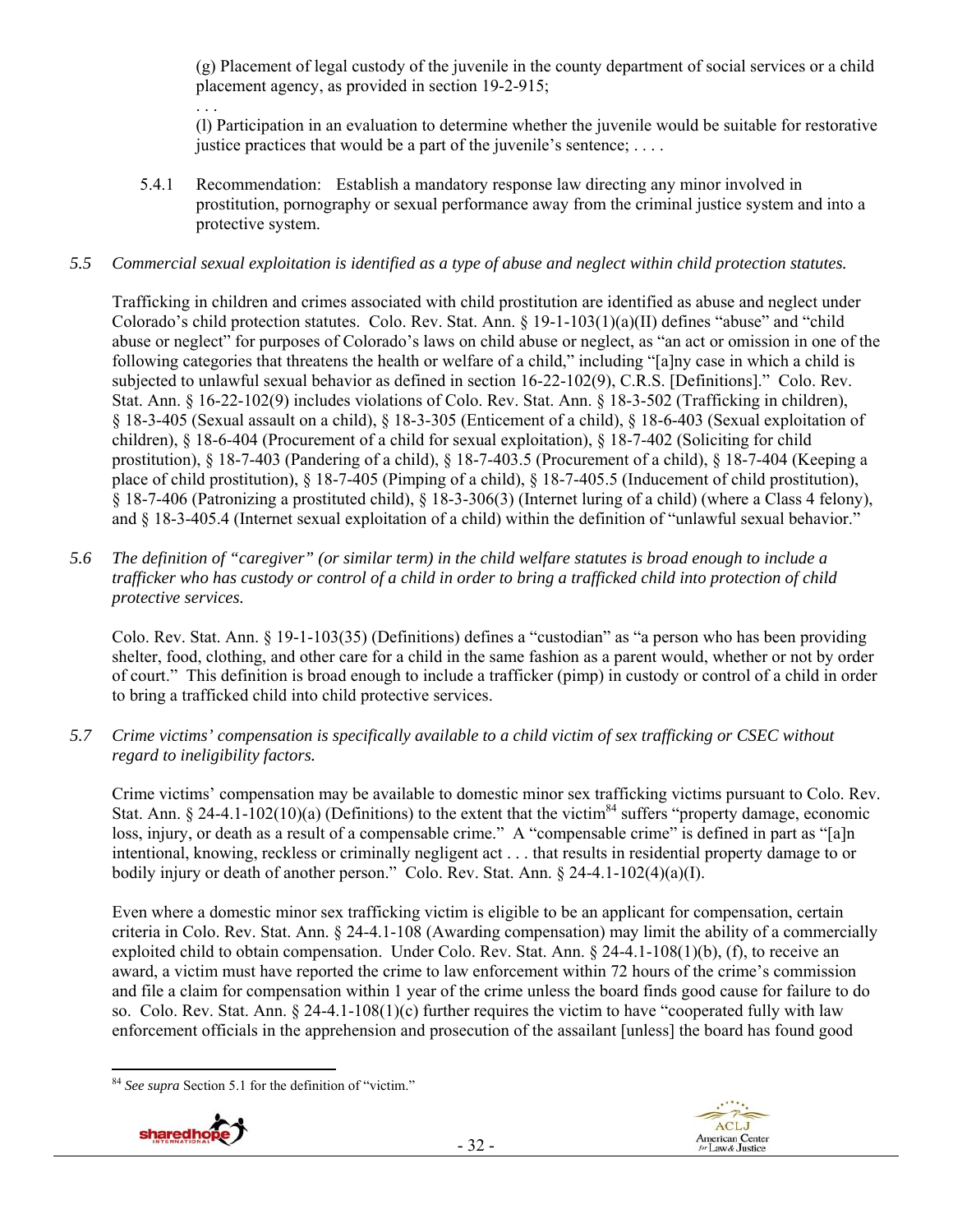cause exists for the failure to cooperate." Lastly, Colo. Rev. Stat. Ann. § 24-4.1-108(1)(e) requires that "[t]he death of or injury to the victim was not substantially attributable to [the victim's] wrongful act or substantial provocation of his assailant." Despite these limitations, Colo. Rev. Stat. Ann. § 24-4.1-108(2) authorizes the board to waive any of the requirements for compensation if justice so requires.

5.7.1 Recommendation: Amend Colo. Rev. Stat. Ann. § 24-4.1-108 (Awarding compensation) to create exceptions for victims of domestic minor sex trafficking to the ineligibility criteria in Colo. Rev. Stat. Ann. § 24-4.1-108(1).

#### *5.8 Victim-friendly procedures and protections are provided in the trial process for minors under 18.*

Colorado affords some protections to commercially exploited children who are victims of Colo. Rev. Stat. Ann. § 18-3-502 (Trafficking in children) and Colorado's CSEC crimes.

Colo. Rev. Stat. Ann. § 18-3-411(3)–(5) (Sex offenses against children) provides certain protections to victims of an "unlawful sexual offense."  $85 \text{ }^\circ$ Colo. Rev. Stat. Ann. § 18-3-411(3)–(5) provides,

(3) Out-of-court statements made by a child describing any act of sexual contact, intrusion, or penetration, as defined in section 18-3-401 [Definitions], performed with, by, or on the child declarant, not otherwise admissible by a statute or court rule which provides an exception to the objection of hearsay, may be admissible in any proceeding in which the child is a victim of an unlawful sexual offense pursuant to the provisions of section 13-25-129 [Statements of child victim of unlawful sexual offense against a child or of child abuse—hearsay exception], C.R.S.

(4) All cases involving the commission of an unlawful sexual offense shall take precedence before the court; the court shall hear these cases as soon as possible after they are filed.

(5) The statutory privilege between the husband and the wife shall not be available for excluding or refusing testimony in any prosecution of an unlawful sexual offense.

Additionally, Colo. Rev. Stat. Ann. § 18-3-413 (Video tape depositions—children—victims of sexual offenses) provides,

(1) When a defendant has been charged with an unlawful sexual offense . . . and when the victim at the time of the commission of the act is a child less than fifteen years of age, the prosecution may apply to the court for an order that a deposition be taken of the victim's testimony and that the deposition be recorded and preserved on video tape.

(3) Upon timely receipt of the application, the court shall make a preliminary finding regarding whether, at the time of trial, the victim is likely to be medically unavailable or otherwise unavailable within the meaning of rule 804(a) of the Colorado rules of evidence. Such finding shall be based on, but not be limited to, recommendations from the child's therapist or any other person having direct contact with the child, whose recommendations are based on specific behavioral indicators exhibited by the child. If the court so finds, it shall order that the deposition be taken, pursuant to rule 15 (d) of the Colorado rules of criminal procedure, and preserved on video tape. . . .

(4) If at the time of trial the court finds that further testimony would cause the victim emotional trauma so that the victim is medically unavailable or otherwise unavailable within the meaning of rule 804 (a) of the Colorado rules of evidence, the court may admit the video tape of the victim's deposition as former testimony under rule 804 (b) (1) of the Colorado rules of evidence.

(5) Nothing in this section shall prevent the admission into evidence of any videotaped statements of children which would qualify for admission pursuant to section 13-25-129, C.R.S., or any other statute or rule of evidence.

 <sup>85</sup> *See supra* note 5 for the definition of unlawful sexual offenses.



. . . .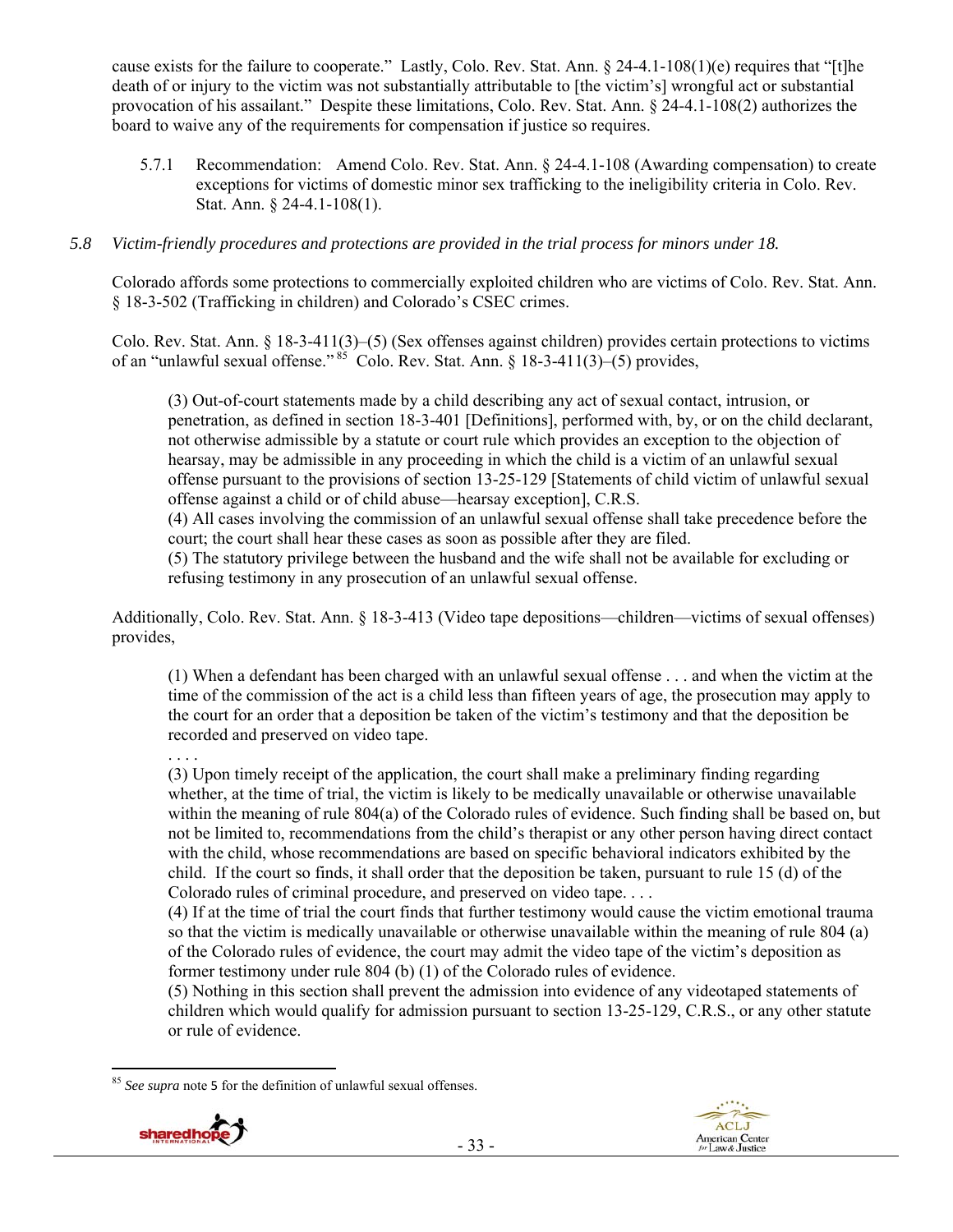Colo. Rev. Stat. Ann. § 18-3-417 (Reports of sexual assault by applicants, registrants, or licensed professionals) makes victims' advocates available to victims of Colo. Rev. Stat. Ann. § 18-3-405 (Sexual assault on a child), § 18-3-405.4 (Internet sexual exploitation of a child), or any unlawful sexual offense. Colo. Rev. Stat. Ann. § 18-3-417 requires a victim's advocate to "make reasonable efforts to advise the victim of the right to pursue criminal action, the right to pursue civil action, the applicable statutes of limitations, and contact information for the police, sheriff, and community-based resources in the jurisdiction where the alleged offense occurred." When a victim is under the age of 15, pursuant to Colo. Rev. Stat. Ann. § 18-3-414 (Payment of treatment costs for the victim or victims of a sexual offense against a child), a court may order an offender convicted of "an unlawful sexual offense" to pay for the victim's treatment.

Pursuant to Colo. Rev. Stat. Ann. § 18-3-407(1) (Victim's and witness's prior history—evidentiary hearing victim's identity—protective order),

(1) Evidence of specific instances of the victim's or a witness's prior or subsequent sexual conduct, opinion evidence of the victim's or a witness's sexual conduct, and reputation evidence of the victim's or a witness's sexual conduct may be admissible only at trial and shall not be admitted in any other proceeding except at a proceeding pursuant to paragraph (c) of subsection (2) of this section. At trial, such evidence shall be presumed to be irrelevant except:

(a) Evidence of the victim's or witness' prior or subsequent sexual conduct with the actor; (b) Evidence of specific instances of sexual activity showing the source or origin of semen, pregnancy, disease, or any similar evidence of sexual intercourse offered for the purpose of showing that the act or acts charged were or were not committed by the defendant.

In prosecutions for "class 4 felony internet luring of a child, as described in section 18-3-306(3) . . . and 18-6- 404 [Procurement of a child for sexual exploitation]," among other sex offenses, Colo. Rev. Stat. Ann. § 18-3- 407(2) provides that "evidence, that is not excepted under subsection (1) of this section, of specific instances of the victim's or a witness's prior or subsequent sexual conduct, or opinion evidence of the victim's or a witness's sexual conduct, or reputation evidence of the victim's or a witness's sexual conduct, or evidence that the victim or a witness has a history of false reporting of sexual assaults," shall only be admitted upon the following of certain procedures set out in the statute.

Other rights are more generally afforded to all victims of crimes. Colo. Rev. Stat. Ann. § 24-4.1-302.5(1) (Rights afforded to victims) provides certain enumerated rights for victims, including the following:

 . . . (b.7) For a victim of a sex offense, the right to be informed of the filing of a petition by the perpetrator of the offense to terminate sex offender registration . . .

(c) (I) Except as otherwise provided in subparagraph (II) of this paragraph (c):

(A) The right to be informed, upon request by the victim, when a person who is accused or convicted of a crime against the victim is released or discharged from county jail; (B) The right to be informed, upon written request by the victim, when a person who is accused or convicted of a crime against the victim is released or discharged from custody other than county jail, is paroled, escapes from a secure or nonsecure correctional facility or program, or absconds from probation or parole.

. . . .

. . . .

5.8.1 Recommendation: Amend Colo. Rev. Stat. Ann. § 16-10-402 (Use of closed-circuit television child or developmentally disabled witnesses) to protect all children under 18.



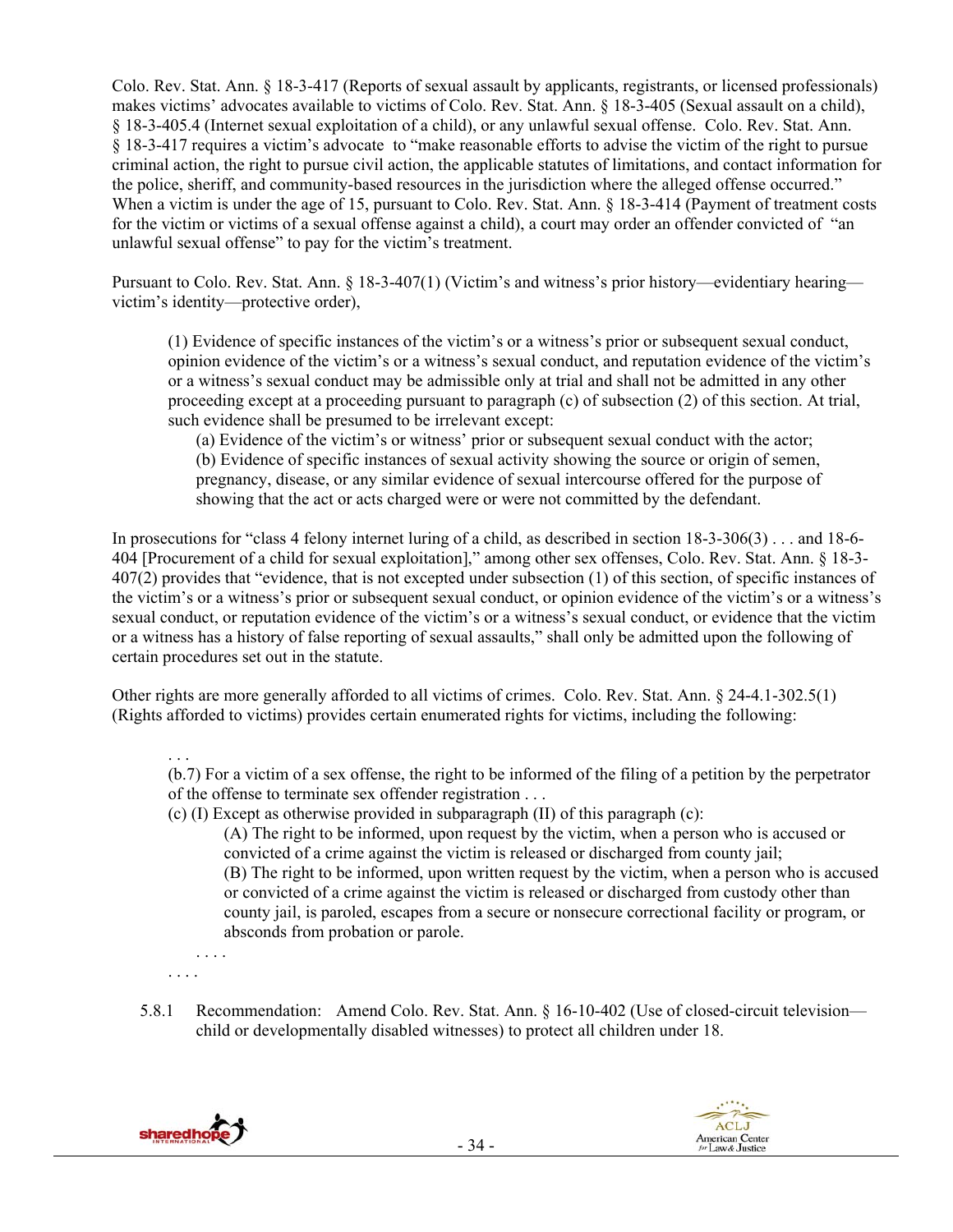*5.9 Expungement or sealing of juvenile arrest or criminal records resulting from arrests or adjudications for prostitution-related offenses committed as a result of, or in the course of, the commercial sexual exploitation of a minor is available within a reasonable time after turning 18.* 

Colo. Rev. Stat. Ann. § 19-1-306 (Expungement of juvenile delinquent records) sets forth the criteria establishing when a minor may expunge juvenile delinquent records. Under Colo. Rev. Stat. Ann. § 19-1- 306(6),

A person is eligible to petition for an expungement order:

- (a) Immediately upon a finding of not guilty at an adjudicatory trial;
- (b) One year from:
	- (I) The date of a law enforcement contact that did not result in a referral to another agency;
	- (II) The completion of a juvenile diversion program or informal adjustment;
- (c) Four years from the date of:
	- (I) The termination of the court's jurisdiction over the petitioner;

(II) The petitioner's unconditional release from commitment to the department of human services; or

(III) The petitioner's unconditional release from parole supervision;

(d) Ten years from the date of the termination of the court's jurisdiction over the juvenile or the juvenile's unconditional release from parole supervision, whichever date is later, if the juvenile has been adjudicated a repeat or mandatory juvenile offender and if the juvenile has not further violated any criminal statute.

Colo. Rev. Stat. Ann.  $\S$  19-1-306(5)(c) further provides,

The court may order expunged all records in the petitioner's case in the custody of the court and any records in the custody of any other agency or official if at the hearing the court finds that:

(I) The petitioner who is the subject of the hearing has not been convicted of a felony or of a misdemeanor and has not been adjudicated a juvenile delinquent since the termination of the court's jurisdiction or the petitioner's unconditional release from parole supervision;

(II) No proceeding concerning a felony, misdemeanor, or delinquency action is pending or being instituted against the petitioner;

(III) The rehabilitation of the petitioner has been attained to the satisfaction of the court; and

(IV) The expungement is in the best interests of the petitioner and the community.

## *5.10 Victim restitution and civil remedies are authorized by law for minor victims of sex trafficking or CSEC.*

Victims may be able to receive restitution from their offenders. Colo. Rev. Stat. Ann. § 18-1.3-603(1) (Assessment of restitution—corrective orders) states,

Every order of conviction of a felony, misdemeanor, petty, or traffic misdemeanor offense, except any order of conviction for a state traffic misdemeanor offense issued by a municipal or county court in which the prosecuting attorney is acting as a special deputy district attorney pursuant to an agreement with the district attorney's office, shall include consideration of restitution. Each such order shall include one or more of the following:

(a) An order of a specific amount of restitution be paid by the defendant;

(b) An order that the defendant is obligated to pay restitution, but that the specific amount of restitution shall be determined within the ninety days immediately following the order of conviction, unless good cause is shown for extending the time period by which the restitution amount shall be determined;

(c) An order, in addition to or in place of a specific amount of restitution, that the defendant pay restitution covering the actual costs of specific future treatment of any victim of the crime; or

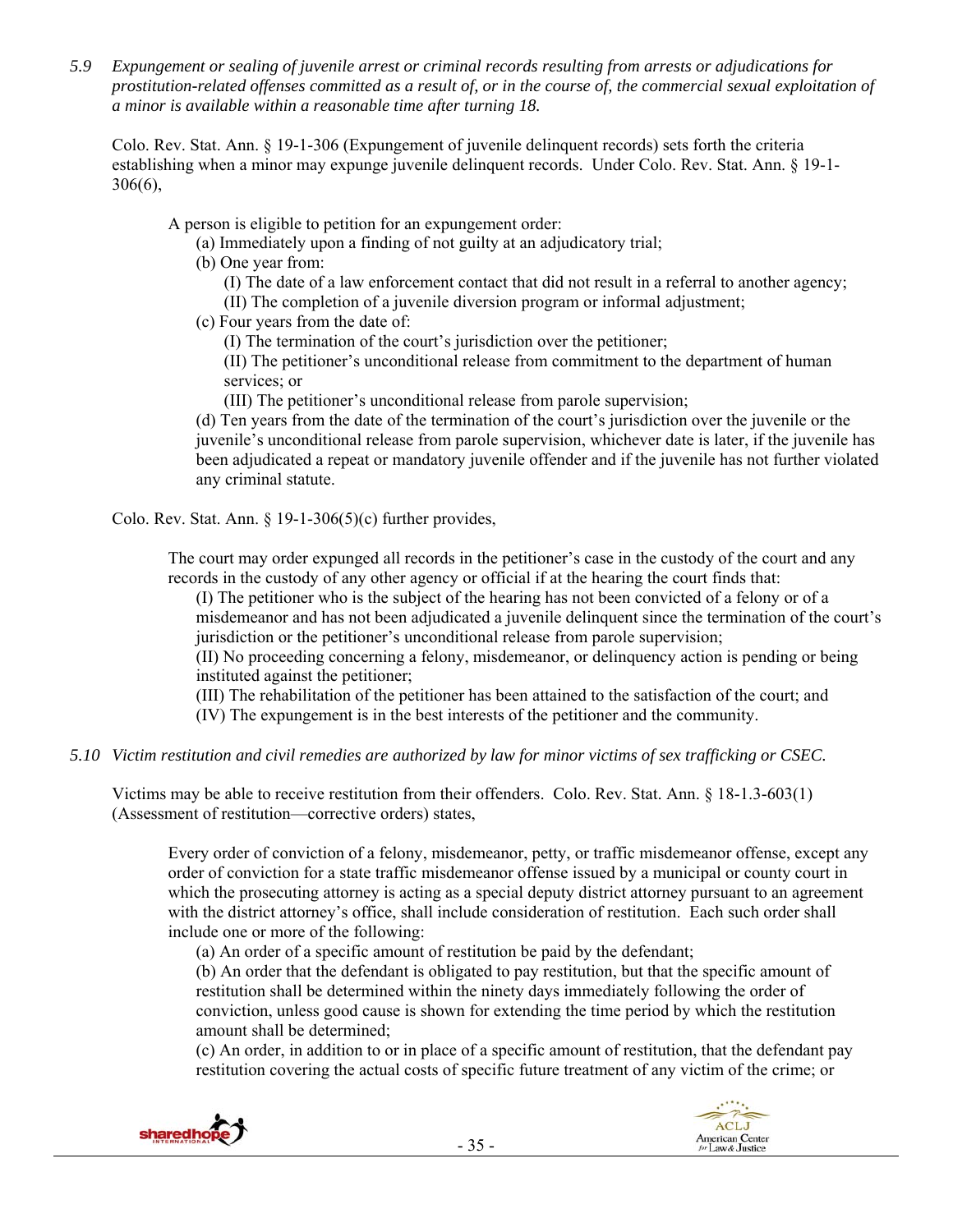(d) Contain a specific finding that no victim of the crime suffered a pecuniary loss and therefore no order for the payment of restitution is being entered.

Colo. Rev. Stat. Ann. § 16-18.5-107(1) (Collection of restitution by the victim) provides that "[a]ny victim in whose name a restitution order has been entered shall have a right to pursue collection of the amount of restitution owed to such person in such person's own name." Under Colo. Rev. Stat. Ann. § 16-18.5-109(1), (2) (Declined or unclaimed restitution), even if the victim initially declines restitution or cannot be located when an order for restitution is entered, the victim can receive restitution within 2 years of the final determination of the case.

Additionally, under Colo. Rev. Stat. Ann. § 18-3-414 (Payment of treatment costs for the victim or victims of a sexual offense against a child), when the victim is under the age of 15 the offender may be required to pay for all or part of the victim's treatment if the offender is convicted of an unlawful sexual offense.<sup>86</sup>

Additionally, where the offender is convicted of Colo. Rev. Stat. Ann. § 18-17-104 (Prohibited activities), Colo. Rev. Stat. Ann. § 18-17-106 (Civil remedies) authorizes the victim to file a civil action. Under Colo. Rev. Stat. Ann. § 18-17-106(7), the victim may be able to receive triple damages, attorney fees and the costs of the investigation to a victim in a civil action.

- 5.10.1 Recommendation: Amend or enact a law to provide for express civil remedies to victims of domestic minor sex trafficking.
- *5.11 Statutes of limitations for civil and criminal actions for child sex trafficking or CSEC offenses are eliminated or lengthened sufficiently to allow prosecutors and victims a realistic opportunity to pursue criminal actions and legal remedies.*

Colorado has no statute of limitations for criminal prosecutions of Colo. Rev. Stat. Ann. § 18-3-305 (Trafficking in children) or for any of Colorado's CSEC laws. Colo. Rev. Stat. Ann. § 16-5-401(1)(a) (Limitation for commencing criminal proceedings and juvenile delinquency proceedings) $87$  provides that no statute of limitations applies to "any sex offense against a child" or any "attempt, conspiracy, or solicitation to commit any sex offense against a child."<sup>88</sup>

In regard to civil claims, Colo. Rev. Stat. Ann. § 13-80-103.7 (General limitation of actions—sexual assault or sexual offense against a child—six years) provides for a six year statute of limitation. The statue provides,

(1) Notwithstanding any other statute of limitations specified in this article, or any other provision of law that can be construed to reduce the statutory period set forth in this section, any civil action based on a sexual assault or a sexual offense against a child shall be commenced within six years after a disability has been removed for a person under disability, as such term is defined in subsection (3.5) of this section, or within six years after a cause of action accrues, whichever occurs later, and not thereafter. . . .

. . . .

(3) For the purposes of this section, "sexual offense against a child" shall include all offenses listed in section 18-3-411, C.R.S.

<sup>&</sup>lt;sup>88</sup> Colo. Rev. Stat. Ann. § 16-5-401(1)(c)(IV) states that a "sex offense against a child" has the same meaning as an "unlawful" sexual offense" in Colo. Rev. Stat. Ann. § 18-3-411(1). *See supra* note 5 for crimes that constitute an "unlawful sexual offense."





<sup>&</sup>lt;sup>86</sup> See supra note 5 for the definition of "unlawful sexual offense."

<sup>&</sup>lt;sup>87</sup> "It is the intent of the general assembly in enacting the provisions of paragraph (a) of subsection (1) of this section concerning sex offenses against children to apply an unlimited statute of limitations to sex offenses against children committed on or after July 1, 1996, and to sex offenses against children committed before July 1, 1996, for which the applicable statute of limitations in effect prior to July 1, 2006, has not yet run on July 1, 2006." Colo. Rev. Stat. Ann. § 1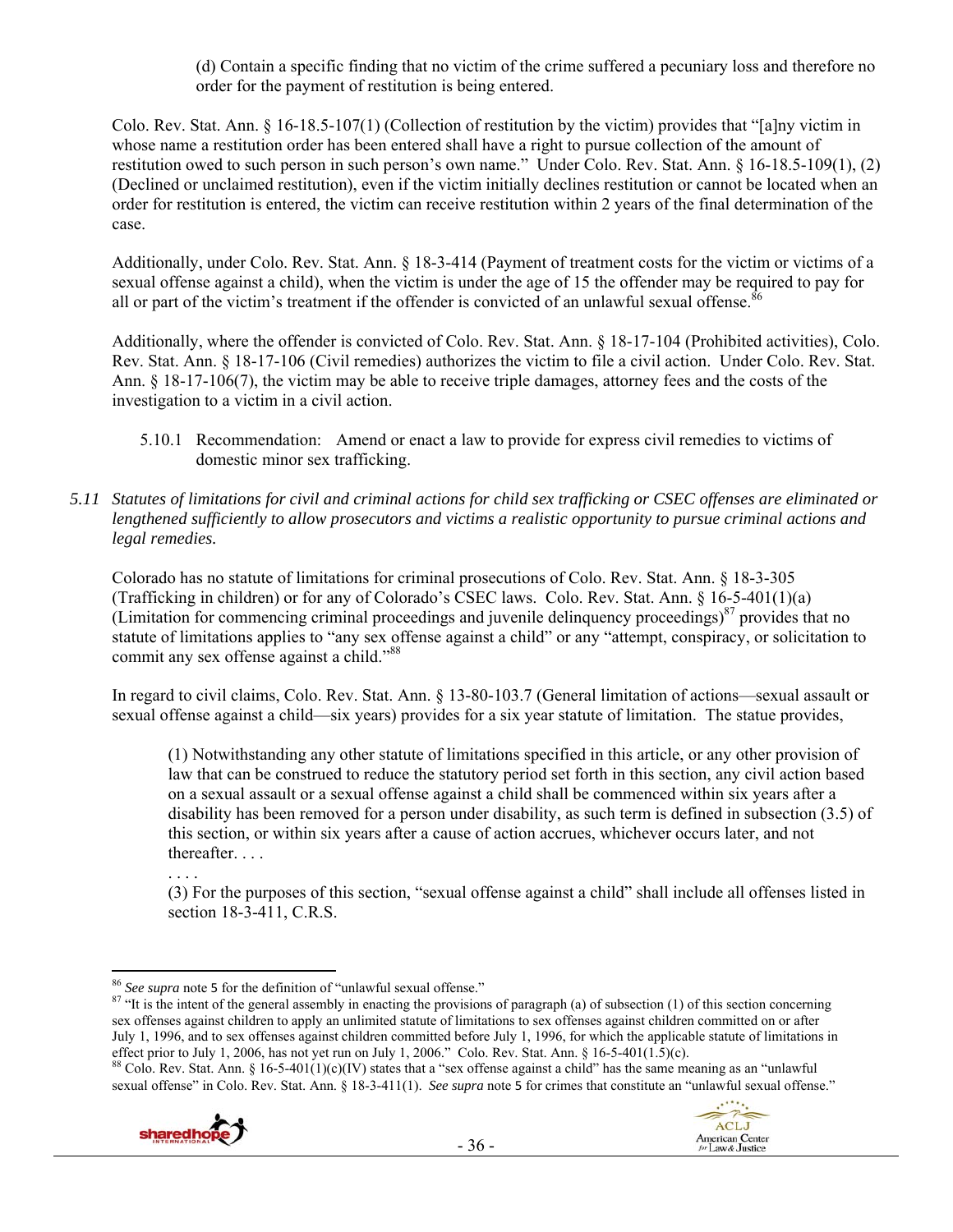(3.5) (a) For the purpose of this section, "person under disability" means any person who is a minor under eighteen years of age, a mental incompetent, or a person under other legal disability and who does not have a legal guardian. . . . For the purpose of this section, where the plaintiff is a victim of a series of sexual assaults or sexual offenses against a child, the plaintiff need not establish which act of a series of acts caused the plaintiff's injury, and the statute of limitations set forth in this section shall commence with the last in the series of acts, subject to the provisions of this section regarding disability. However, as elements of the cause of action, a person under disability who is psychologically or emotionally unable to acknowledge the assault or offense and the harm resulting therefrom shall have the burden of proving that the assault or offense occurred and that such person was actually psychologically or emotionally unable to acknowledge the assault or offense and the harm resulting therefrom.

(c) If the plaintiff brings a civil action under this subsection (3.5) fifteen years or more after the plaintiff attains the age of eighteen, the plaintiff may only recover damages for medical and counseling treatment and expenses, plus costs and attorney fees.

. . . . . . . .

. . . .



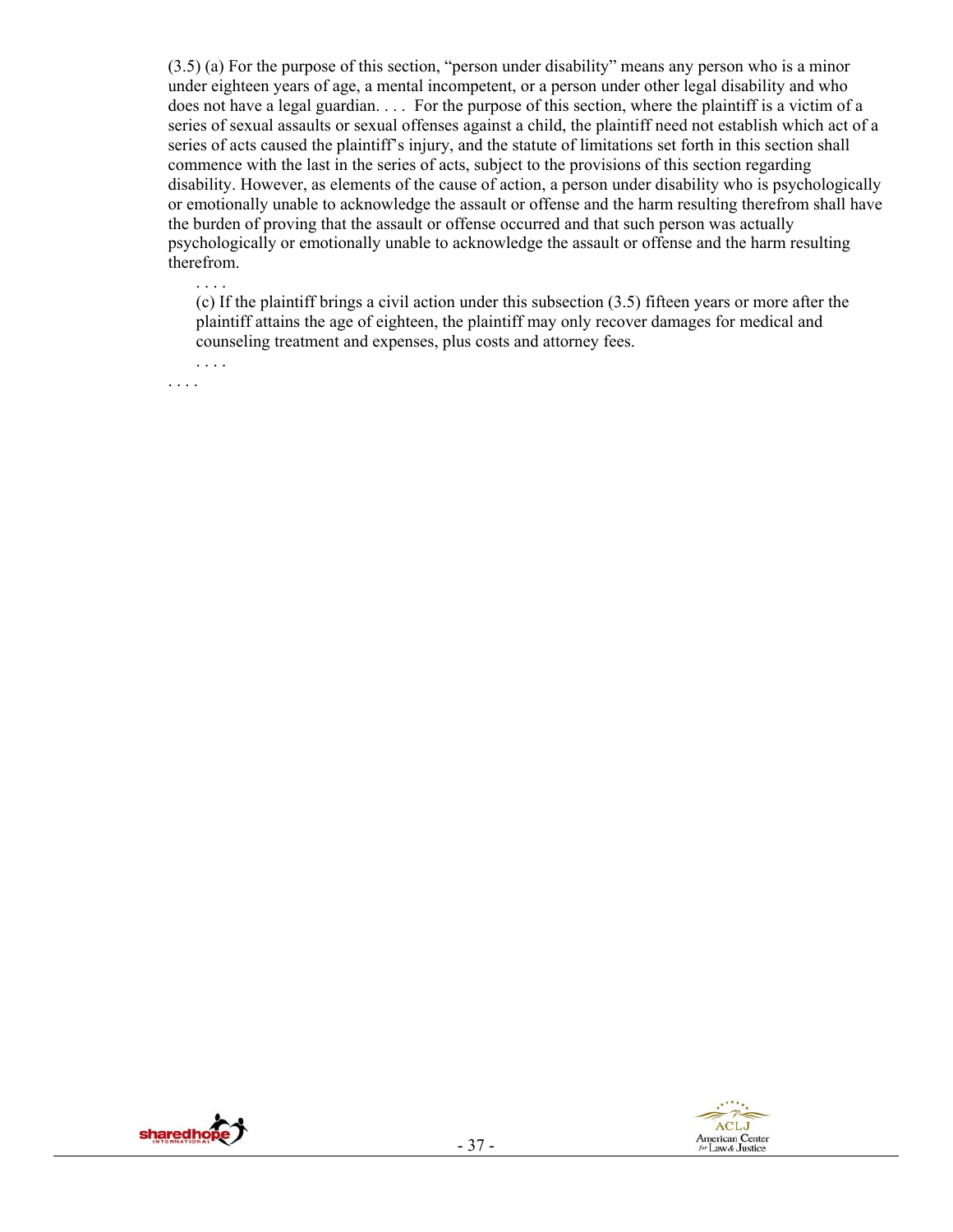#### Framework Issue 6: Criminal justice tools for investigation and prosecutions

#### *Legal Components:*

- *6.1 Training on human trafficking and domestic minor sex trafficking for law enforcement is statutorily mandated.*
- *6.2 Single party consent to audiotaping is permitted in law enforcement investigations.*
- *6.3 Domestic minor sex trafficking investigations may use wiretapping to investigate the crime.*
- *6.4 Using a law enforcement decoy posing as a minor to investigate buying or selling of commercial sex acts is not a defense to soliciting, purchasing, or selling sex with a minor.*
- *6.5 Using the Internet to investigate buyers and traffickers is a permissible investigative technique.*
- *6.6 Law enforcement and child welfare agencies are mandated to promptly report missing and recovered children.*

*\_\_\_\_\_\_\_\_\_\_\_\_\_\_\_\_\_\_\_\_\_\_\_\_\_\_\_\_\_\_\_\_\_\_\_\_\_\_\_\_\_\_\_\_\_\_\_\_\_\_\_\_\_\_\_\_\_\_\_\_\_\_\_\_\_\_\_\_\_\_\_\_\_\_\_\_\_\_\_\_\_\_\_\_\_\_\_\_* 

## *Legal Analysis:*

*6.1 Training on human trafficking and domestic minor sex trafficking for law enforcement is statutorily mandated.* 

Colorado does not mandate that law enforcement receive training on human trafficking or domestic minor sex trafficking. The establishment of law enforcement training requirements falls under the P.O.S.T. board's (peace officers standards and training board) oversight. Colo. Rev. Stat. Ann. § 24-31-303(1). However, Colo. Rev. Stat. Ann. § 24-31-303, which sets out the P.O.S.T board's duties, does not specifically mandate that the P.O.S.T. board establish requirements for law enforcement training on human trafficking or domestic minor sex trafficking.

Colorado has, however, created an interagency task force on trafficking in persons, which includes the attorney general, state public defender, an appointed municipal police chief, the governor, an appointed sheriff, and a "representative from a statewide coalition representing victims of sexual assault." Colo. Rev. Stat. Ann. § 18- 1.8-101(2). Colo. Rev. Stat. Ann. § 18-1.8-101(3) requires the task force to

(a) Collect and organize data on the nature and extent of trafficking in persons in the state;

(b) Investigate collaborative models for protecting victims of trafficking;

(c) Measure and evaluate the progress of the state in preventing trafficking, protecting and providing assistance to victims of trafficking, and prosecuting persons engaged in trafficking;

(d) Identify available federal, state, and local programs that provide services to victims of trafficking that include, but are not limited to, health care, human services, housing, education, legal assistance, job training or preparation, interpreting services, English-as-a-second-language classes, voluntary repatriation, and victim's compensation;

(e) Evaluate approaches to increase public awareness in trafficking;

(f) Analyze existing state criminal statutes for their adequacy in addressing trafficking and, if such analysis determines that those statutes are inadequate, recommend revision to the statutes or enactment of new statutes that better address trafficking; and

(g) Consult with governmental and nongovernmental organizations in developing recommendations to strengthen state and local efforts to prevent trafficking, protect and assist victims of trafficking, and prosecute traffickers.

- 6.1.1 Recommendation: Mandate training on domestic minor sex trafficking for law enforcement.
- *6.2 Single party consent to audiotaping is permitted in law enforcement investigations.*

Colorado permits single party consent to audiotaping. Colo. Rev. Stat. Ann. § 18-9-304(1)(a) (Eavesdropping prohibited—penalty) provides that "[a]ny person not visibly present during a conversation or discussion



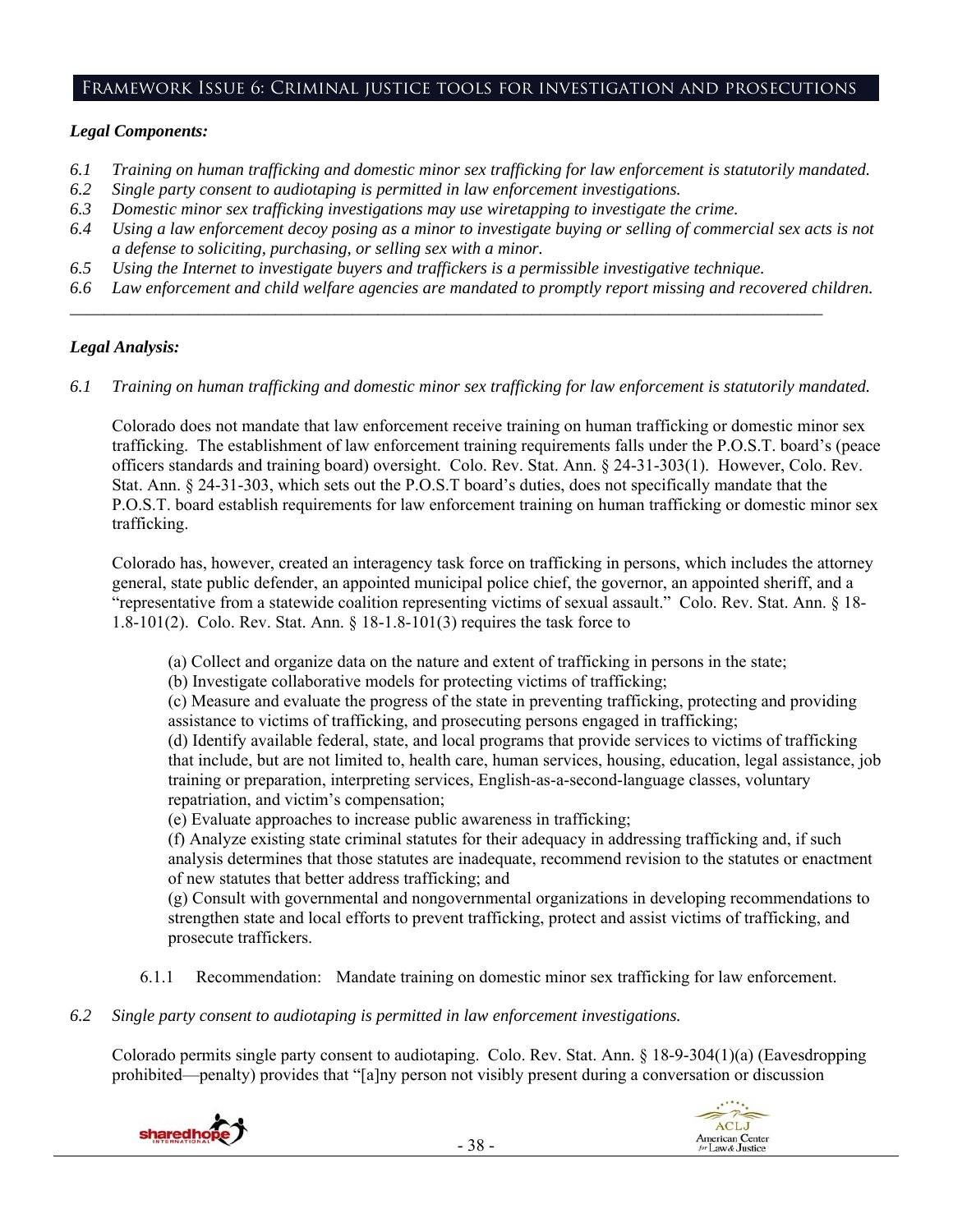commits eavesdropping if he: (a) Knowingly overhears or records such conversation or discussion without the consent of at least one of the principal parties thereto, or attempts to do so."

Similarly, Colo. Rev. Stat. Ann. § 18-9-303(1)(a) (Wiretapping prohibited—penalty) states,

Any person not a sender or intended receiver of a telephone or telegraph communication commits wiretapping if he:

(a) Knowingly overhears, reads, takes, copies, or records a telephone, telegraph, or electronic communication without the consent of either a sender or a receiver thereof or attempts to do so . . .

#### *6.3 Domestic minor sex trafficking investigations may use wiretapping to investigate the crime.*

Investigations related to violations of Colo. Rev. Stat. Ann. § 18-3-502 (Trafficking in children) or any of Colorado's CSEC laws are not included as enumerated offenses in Colo. Rev. Stat. Ann. § 16-15-102(1)(a) (Ex parte order authorizing the interception of wire, oral, or electronic communications) for which "the interception of any wire, oral, or electronic communication may be issued."

- 6.3.1 Recommendation: Add Colo. Rev. Stat. Ann. § 18-3-502 (Trafficking in children) and the statutes related to the prohibition of child prostitution codified in Title 18, Article 7, Part 4 to the enumerated list of crimes for which interception of communications is permitted in Colo. Rev. Stat. Ann. § 16-15-102(1) (Ex parte order authorizing the interception of wire, oral, or electronic communications).
- *6.4 Using a law enforcement decoy posing as a minor to investigate buying or selling of commercial sex acts is not a defense to soliciting, purchasing, or selling sex with a minor.*

No statute expressly authorizes the use of a decoy by law enforcement in the investigation of prostitution or sex trafficking. However, a close analogy is the use of the Internet to investigate traffickers and buyers of minors. Under Colo. Rev. Stat. Ann. § 18-3-306(1) (Internet luring of a child), "An actor commits internet luring of a child if the actor knowingly communicates over a computer or computer network, telephone network, or data network or by a text message or instant message to a person who the actor knows or believes to be under fifteen years of age," which appears to contemplate a defendant communicating with a law enforcement decoy. Additionally, Colo. Rev. Stat. Ann. § 18-3-306(2) further provides, "It shall not be a defense to this section that a meeting did not occur." Similarly, Colo. Rev. Stat. Ann. § 18-3-405.4(1) (Internet sexual exploitation of a child) states in part, "An actor commits internet sexual exploitation of a child if the actor knowingly importunes, invites, or entices through communication via a computer network or system, telephone network, or data network or by a text message or instant message, a person whom the actor knows or believes to be under fifteen years of age and at least four years younger than the actor . . . ."

Colorado's entrapment statute, Colo. Rev. Stat. Ann. § 18-1-709 (Entrapment), does not specifically state that use of a decoy is not a defense to the purchase of sex with a minor and states in part that "[m]erely affording a person an opportunity to commit an offense is not entrapment even though representations or inducements calculated to overcome the offender's fear of detection are used."

- 6.4.1 Recommendation: Enact a statute explicitly permitting the use of a decoy to investigate domestic minor sex trafficking related crimes.
- *6.5 Using the Internet to investigate buyers and traffickers is a permissible investigative technique.*

Colorado law does not expressly authorize law enforcement officers to use the Internet to investigate buyers and traffickers of domestic minor sex trafficking; however, such tactics are likely permissible. Colo. Rev. Stat. Ann. § 18-3-405.4(1) (Internet sexual exploitation of a child) states in part, "An actor commits internet sexual

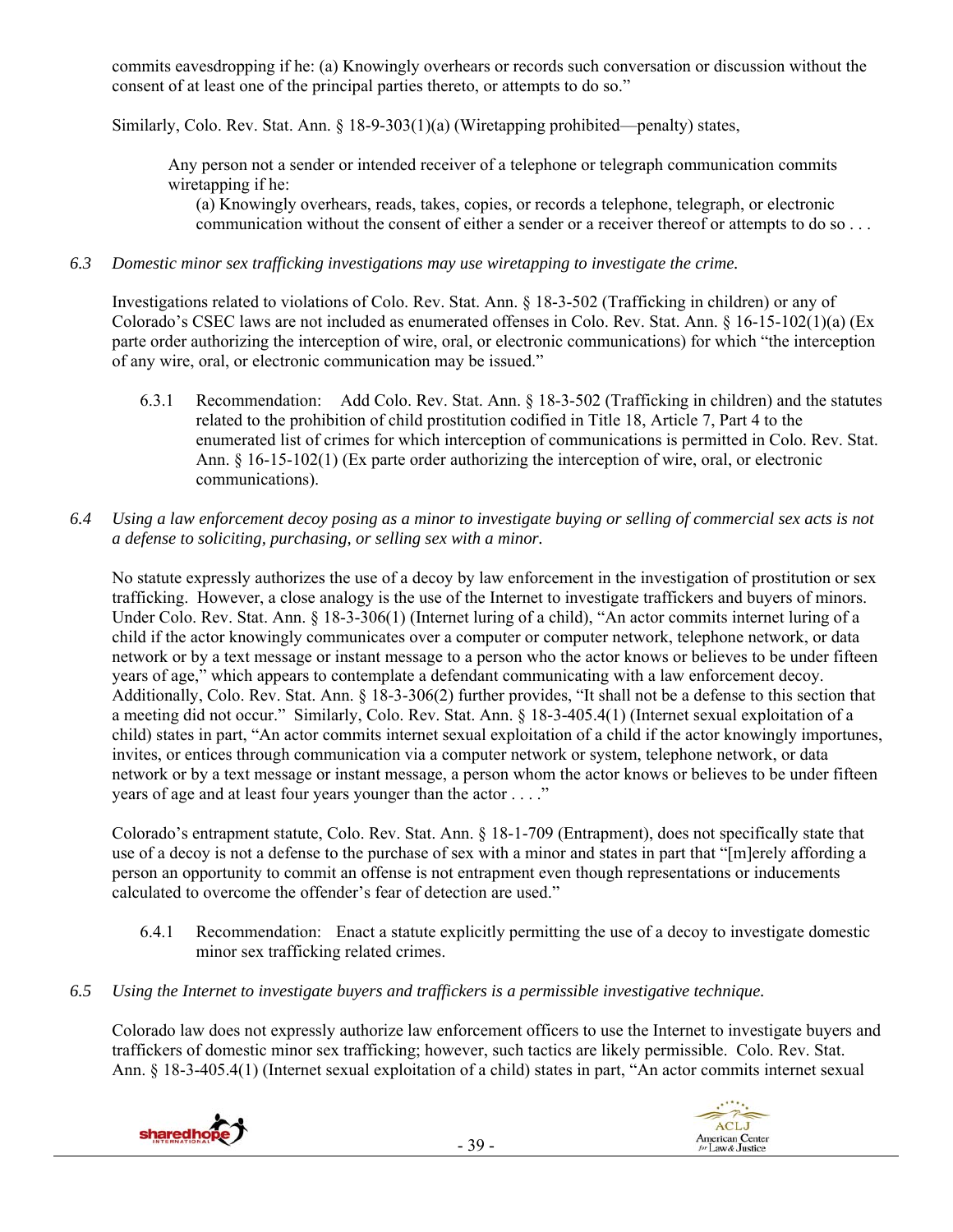exploitation of a child if the actor knowingly importunes, invites, or entices through communication via a computer network or system, telephone network, or data network or by a text message or instant message, a person whom the actor knows or believes to be under fifteen years of age and at least four years younger than the actor . . . ." Similarly, Colo. Rev. Stat. Ann. § 18-3-306 (Internet luring of a child) makes it a crime when a person

knowingly communicates over a computer or computer network . . . to a person who the actor knows or believes to be under fifteen years of age and, in that communication or in any subsequent communication . . . describes explicit sexual conduct . . . and, in connection with that description, makes a statement persuading or inviting the person to meet the actor for any purpose, and the actor is more than four years older than the person or than the age the actor believes the person to be.

The use of the language "believes to be under fifteen years of age" suggests that it is permissible for law enforcement to be involved in the investigation of Colo. Rev. Stat. Ann. § 18-3-405.4 and § 18-3-306.

6.5.1 Recommendation: Amend Colo. Rev. Stat. Ann. § 18-3-405.4 (Internet sexual exploitation of a child) and § 18-3-306 (Internet luring of a child) to specifically permit law enforcement officers to investigate buyers and traffickers using the Internet.

## *6.6 Law enforcement and child welfare agencies are mandated to promptly report missing and recovered children.*

Colorado requires the reporting of both missing and rescued children. Colo. Rev. Stat. Ann. § 16-2.7-102(1) (Missing person reports—acceptance) provides that "[a]ny person with relevant, credible information suggesting that a person is missing may make a missing person report to a law enforcement agency." Colo. Rev. Stat. Ann. 16-2.7-102(2) requires the law enforcement agency that receives the report to accept the report without delay if

(a) The missing person resides, or was last known to reside, within the jurisdiction of the law enforcement agency and the missing person's last-known location is the missing person's residence or his or her location is unknown; or

(b) There is credible information indicating that the missing person was last believed to be within the jurisdiction of the law enforcement agency.

The Colorado Bureau of investigation (bureau) has the authority to "compile, maintain, and distribute a list of missing children" pursuant to Colo. Rev. Stat. Ann. § 24-33.5-415.1. Colo. Rev. Stat. Ann. § 24-33.5- 412(1)(h). Colo. Rev. Stat. Ann. § 24-33.5-415.1(3) (List of missing children) provides,

[E]very law enforcement agency in this state shall, upon receipt of information that a child is believed to be missing, send a missing child report containing identifying and descriptive information about the child to the bureau as soon as possible but no later than twenty-four hours after obtaining such information. If, at a later time, the law enforcement agency determines that the missing child has been located, the agency shall send notification to the bureau no later than twenty-four hours after making such determination.

Colo. Rev. Stat. Ann. § 24-33.5-415.1(2)(a) directs the bureau to "compile, maintain, and distribute a list of missing children,"89 and Colo. Rev. Stat. Ann. § 24-33.5-415.1(5) directs the bureau to distribute this list to all school districts in Colorado. Colo. Rev. Stat. Ann. § 24-33.5-415.1(5) further requires school districts to "immediately notify the bureau if it comes in contact with a child whose name appears on the list of missing

  $89$  Colo. Rev. Stat. Ann. § 24-33.5-415.1(1) (List of missing children) provides, "For the purposes of this section, 'missing child' means a child whose whereabouts are unknown, whose domicile at the time he was first reported missing was Colorado, and whose age at the time he was first reported missing was seventeen years of age or younger."